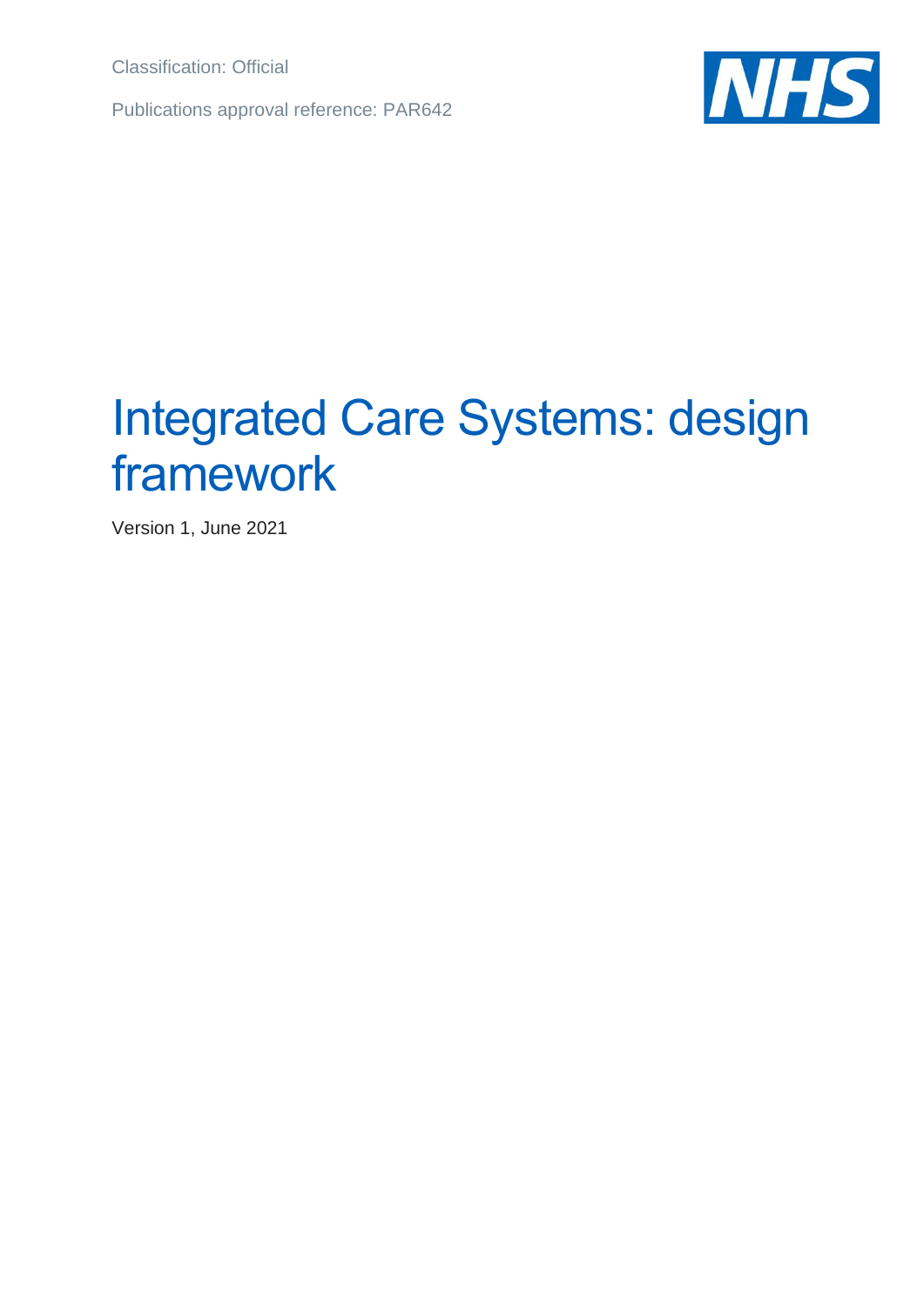## **Contents**

| <b>Introduction and summary</b>                | $\overline{2}$ |
|------------------------------------------------|----------------|
| <b>Context</b>                                 | 6              |
| <b>The ICS Partnership</b>                     | 8              |
| The ICS NHS body                               | 12             |
| <b>People and culture</b>                      | 16             |
| Governance and management arrangements         | 19             |
| The role of providers                          | 27             |
| <b>Clinical and professional leadership</b>    | 33             |
| Working with people and communities            | 35             |
| <b>Accountability and oversight</b>            | 37             |
| <b>Financial allocations and funding flows</b> | 40             |
| Data and digital standards and requirements    | 47             |
| Managing the transition to statutory ICSs      | 49             |
| <b>Conclusion</b>                              | 54             |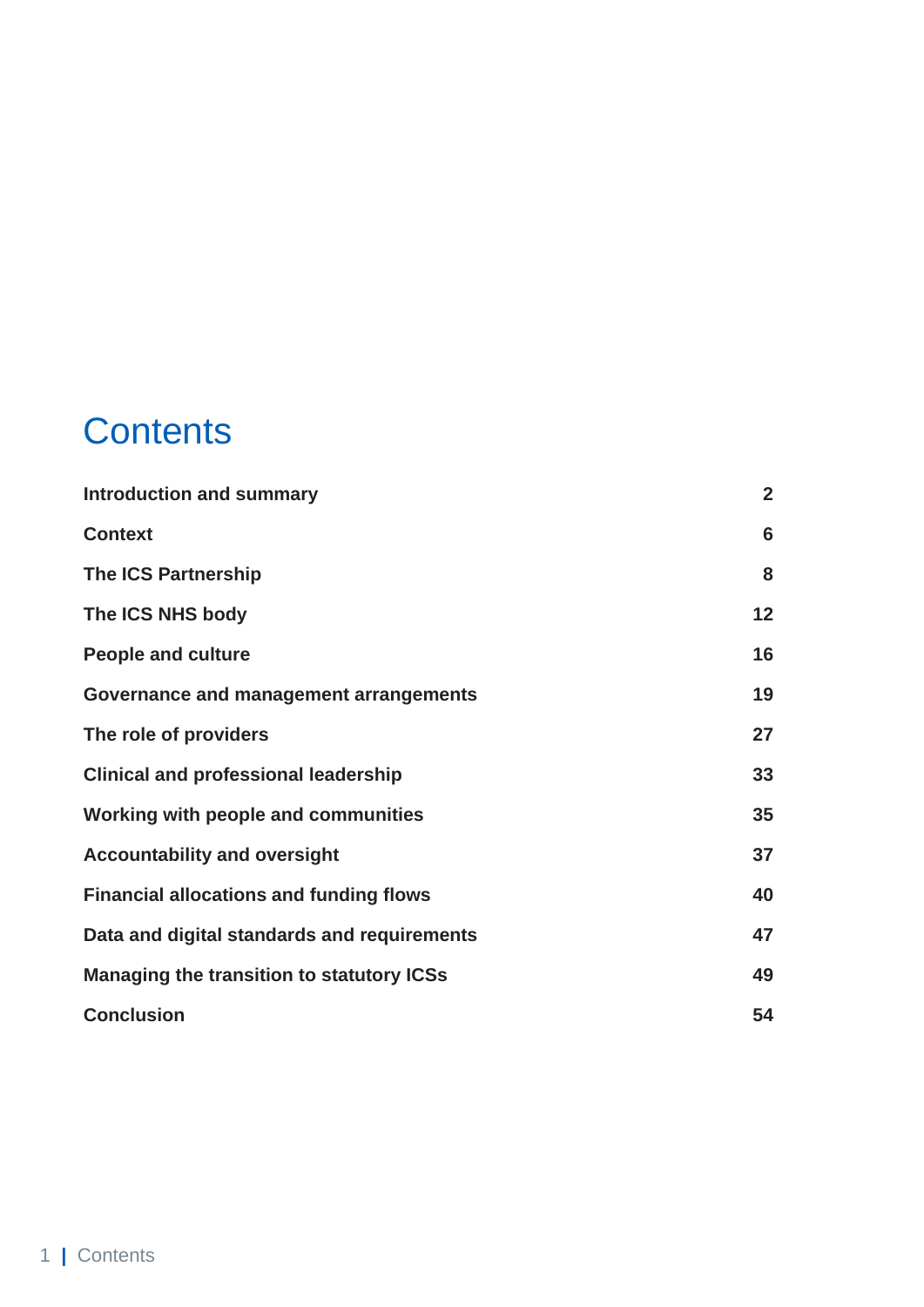### <span id="page-2-0"></span>Introduction and summary

Everyone across the health and care system in England, in the NHS, local authorities and voluntary organisations, has made extraordinary efforts to manage the COVID-19 pandemic and deliver the vaccination programme while continuing to provide essential services.

We still face major operational challenges: tackling backlogs; meeting deferred demand, new care needs, changing public expectations; tackling longstanding health inequalities; enabling respite and recovery for those who have been at the frontline of our response; and re-adjusting to a post-pandemic financial regime. The intensity of the incident may have abated, but we are still managing exceptional pressure and uncertainty, with differential impacts across the country.

As we respond, Integrated Care Systems (ICSs) will play a critical role in aligning action between partners to achieve their shared purpose: to improve outcomes and tackle inequalities, to enhance productivity and make best use of resources and to strengthen local communities.

Throughout the pandemic our people told us time and time again that collaboration allowed faster decisions and better outcomes. Co-operation created resilience. Teamwork across organisations, sectors and professions enabled us to manage the pressures facing the NHS and our partners.

As we re-focus on the ambitions set out in the NHS Long Term Plan, it is imperative we maintain our commitment to collaborative action, along with the agility and pace in decision-making that has characterised our response to the pandemic.

We want to do everything we can to support this nationally and give you the best chance of making effective and enduring change for the people you serve.

This means seizing the opportunities presented by legislative reform to remove barriers to integrated care and create the conditions for local partnerships to thrive. And it means asking NHS leaders, working with partners in local government and beyond, to continue developing Integrated Care Systems during 2021/22, and preparing for new statutory arrangements from next year.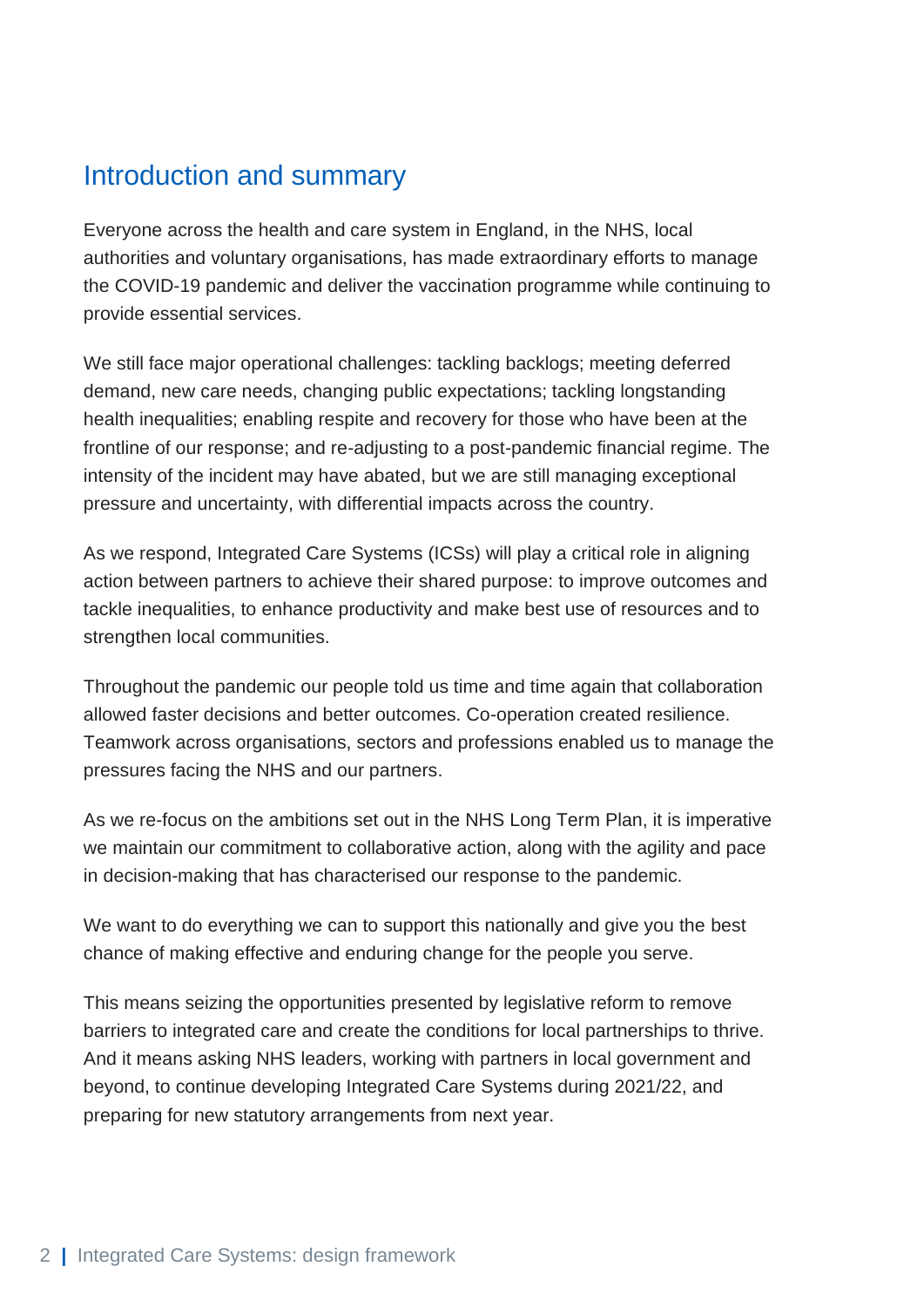We know this is a significant ask. This document sets out the next steps. It builds on previous publications<sup>1</sup> to capture the headline ambitions for how we will expect NHS leaders and organisations to operate with their partners in ICSs from April 2022. It aims to support you as you continue to deliver against the core purpose of ICSs and put in place the practical steps to prepare for their new arrangements that we expect to be enabled by legislation in this Parliamentary session.

The ambition for ICSs is significant and the challenge for all leaders within systems is an exciting one. Successful systems will align action and maintain momentum during transition, with systems continuing to make progress in improving outcomes and supporting recovery while embedding new arrangements for strategic planning and collective accountability across partners. The collective leadership of ICSs and the organisations they include will bring teams with them on that journey and will command the confidence of NHS and other public sector leaders across their system as they deliver for their communities. The level of ambition and expectation is shared across all ICSs – and there will be consistent expectations set through the oversight framework, financial framework national standards and LTP commitment – with ICSs adjusting their arrangements to be most effective in their local context.

It is important that this next year of developing ICSs and implementing statutory changes, if approved by Parliament and once finalised, builds on progress to date and the great work that has already taken place across the country. Effective transition will see high performing systems taking their existing ways of working and creatively adapting these to the new statutory arrangements. It is an acceleration, in the current direction.

This document begins to describe future ambitions for:

- the **functions of the ICS Partnership** to align the ambitions, purpose and strategies of partners across each system $2$
- the **functions of the ICS NHS body**, including planning to meet population health needs, allocating resources, ensuring that services

<sup>1</sup>[Integrating care: next steps to building strong and effective integrated care systems](https://www.england.nhs.uk/wp-content/uploads/2021/01/integrating-care-next-steps-to-building-strong-and-effective-integrated-care-systems.pdf) and [Integration and innovation: working together to improve health and social care for all](https://www.gov.uk/government/publications/working-together-to-improve-health-and-social-care-for-all) [NHS Operational Planning and Contracting Guidance](https://www.england.nhs.uk/operational-planning-and-contracting/)

<sup>&</sup>lt;sup>2</sup> Guidance on the Partnership will be developed by DHSC with local government, NHS and other stakeholders. Expectations described here are based on the proposals set out in the Government's White Paper and initial discussions with local government partners.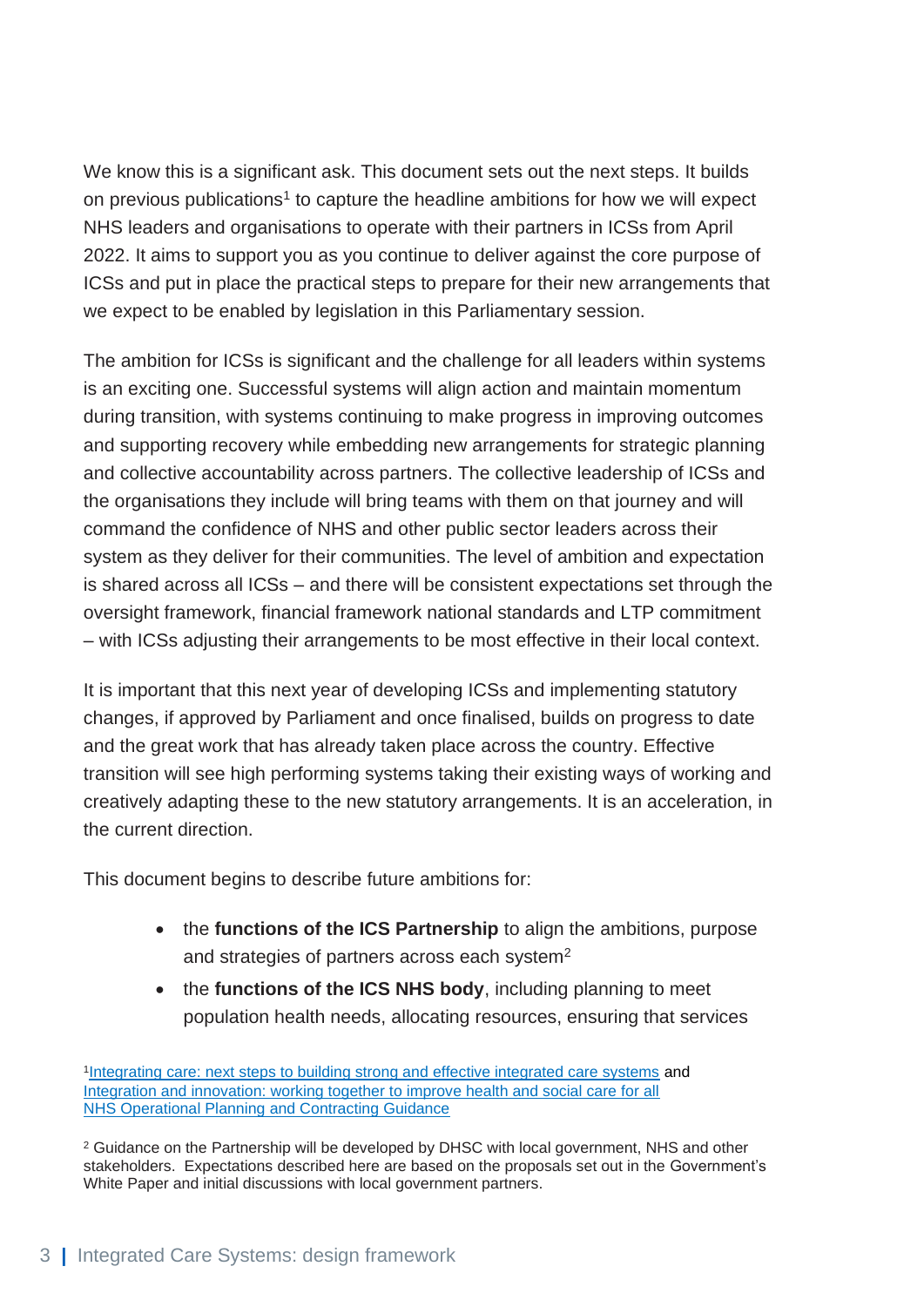are in place to deliver against ambitions, facilitating the transformation of services, co-ordinating and improving people and culture development, and overseeing delivery of improved outcomes for their population

- the **governance and management arrangements** that each ICS NHS body will need to establish to carry out those functions including the flexibility to operate in a way that reflects the local context through place-based partnerships and provider collaboratives
- the opportunity for **partner organisations** to work together as part of ICSs to agree and jointly deliver shared ambitions
- **key elements of good practice** that will be essential to the success of ICSs, including strong clinical and professional leadership, deep and embedded engagement with people and communities, and streamlined arrangements for maintaining accountability and oversight
- the key features of the **financial framework** that will underpin the future ambitions of systems, including the freedom and mechanisms to use resource flexibly to better meet identified needs and to manage financial resources at system level
- the roadmap to **implement new arrangements** for ICS NHS bodies by April 2022 to establish new organisations, appoint leadership teams to new statutory organisations and to ensure that people affected by change are offered a smooth transition that allows them to maintain focus on their critical role in supporting recovery from the pandemic.

#### **Further information or guidance, developed through engagement with systems and stakeholders, will be made available to support detailed planning. Where relevant, this will follow the presentation of proposed legislation to Parliament.**

We have heard a clear message from systems that they are looking for specificity about the consistent elements of how we will ask them to operate, alongside a high degree of flexibility to design their ways of working to best reflect local circumstances. This document aims to achieve both: to be clear and specific on the consistent requirements for systems and to define the parameters for the tailoring to local circumstances which is key to success. It goes beyond likely minimum statutory requirements and sets out the ambition from NHS England and NHS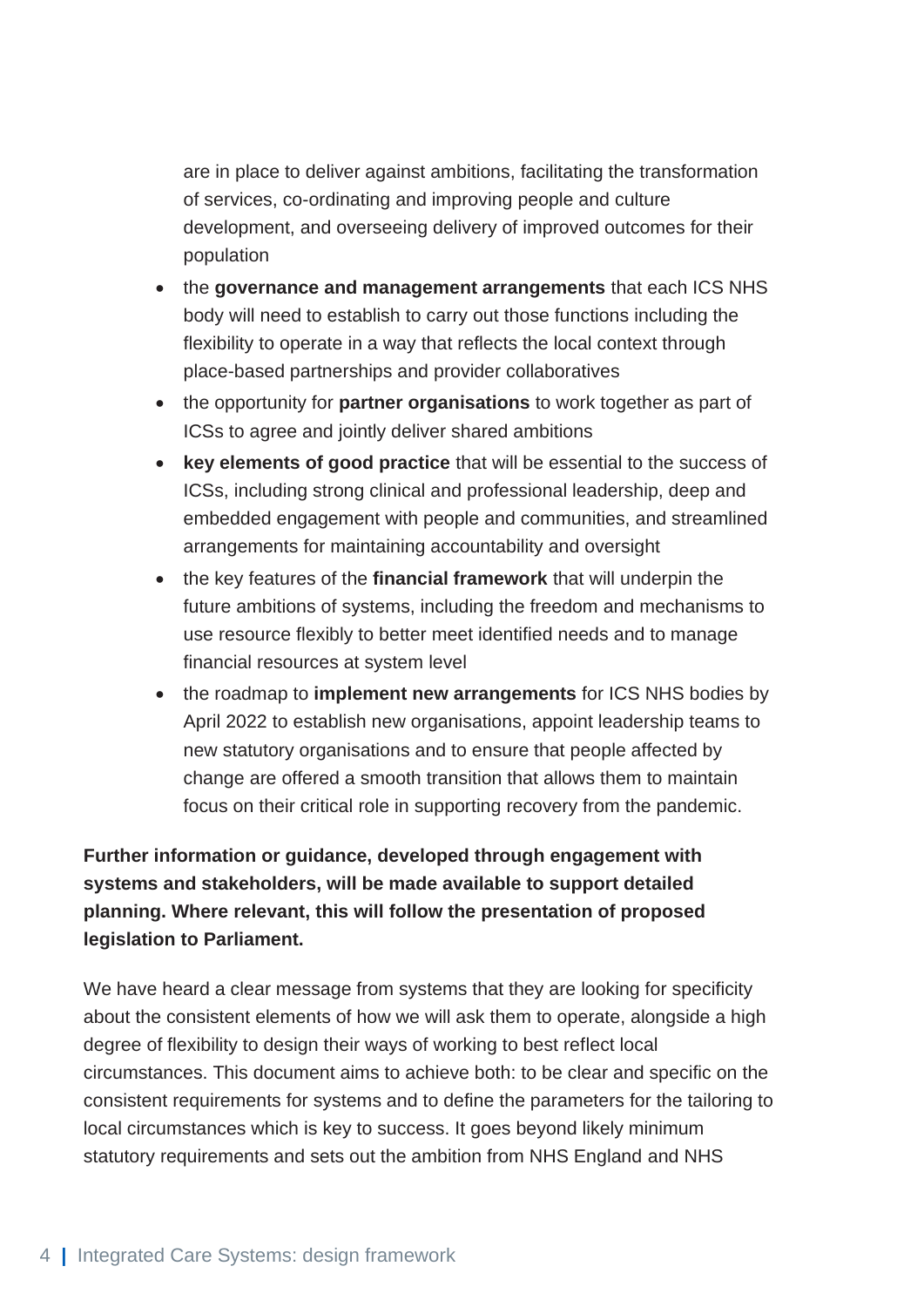Improvement $3$  on what will be necessary for systems to be successful as they lead our recovery from the pandemic and the wider delivery of the Long Term Plan.

The Framework does not attempt to describe the full breadth of future ICS arrangements or role of all constituent partners but focuses on how we expect the NHS to contribute. For non-NHS organisations, we hope this document will provide helpful framing on how the NHS will be approaching the proposed establishment of ICS NHS bodies, and inform broader discussions on the creation of system-wide and place-based partnership arrangements.

From the outset, our ambition for ICSs has been co-developed with system leaders, people who use services and many other stakeholders. We will continue this approach as we develop guidance and implementation support, based on feedback and ongoing learning from what works best.

<span id="page-5-0"></span>**The Framework is based on the objectives articulated in Integrating Care: next steps, which were reflected in the Government's White Paper.<sup>4</sup> But content referring to new statutory arrangements and duties, and/or which is dependent on the implementation of such arrangements and duties, is subject to legislation and its parliamentary process. Systems may make reasonable preparatory steps in advance of legislation but should not act as though the legislation is in place or inevitable.**

<sup>3</sup> In this document we use 'NHS England and NHS Improvement' when referring to the functions and activities of both NHS England and NHS Improvement prior to April 2022, and NHS England only from April 2022 (subject to legislation).

<sup>4</sup> This document uses the terminology of the White Paper (ICS Partnership and ICS NHS Body). The final legal terms to be adopted for the new statutory components of each ICS will be determined by the legislation.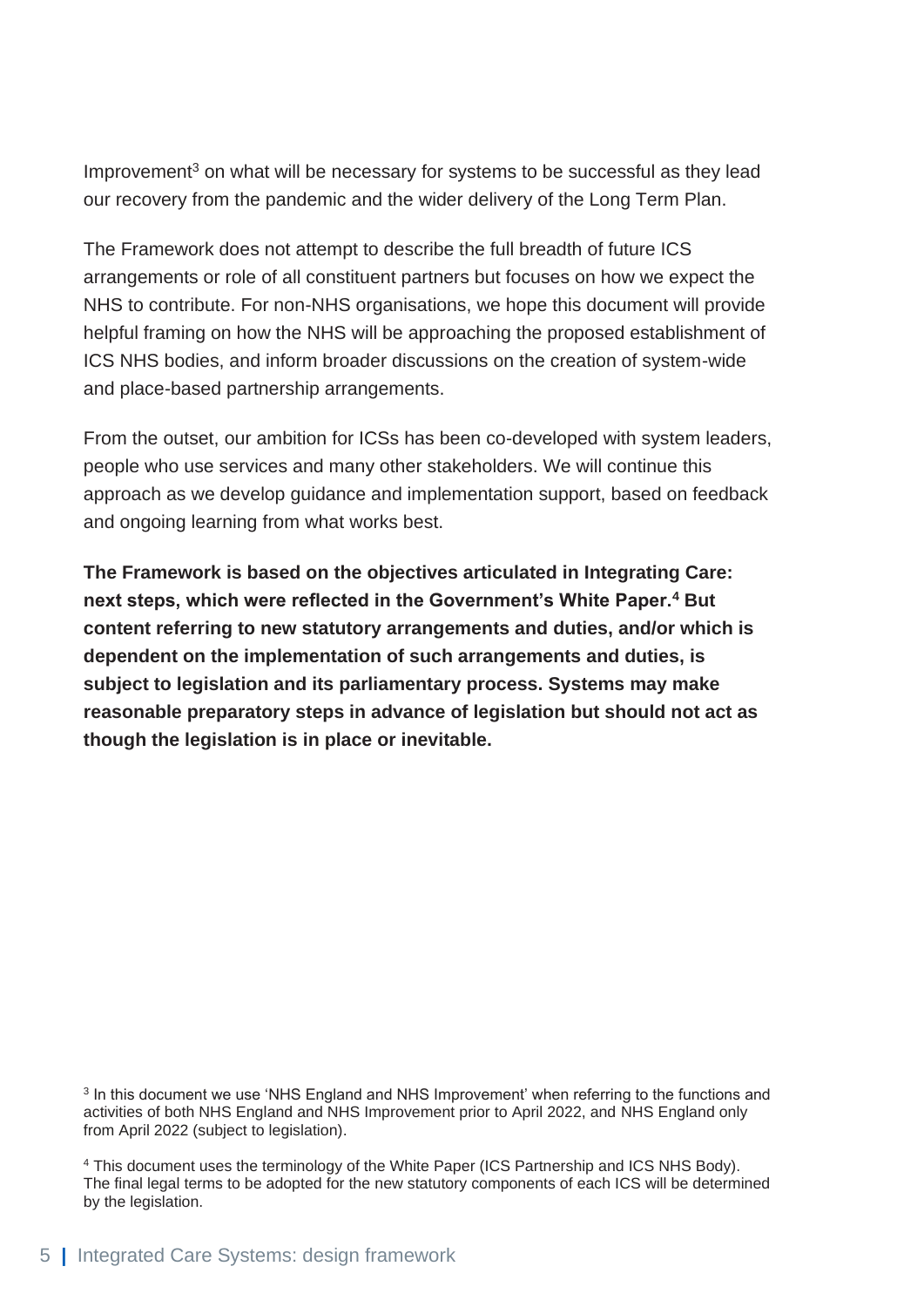### **Context**

In November 2020 NHS England and NHS Improvement published *[Integrating care:](https://www.england.nhs.uk/wp-content/uploads/2021/01/integrating-care-next-steps-to-building-strong-and-effective-integrated-care-systems.pdf)  [Next steps to building strong and effective integrated care systems across England](https://www.england.nhs.uk/wp-content/uploads/2021/01/integrating-care-next-steps-to-building-strong-and-effective-integrated-care-systems.pdf)*. It described the core purpose of an ICS being to:

- **improve outcomes** in population health and healthcare
- **tackle inequalities** in outcomes, experience and access
- **enhance productivity** and value for money
- help the NHS support broader **social and economic development**.

It emphasised that the next phase of ICS development should be rooted in underlying principles of subsidiarity and collaboration. It described common features that every system is expected to have and develop, as the foundations for integrating care, with local flexibility in how best to design these to achieve consistent national standards and reduce inequalities, as:

- decisions taken closer to, and in consultation with, the communities they affect are likely to lead to better outcomes
- collaboration between partners, both within a place and at scale, is essential to address health inequalities, sustain joined-up, efficient and effective services and enhance productivity
- local flexibility, enabled by common digital capabilities and coordinated flows of data, will allow systems to identify the best way to improve the health and wellbeing of their populations.

Reflecting insight drawn from local systems, the document outlined the key components to enable ICSs to deliver their core purpose, including:

- **strong place-based partnerships** between the NHS, local councils and voluntary organisations, local residents, people who access service their carers and families, leading the detailed design and delivery of integrated services within specific localities (in many places, longestablished local authority boundaries), incorporating a number of neighbourhoods
- **provider collaboratives**, bringing NHS providers together across one or more ICSs, working with clinical networks and alliances and other partners, to secure the benefits of working at scale.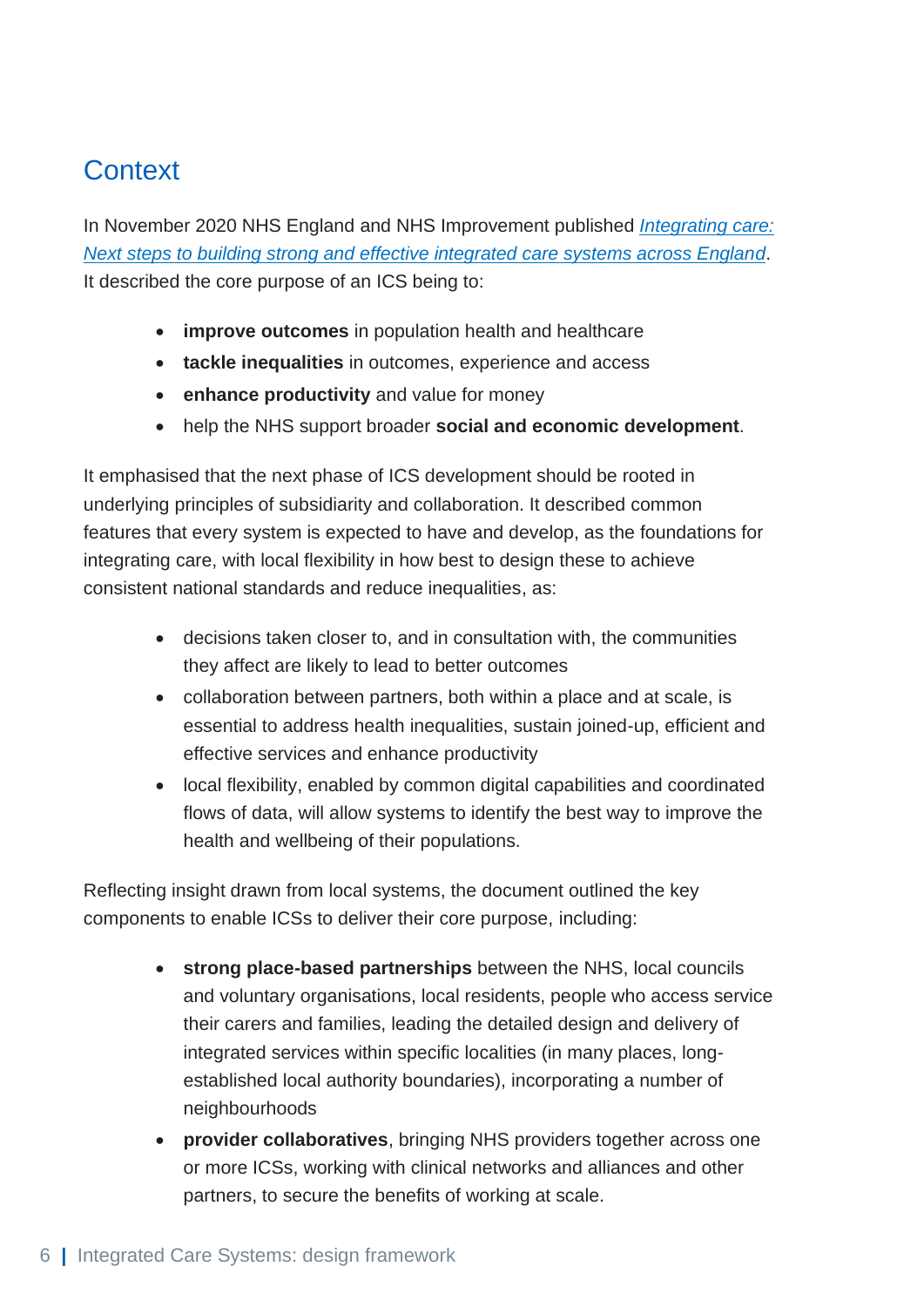In February 2021 NHS England and NHS Improvement made recommendations to [Government](https://www.england.nhs.uk/publication/legislating-for-integrated-care-systems-five-recommendations-to-government-and-parliament/) to establish ICSs on a statutory basis, with strengthened provisions to ensure that local government could play a full part in ICS decision-making. These proposals were adopted in the Government's White Paper *[Integration and](https://www.gov.uk/government/publications/working-together-to-improve-health-and-social-care-for-all)  [Innovation: working together to improve health and social care for all](https://www.gov.uk/government/publications/working-together-to-improve-health-and-social-care-for-all)*, and we expect legislation to be presented to Parliament shortly. This document is based on our expectations as to the content of that legislation, describing how new arrangements would look if the proposals were implemented, while recognising that the legislation is subject to Parliament's amendment and approval.

Subject to the passage of legislation, the statutory<sup>5</sup> ICS arrangements will comprise:

- an ICS Partnership, the broad alliance of organisations and representatives concerned with improving the care, health and wellbeing of the population, jointly convened by local authorities and the NHS
- an ICS NHS body, bringing the NHS together locally to improve population health and care.

This ICS Design Framework sets out in more detail how we expect NHS organisations to respond in the next phase of system development, including the anticipated establishment of statutory ICS NHS bodies from April 2022. It describes the 'core' arrangements we will expect to see in each system and those we expect local partners to determine in their local context; depending on their variation in scale, geography, population health need and maturity of system arrangements.

<span id="page-7-0"></span>Its purpose is to provide some 'guide rails' for NHS organisations as they develop their plans - reflecting the best ways of serving communities and patients in their specific local context - to give them the best chance of delivering on the four core purposes, in the urgent context of COVID recovery.

<sup>&</sup>lt;sup>5</sup> ICSs will comprise a much wider set of partnership arrangements supported by this statutory framework.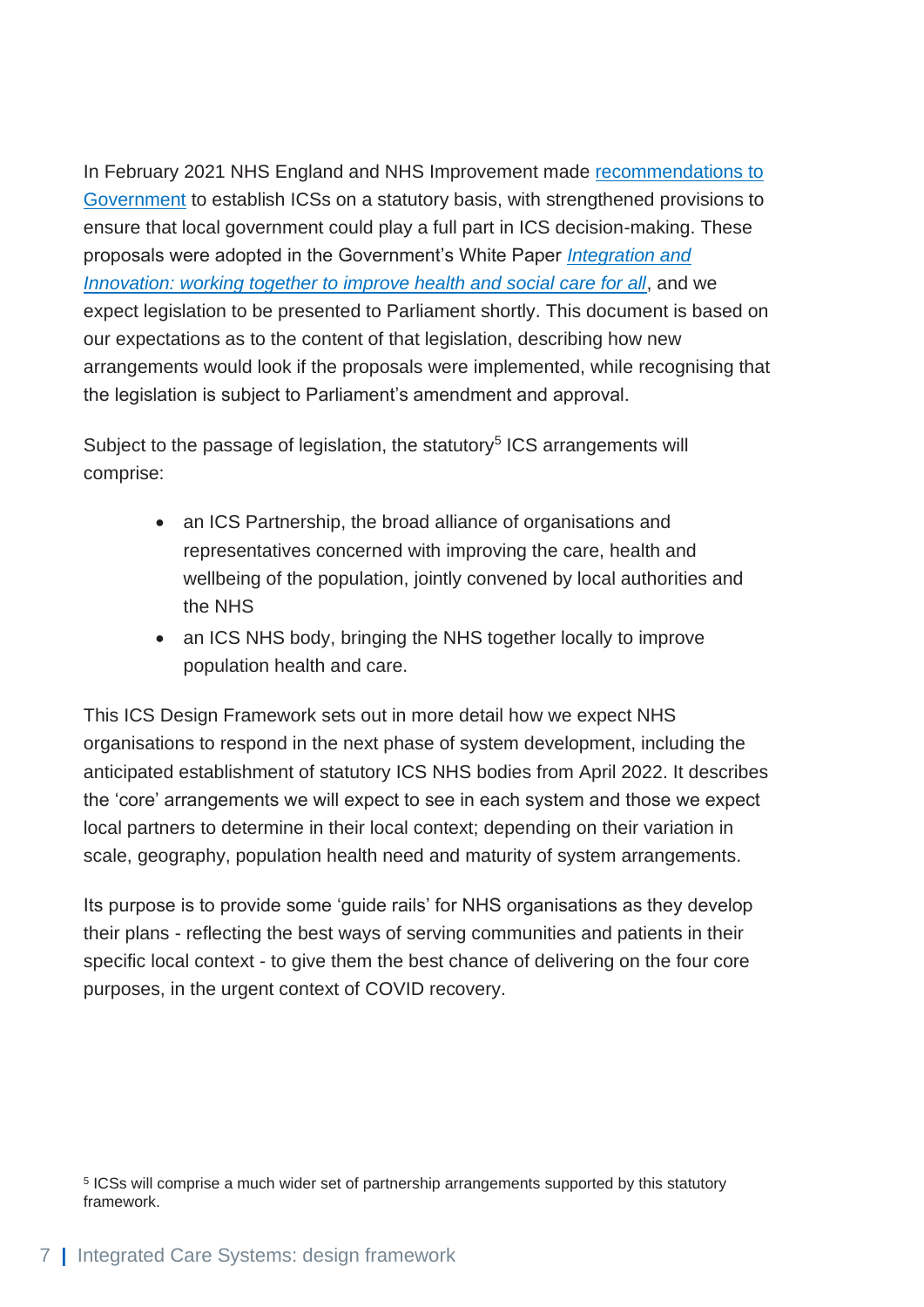### The ICS Partnership

**Each ICS will have a Partnership at system level established by the NHS and local government as equal partners. The Partnership will operate as a forum<sup>6</sup> to bring partners – local government, NHS and others – together across the ICS area to align purpose and ambitions with plans to integrate care and improve health and wellbeing outcomes for their population.**

**The Partnership will facilitate joint action to improve health and care services and to influence the wider determinants of health and broader social and economic development. This joined-up, inclusive working is central to ensuring that ICS partners are targeting their collective action and resources at the areas which will have the greatest impact on outcomes and inequalities as we recover from the pandemic.** 

We expect the ICS Partnership will have a specific responsibility to develop an 'integrated care strategy' for its whole population using best available evidence and data, covering health and social care (both children's and adult's social care), and addressing the wider determinants of health and wellbeing. This should be built bottom-up from local assessments of needs and assets identified at place level, based on Joint Strategic Needs Assessments. We expect these plans to be focused on improving health and care outcomes, reducing inequalities and addressing the consequences of the pandemic for communities. We expect each Partnership to champion inclusion and transparency and to challenge all partners to demonstrate progress in reducing inequalities and improving outcomes. It should support placeand neighbourhood-level engagement, ensuring the system is connected to the needs of every community it includes.

The Government has indicated that it does not intend to bring forward detailed or prescriptive legislation on how these Partnerships should operate. Rather the intention is to set a high-level legislative framework within which systems can develop the partnership arrangements that work best for them, based on the core principles of equal partnership across health and Local Government, subsidiarity, collaboration and flexibility.

<sup>6</sup> The ICS Partnership will be a committee, rather than a corporate body.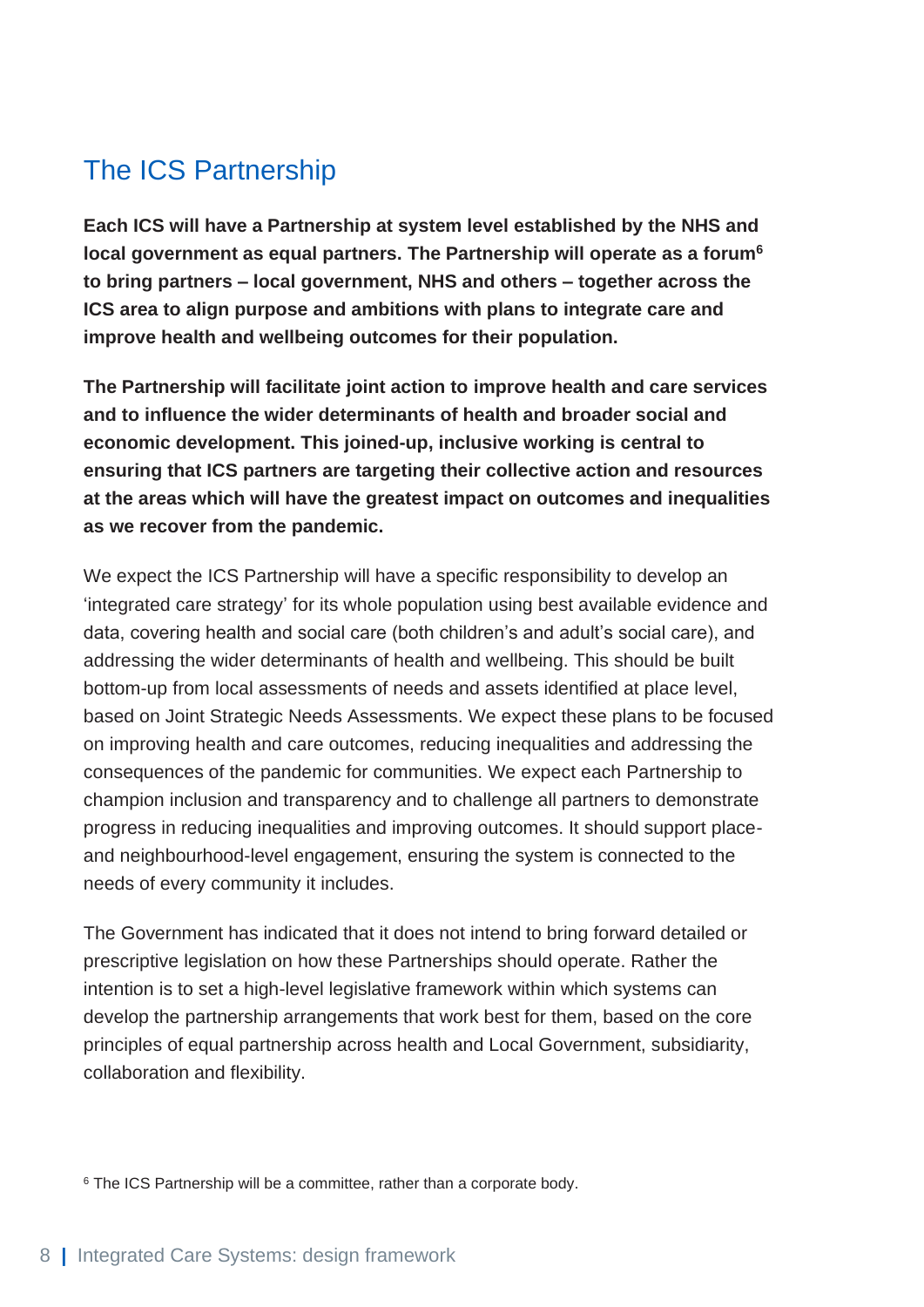To support this process, formal guidance on ICS Partnerships will be developed jointly by the Department of Health and Social Care (DHSC), NHS England and NHS Improvement, and the Local Government Association (LGA), and consulted on ahead of implementation, including on the role and accountabilities of the chair of the Integrated Care Partnership. This document gives an overview of the type of information that we expect to be included in that guidance.

#### **Establishment and membership**

The Partnership will be established locally and jointly by the relevant local authorities and the ICS NHS body, evolving from existing arrangements and with mutual agreement on its terms of reference, membership, ways of operating and administration. Appropriate arrangements will vary considerably, depending on the size and scale of each system.

Members must include local authorities that are responsible for social care services in the ICS area, as well as the local NHS (represented at least by the ICS NHS body). Beyond this, members may be from health and wellbeing boards, other statutory organisations, voluntary, community and social enterprise (VCSE) sector partners, social care providers and organisations with a relevant wider interest, such as employers, housing and education providers and the criminal justice system. They should draw on experience and expertise from across the wide range of partners working to improve health and care in their communities, including ensuring that the views and needs of patients, carers and the social care sector are built into their ways of working. The membership may change as the priorities of the partnership evolve.

To facilitate broad membership and stakeholder participation, Partnerships may use a range of sub-groups, networks and other methods to convene parties to agree and deliver the priorities set out in the shared strategy.

#### **Leadership and accountability**

The ICS NHS body and local authorities will need to jointly select a Partnership chair and define their role, term of office and accountabilities.

Some systems will prefer the Partnership and ICS NHS body to have separate chairs. This may, for instance, provide greater scope for democratic representation. Others may select the appointed NHS ICS body chair as the chair for both the NHS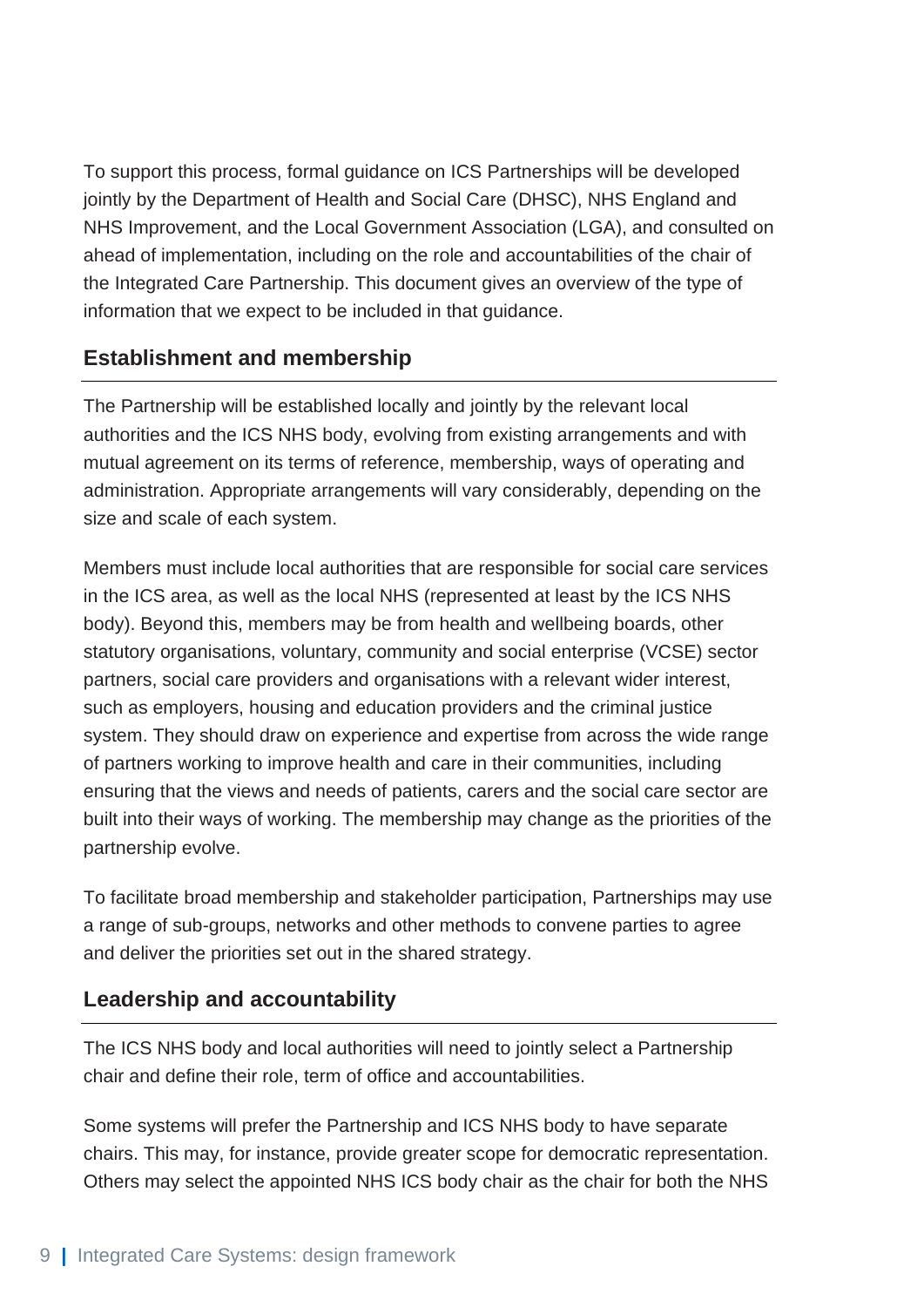Board and the Partnership to help ensure co-ordination. This will be a matter for local determination.

We expect public health experts to play a significant role in these partnerships, specifically including local authority directors of public health and their teams who can support, inform and guide approaches to population health management and improvement.

Partnerships will need clear and transparent mechanisms for ensuring strategies are developed with people with lived experience of health and care services and communities, for example including patients, service users, unpaid carers and traditionally under-represented groups. These mechanisms should draw on best engagement practice; for example, by using citizens' panels and co-production approaches, including insights from place and neighbourhood engagement. Partnerships should build on the expertise, relationships and engagement forums that already exist across local areas, building priorities from the bottom up, to ensure the priorities in the strategy resonate with people across the ICS.

As a key forum for convening and influencing and engaging the public, the Partnership will need to be transparent with formal sessions held in public. Its work must be communicated to stakeholders in clear and inclusive language.

#### **Partnership principles**

The ICS Partnership will play a key role in nurturing the culture and behaviours of a system. We invite systems to consider these 10 principles:

- 1. Come together under a distributed leadership model and commit to working together equally.
- 2. Use a collective model of decision-making that seeks to find consensus between system partners and make decisions based on unanimity as the norm, including working though difficult issues where appropriate.
- 3. Operate a collective model of accountability, where partners hold each other mutually accountable for their shared and individual organisational contributions to shared objectives.
- 4. Agree arrangements for transparency and local accountability, including meeting in public with minutes and papers available online.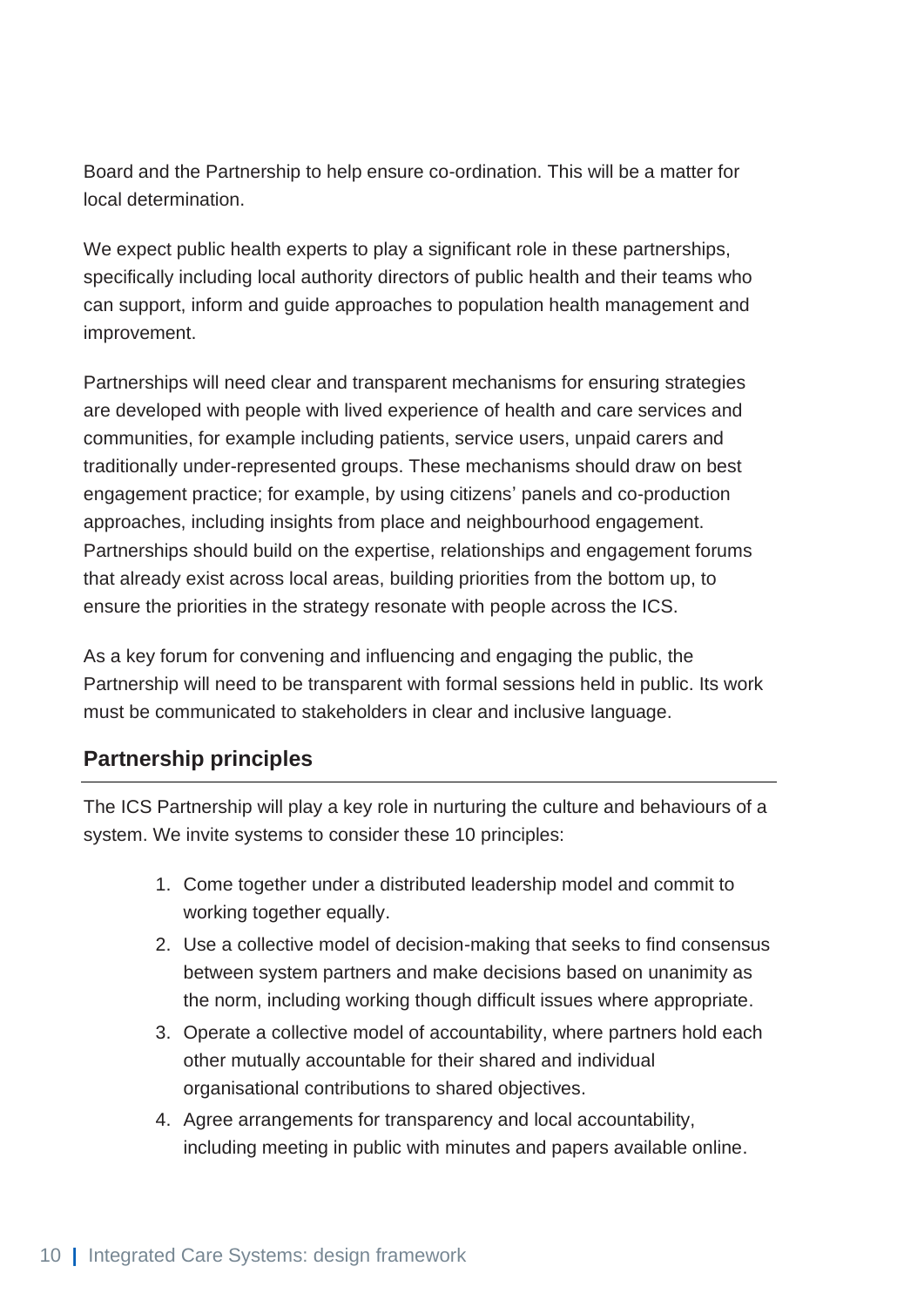- 5. Focus on improving outcomes for people, including improved health and wellbeing, supporting people to live more independent lives, and reduced health inequalities.
- 6. Champion co-production and inclusiveness throughout the ICS.
- 7. Support the triple aim (better health for everyone, better care for all and efficient use of NHS resources), the legal duties on statutory bodies to co-operate and the principle of subsidiarity (that decision-making should happen at the most local appropriate level).
- 8. Ensure place-based partnership arrangements are respected and supported, and have appropriate resource, capacity and autonomy to address community priorities, in line with the principle of subsidiarity.
- 9. Draw on the experience and expertise of professional, clinical, political and community leaders and promote strong clinical and professional system leadership.
- <span id="page-11-0"></span>10.Create a learning system, sharing evidence and insight across and beyond the ICS, crossing organisational and professional boundaries.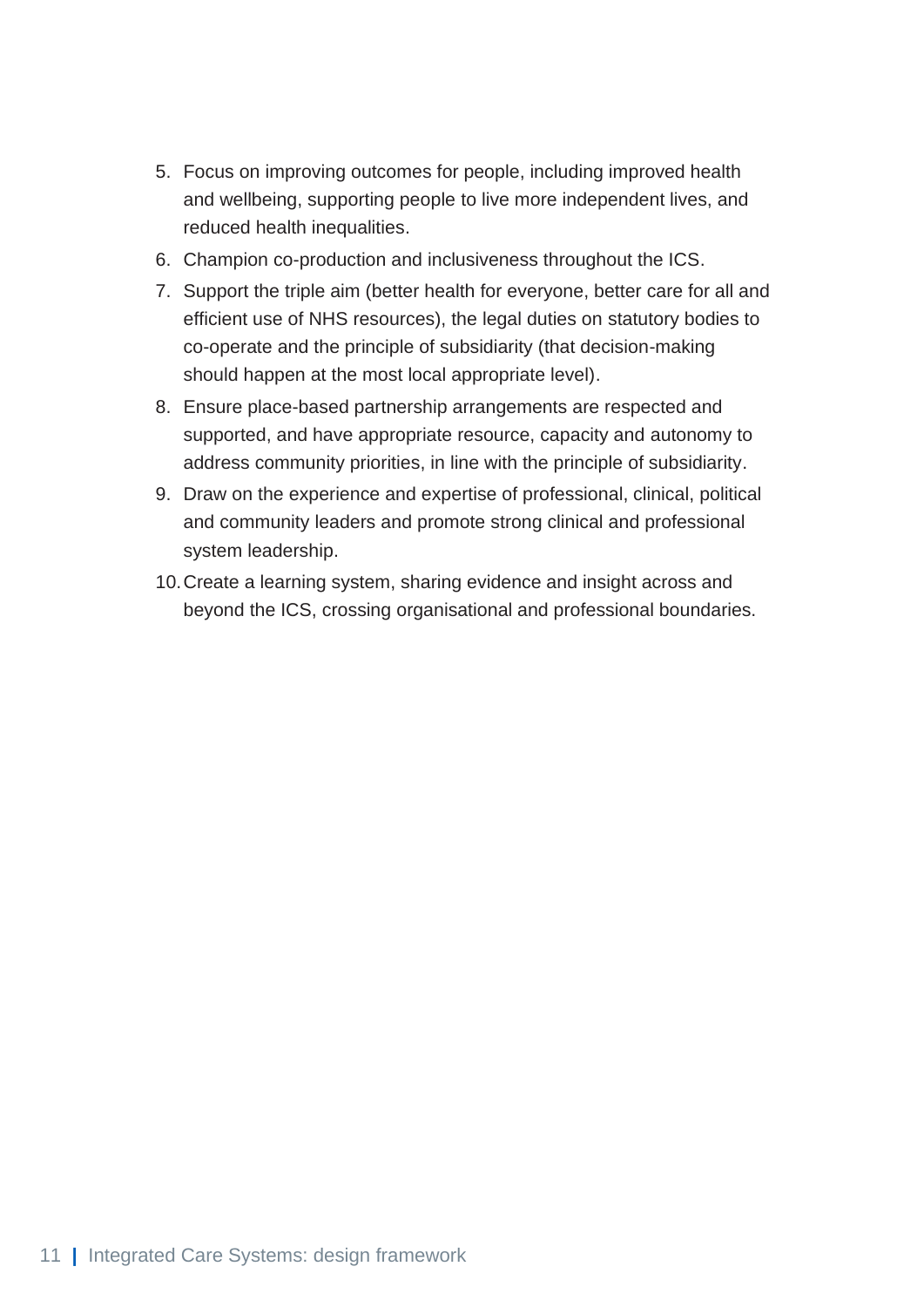### The ICS NHS body

**ICS NHS bodies will be established as new organisations that bind partner organisations together in a new way with common purpose. They will lead integration within the NHS, bringing together all those involved in planning and providing NHS services to take a collaborative approach to agreeing and delivering ambitions for the health of their population. They will ensure that dynamic joint working arrangements, as demonstrated through the response to COVID-19, become the norm. They will establish shared strategic priorities within the NHS and provide seamless connections to wider partnership arrangements at a system level to tackle population health challenges and enhance services at the interface of health and social care.** 

#### **Functions of the ICS NHS body**

The ICS NHS body will be a statutory organisation responsible for specific functions that enable it to deliver against the four core purposes:

- **Developing a plan** to meet the health needs of the population within their area, having regard to the Partnership's strategy. This will include ensuring NHS services and performance are restored following the pandemic, in line with national operational planning requirements, and Long Term Plan commitments are met.
- **Allocating resources** to deliver the plan across the system, including determining what resources should be available to meet the needs of the population in each place and setting principles for how they should be allocated across services and providers (both revenue and capital). This will require striking the right balance between enabling local decision-making to meet specific needs and securing the benefits of standardisation and scale across larger footprints, especially for more specialist or acute services.
- **Establishing joint working arrangements** with partners that embed collaboration as the basis for delivery of joint priorities within the plan. The ICS NHS body may choose to commission jointly with local authorities, including the use of powers to make partnership arrangements under section 75 of the 2006 Act and supported through the integrated care strategy, across the whole system; this may happen at place where that is the relevant local authority footprint.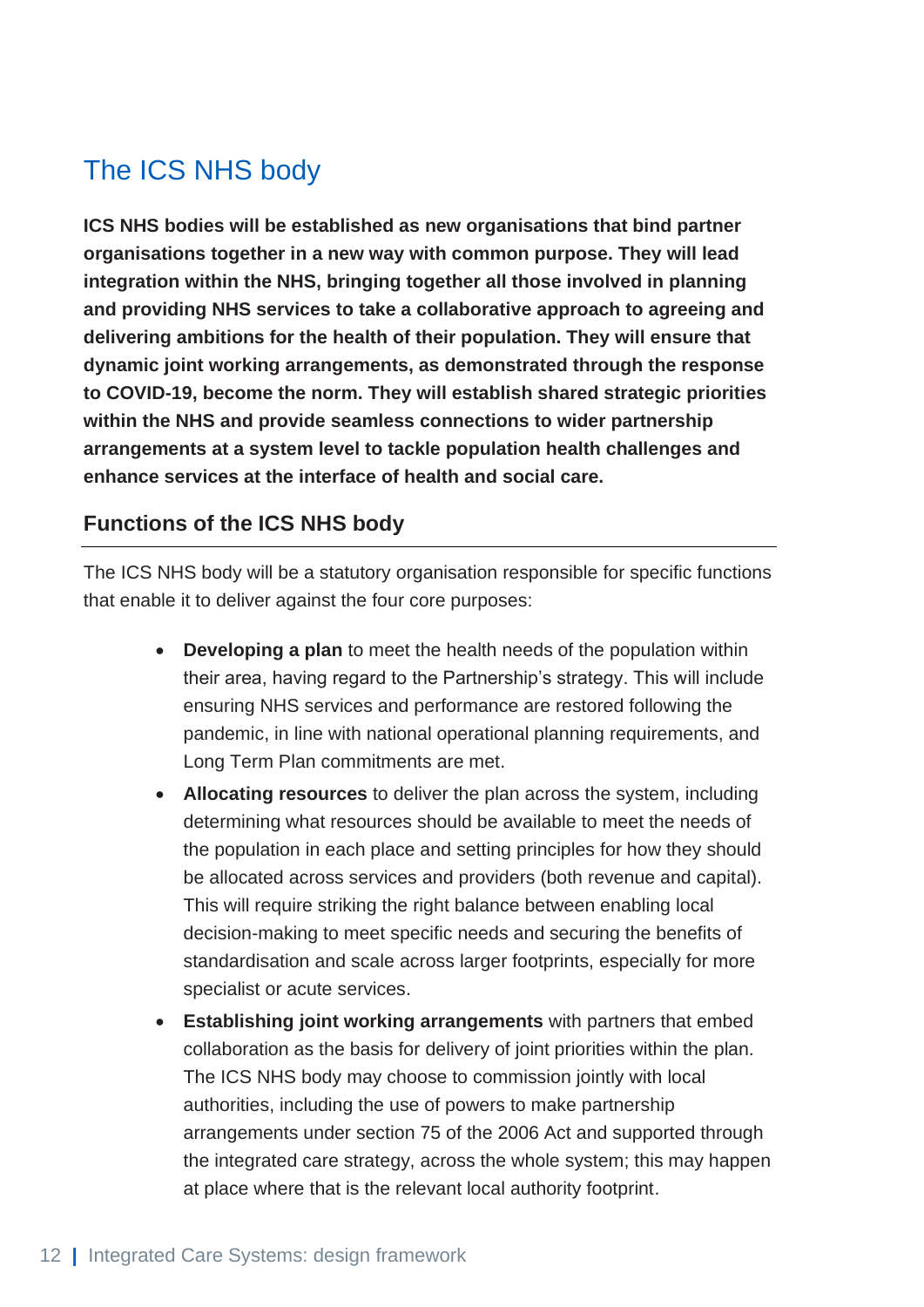- **Establishing governance arrangements** to support collective accountability between partner organisations for whole-system delivery and performance, underpinned by the statutory and contractual accountabilities of individual organisations, to ensure the plan is implemented effectively within a system financial envelope set by NHS England and NHS Improvement.
- **Arranging for the provision of health services** in line with the allocated resources across the ICS through a range of activities including:
- Putting contracts and agreements in place to secure delivery of its plan by providers. These may be contracts and agreements with individual providers or lead providers within a place-based partnership or provider collaborative. They will reflect the resource allocations, priorities and specifications developed across the whole system and at place level. We expect contracts and agreements to be strategic, long-term and based on outcomes, with providers responsible for designing services and interventions to meet agreed system objectives.
- Convening and supporting providers (working both at scale and at place) to lead<sup>7</sup> major service transformation programmes to achieve agreed outcomes, including through joining-up health, care and wider support. In addition to ensuring that plans and contracts are designed to enable this, the ICS NHS body will facilitate partners in the health and care system to work together, combining their expertise and resources to deliver improvements, fostering and deploying research and innovations.
- Working with local authority and VCSE partners to put in place personalised care for people, including assessment and provision of continuing healthcare and funded nursing care, and agreeing personal health budgets and direct payments for care. This may be delegated to individual place partnerships and delivered through integrated teams working in neighbourhoods or across local places, further supporting the integration of planning and provision with adult social care and VCSE organisations.
- **Leading system implementation of the People Plan** by aligning partners across each ICS to develop and support the 'one workforce', including through closer collaboration across the health and care

<sup>7</sup> It is expected that the ICS NHS body will be able to delegate functions to statutory providers to enable this.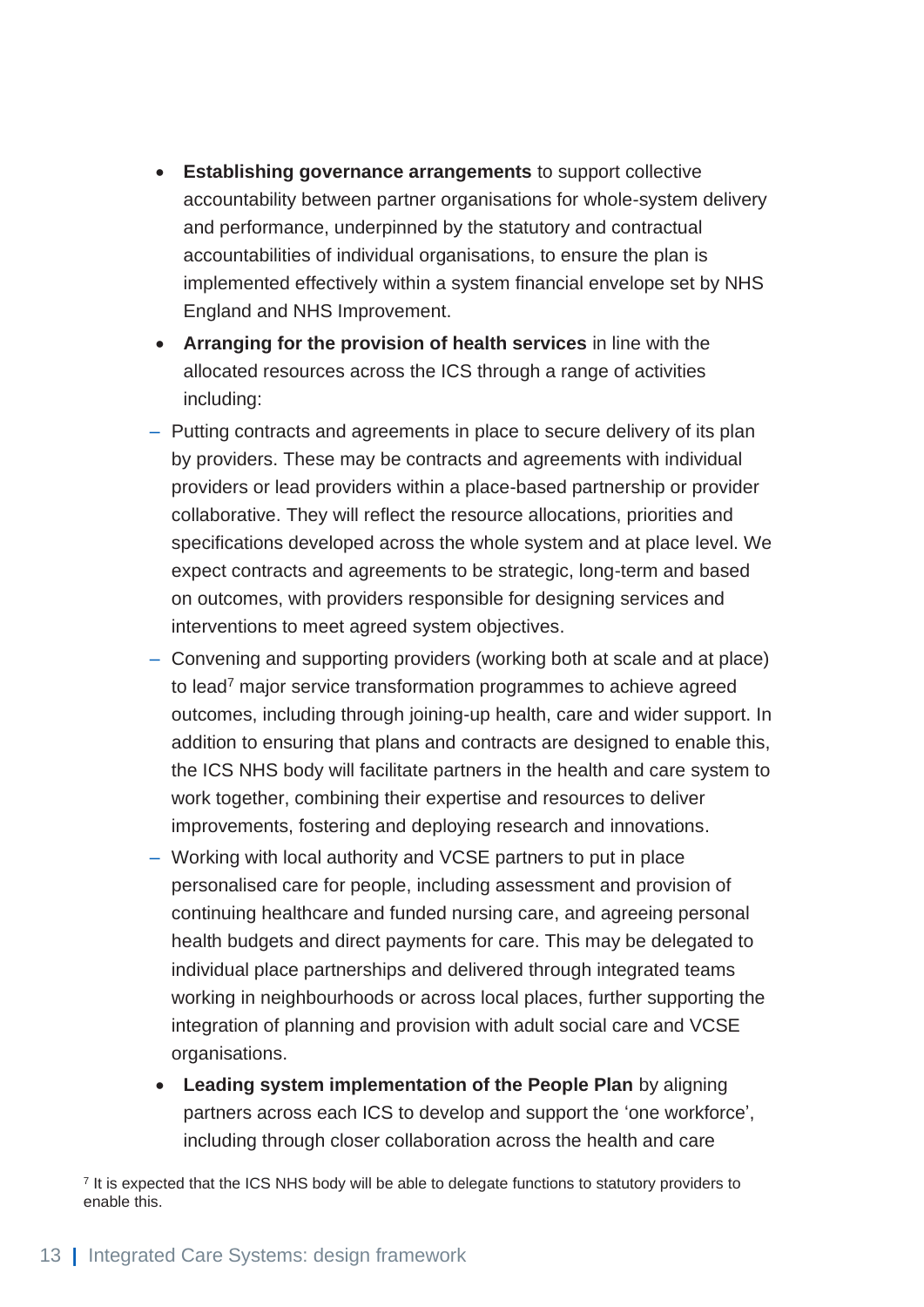sector, and with local government, the voluntary and community sector and volunteers (See 'People and culture' section below).

- **Leading system-wide action on data and digital**: ICS NHS bodies will work with partners across the NHS and with local authorities to put in place smart digital and data foundations to connect health and care services and ultimately transform care to put the citizen at the centre of their care (see 'Data and digital' section below);
- Using joined-up data and digital capabilities to **understand local priorities, track delivery of plans, monitor and address variation and drive continuous improvemen**t in performance and outcomes.
- Working alongside councils to **invest in local community organisations and infrastructure** and, through joint working between health, social care and other partners including police, education, housing, safeguarding partnerships, employment and welfare services, **ensuring that the NHS plays a full part in social and economic development and environmental sustainability**.
- **Driving joint work on estates, procurement, supply chain and commercial strategies** to maximise value for money across the system and support these wider goals of development and sustainability
- **Planning for, responding to and leading recovery from incidents** (EPRR), to ensure NHS and partner organisations are joined up at times of greatest need, including taking on incident coordination responsibilities as delegated by NHS England and NHS Improvement.
- **Functions NHS England and NHS Improvement will be delegating** including commissioning of primary care and appropriate specialised services.

We expect that all clinical commissioning group (CCG) functions and duties will transfer to an ICS NHS body when they are established, along with all CCG assets and liabilities including their commissioning responsibilities and contracts.

Relevant statutory duties of CCGs regarding safeguarding, children in care and special educational needs and disabilities (SEND) will apply to ICS NHS bodies. We will clarify in guidance how these statutory duties will transition to ICS NHS bodies. ICSs should support joint working around responsibilities such as safeguarding through new and existing partnership arrangements; and health and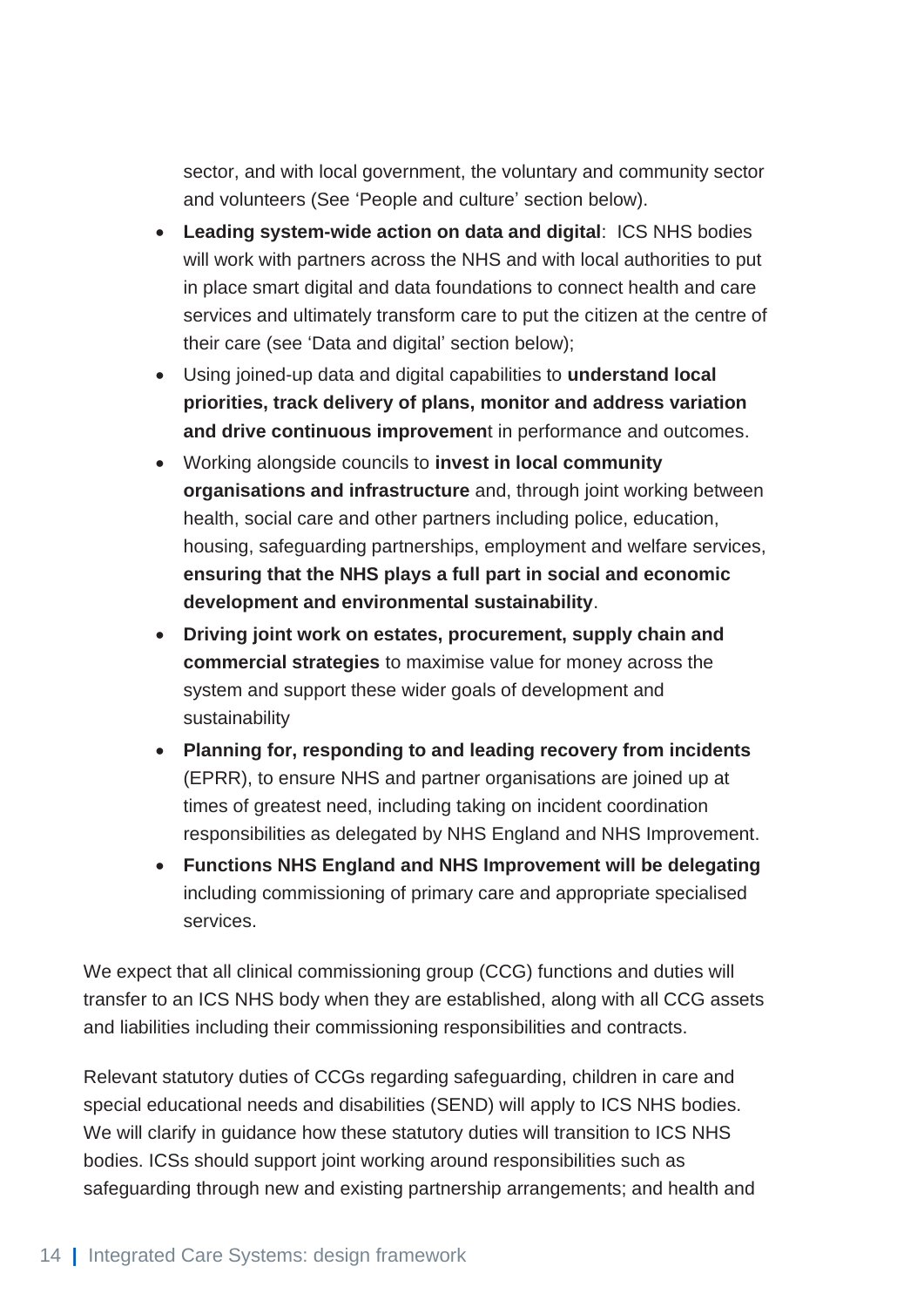care strategies and governance should account for the needs of children and young people.

The board of the ICS NHS body will be responsible for ensuring that the body meets its statutory duties. We expect these duties will include supporting achievement of the triple aim, improving quality of services, reducing inequalities, ensuring public involvement, obtaining clinical and public health advice, promoting innovation and research, and other duties that may be defined in law.

<span id="page-15-0"></span>We are reviewing our own operating model - including how our functions and activities will be carried out in future and how associated resources will be deployed -in the context of the expected creation of statutory ICS NHS bodies. We are committed to ensuring that the principle of subsidiarity is applied in considering our own functions, that resources are devolved accordingly, and that the creation of ICS NHS bodies does not lead to duplication or create additional bureaucracy within the NHS. We will co-design our new arrangements with the sector and our partners.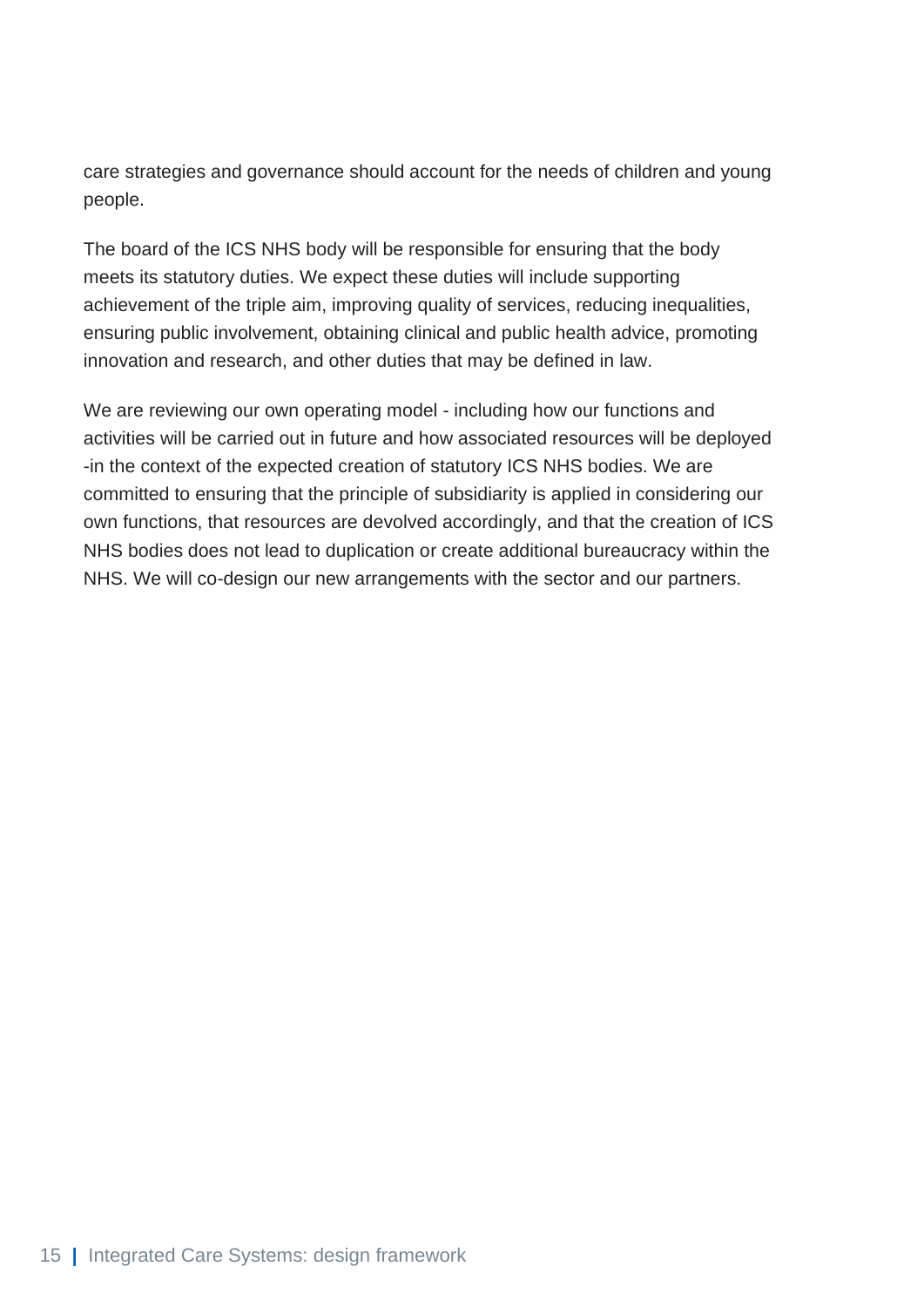### People and culture

**Better care and outcomes will be achieved by people – local residents, service users, carers, professionals and leaders – working together in different ways. Successful ICSs will develop a culture that attracts people to work in and for their community and supports them to achieve their full potential.**

The [NHS People Plan](https://www.england.nhs.uk/ournhspeople/online-version/) sets out the ambition of having 'more people, working differently, in a compassionate and inclusive culture'. Although individual employers remain the building blocks for delivering the People Plan, ICSs have an important role in leading and overseeing progress on this agenda – including strengthening collaboration among health and care partners – and have already developed their own local People Plans setting out how they will achieve this ambition in their area. These plans should be aligned with the ICS Partnership's Strategy as it is developed and be refreshed annually, taking account of national priorities.

From April 2022, ICS NHS bodies are expected to have specific responsibilities for delivering against the themes and actions set out in the NHS People Plan and the people priorities in operational planning guidance. ICS NHS bodies will play a critical role in shaping the approach to growing, developing, retaining and supporting the entire local health and care workforce. While the People Plan sets out specific objectives and responsibilities for NHS organisations, we expect ICS NHS bodies to adopt a 'one workforce' approach and develop shared principles and ambitions for people and culture with local authorities, the VCSE sector and other partners.

Those planning and delivering health and care services are employed by a range of different organisations (including the ICS NHS body in future). Each will have strategies for attracting, retaining and developing the people they need to deliver the services and functions they are responsible for. To deliver against the ICS's four core purposes and to make the local area a great place to work and live, the ICS NHS body – working with the ICS Partnership – will help bring these partners together to develop and support the 'one workforce' which contributes to providing care across the system. This includes supporting the expansion of primary care and integrated teams in the community and closer collaboration on workforce development across the health and care sector, and with local government, the third sector and volunteers.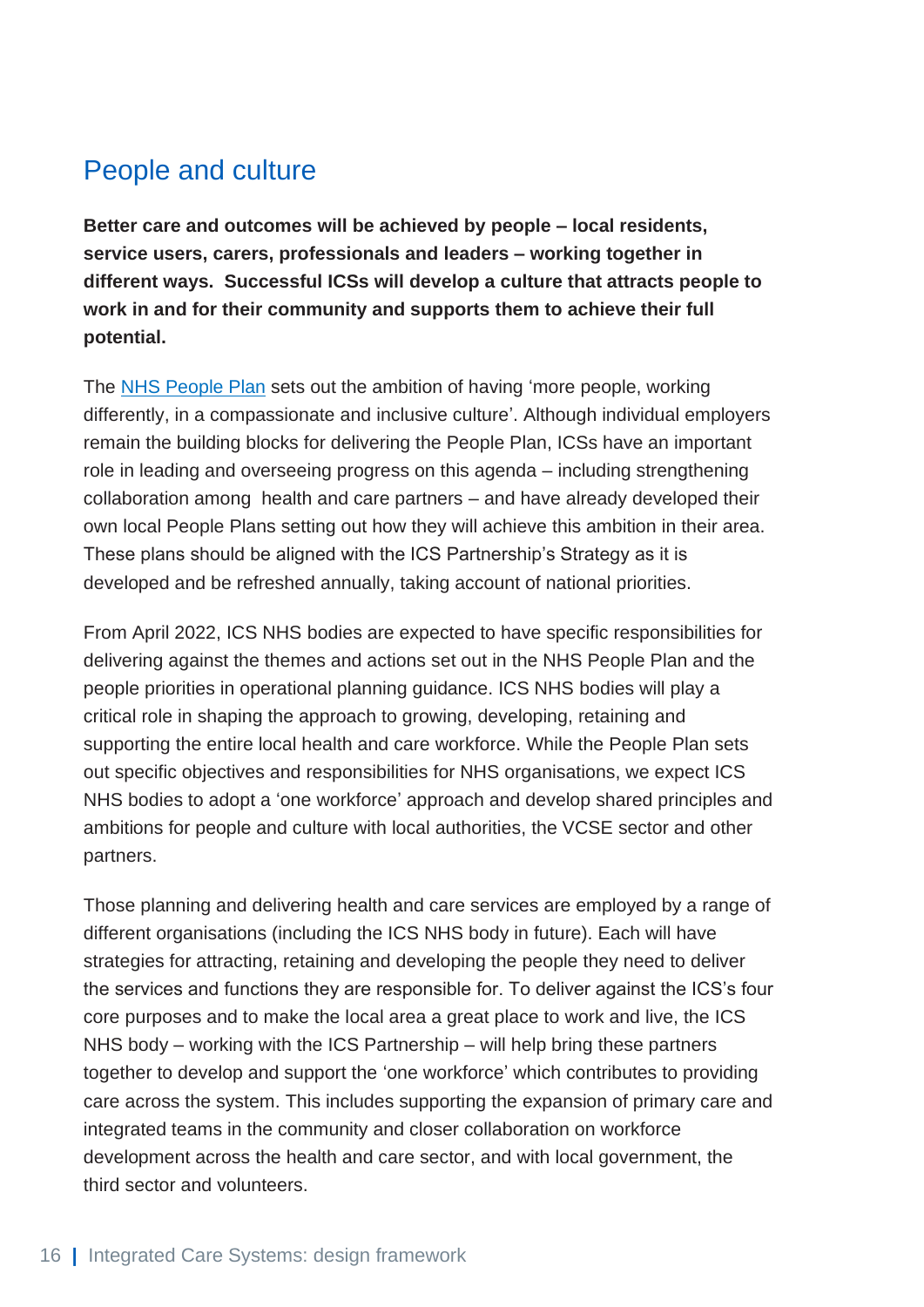The ICS NHS body will be expected to establish the appropriate people and workforce capability to discharge their responsibilities, including strong local leadership. In particular, the ICS NHS body will need to:

- have clear leadership and accountability for the organisation's role in delivering agreed local and national people priorities, with a named SRO with the appropriate expertise (registered people professional (CIPD accredited) or with equivalent experience)
- demonstrate how it is driving equality, diversity and inclusion. It should foster a culture of civility and respect, and develop a workforce and leadership that are representative of the population they serve.

To support local and national people priorities for the one workforce in the system, the ICS NHS body should work with organisations across the ICS to:

- Establish clear and effective governance arrangements for agreeing and delivering local strategic and operational people priorities. This will include ensuring there are clear lines of accountability and streamlined ways of working between individual organisations within the system, with other ICSs and with regional workforce teams
- Support the delivery of standardised, high-quality transactional HR services (eg payroll) across the ICS, supported by digital technology. These services should be delivered at the most effective level within the ICS footprint, based on the principle of subsidiarity, but proactively taking opportunities for collaboration and securing the benefits of delivering at scale. Local arrangements for delivering these services should be agreed by relevant employers across the system, facilitated by the NHS ICS Body, to support standardisation and remove duplication to allow for the reallocation resources to deliver on the strategic people agenda across the ICS
- Ensure action is taken to protect the health and wellbeing of people working within the ICS footprint, delivering the priorities set out in the 2021/22 planning guidance and in the People Promise, to improve the experience of working in the health and care system for all
- Establish leadership structures and processes (including leadership development, talent management and succession planning approaches) to drive the culture, behaviours and outcomes needed for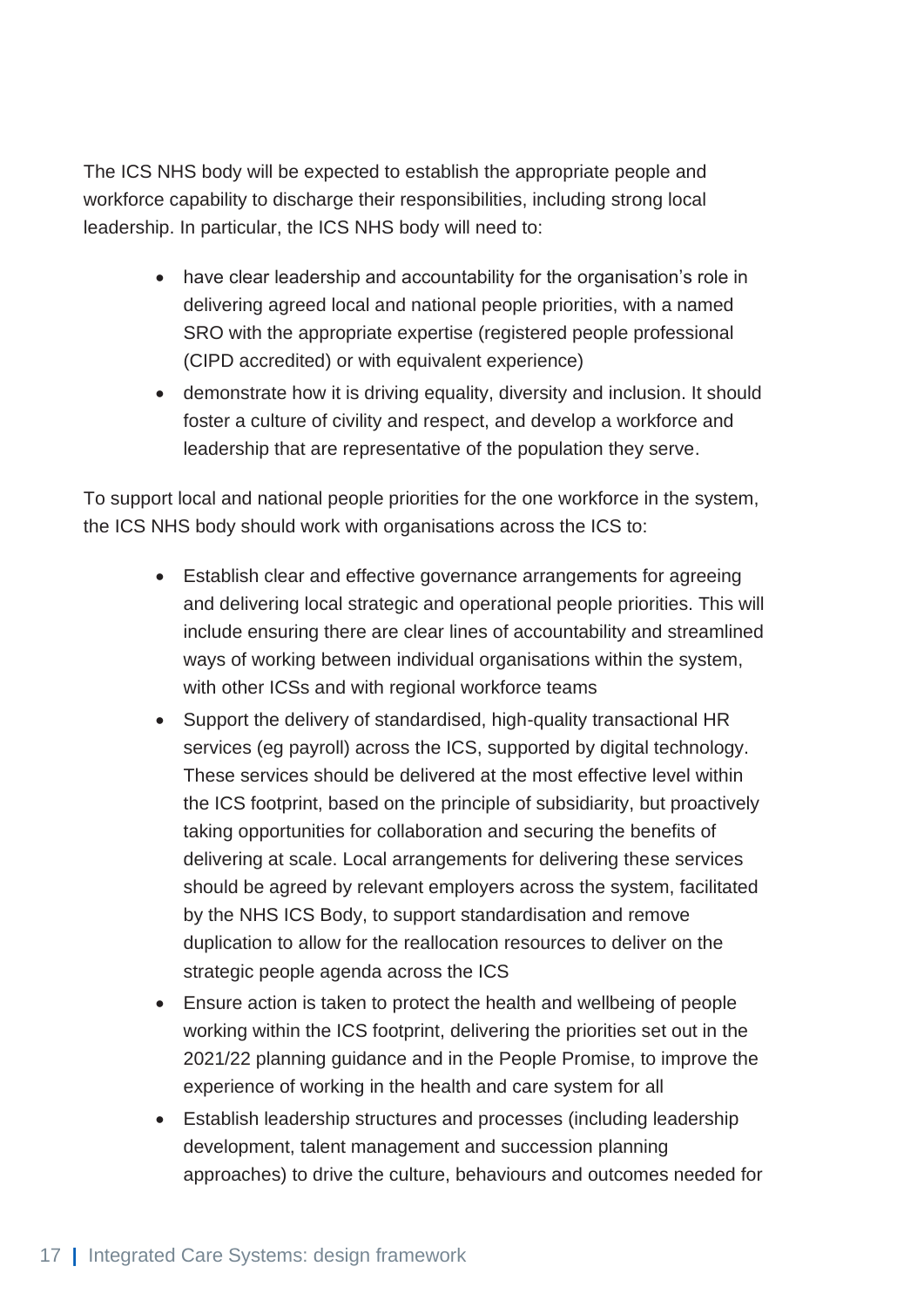people working in the system and the local population, in line with the Leadership Compact<sup>8</sup>

- Undertake integrated and dynamic workforce, activity and finance planning based on population need, transformation of care models and changes in skills and ways of working – reflected in the system people plan and in the ICS Partnership's Strategy
- Plan the development and where required, growth of the one workforce to meet future need. This should include agreeing collaborative recruitment and retention approaches where relevant, planning local educational capacity and opportunities, and attracting local people into health and care employment and careers (including creating long-term volunteering opportunities)
- Develop new ways of working and delivering care that optimise staff skills, technology and wider innovation to meet population health needs and to create flexible and rewarding career pathways for those working in the system. This should be enabled by inclusive employment models, workforce sharing arrangements and passporting or accreditation systems
- Contribute to wider local social and economic growth and a vibrant local labour market, through collaboration with partner organisations, including the care home sector and education and skills providers.

<span id="page-18-0"></span>To support ICS NHS bodies to discharge these responsibilities and deliver national and local people and workforce priorities, we will work with Health Education England to publish supplementary guidance and implementation support resources for ICSs on developing their strategic People capabilities, including a People operating model.

<sup>&</sup>lt;sup>8</sup> The NHS Leadership Compact will set out the compassionate and inclusive behaviour we want all our leaders to show towards people. It will require every leader, at every level, to recognise, reflect and bring to life every day six core principles focused on: equality and diversity; continuous improvement; kindness, compassion and respect; trust; supporting people and celebrating success; and collaboration and partnership. The Compact will be published in due course.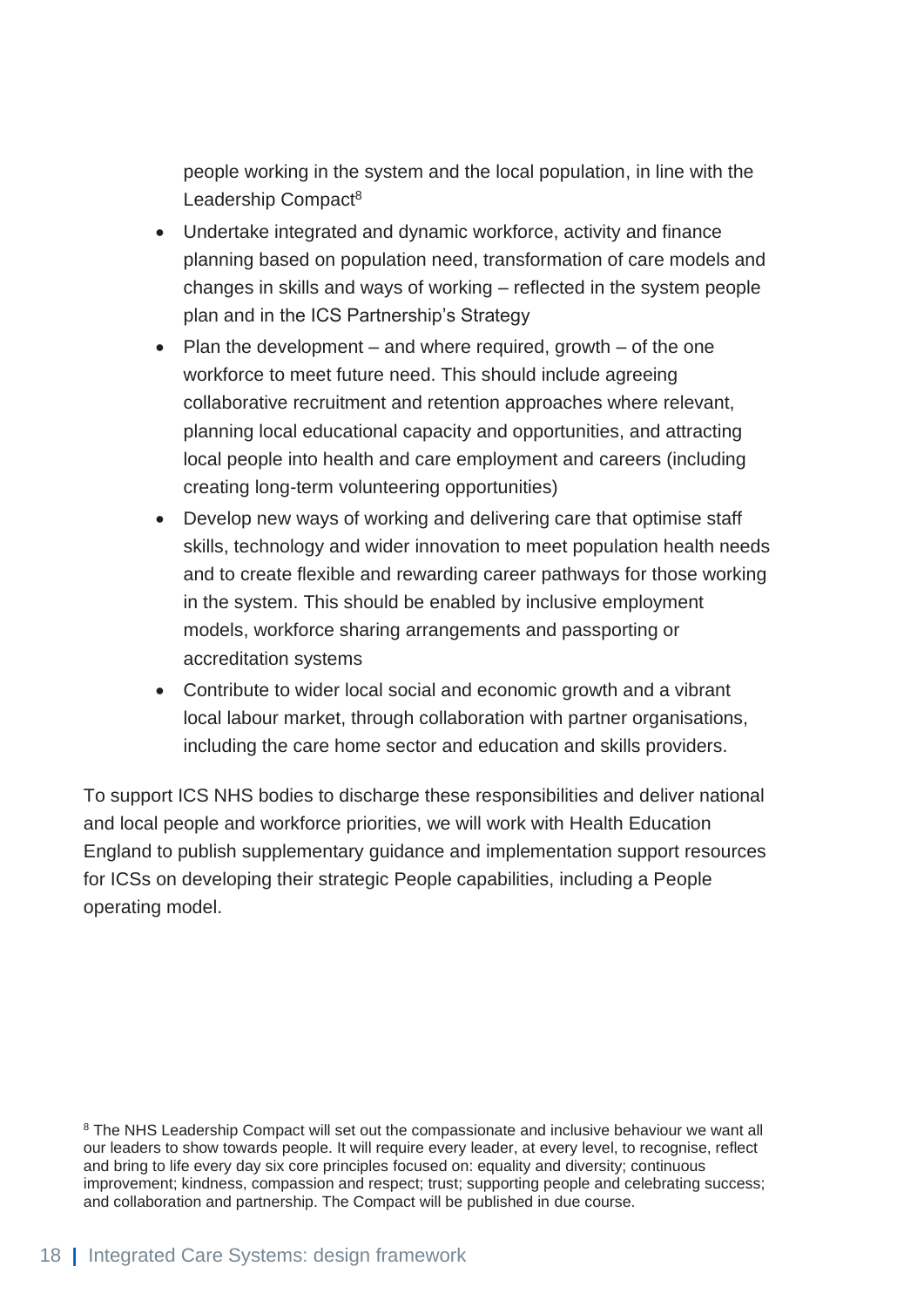### Governance and management arrangements

**Strong and effective governance and management arrangements are essential to enable ICSs to deliver their functions effectively. The pandemic has shown the success of partnership approaches that allow joined-up, agile and timely decision-making underpinned by common objectives. ICSs will build from this to establish robust governance and management arrangements that are flexibly designed to fit local circumstances and that bind partners together in collective endeavour.**

**This guidance provides an overview of our expectations for ICS governance and management arrangements. We will provide further resources throughout the year that share learning on the different approaches ICSs are developing.** 

#### **The ICS NHS board**

The statutory governance requirements for the NHS ICS body will be set out in legislation and NHS England and NHS Improvement will provide further guidance on the constitution of the board and process for this being agreed prior to establishment. This section provides an overview of our current expectations which will be developed, through engagement. As a new type of organisation, the governance arrangements for ICS NHS bodies will be different to those of existing commissioner and provider organisations in the NHS. They will need to reflect the different ways of working that will be required for ICS NHS bodies to effectively deliver their functions - as independent statutory NHS bodies, that bring together parties from across the NHS. The minimum requirements we set out are designed to provide a common framework for effective leadership and governance in this context.

The ICS NHS body will have a unitary board. The board will be responsible for ensuring the body plays its role in achieving the four purposes of the wider ICS and should be constituted in a way that ensures this focus on improving outcomes in population health and healthcare; tackling inequalities in outcomes, experience and access; enhancing productivity and value for money; and contributing to broader social and economic development.

All members of the ICS NHS board (referred to below as "the board") will have shared corporate accountability for delivery of the functions and duties of the ICS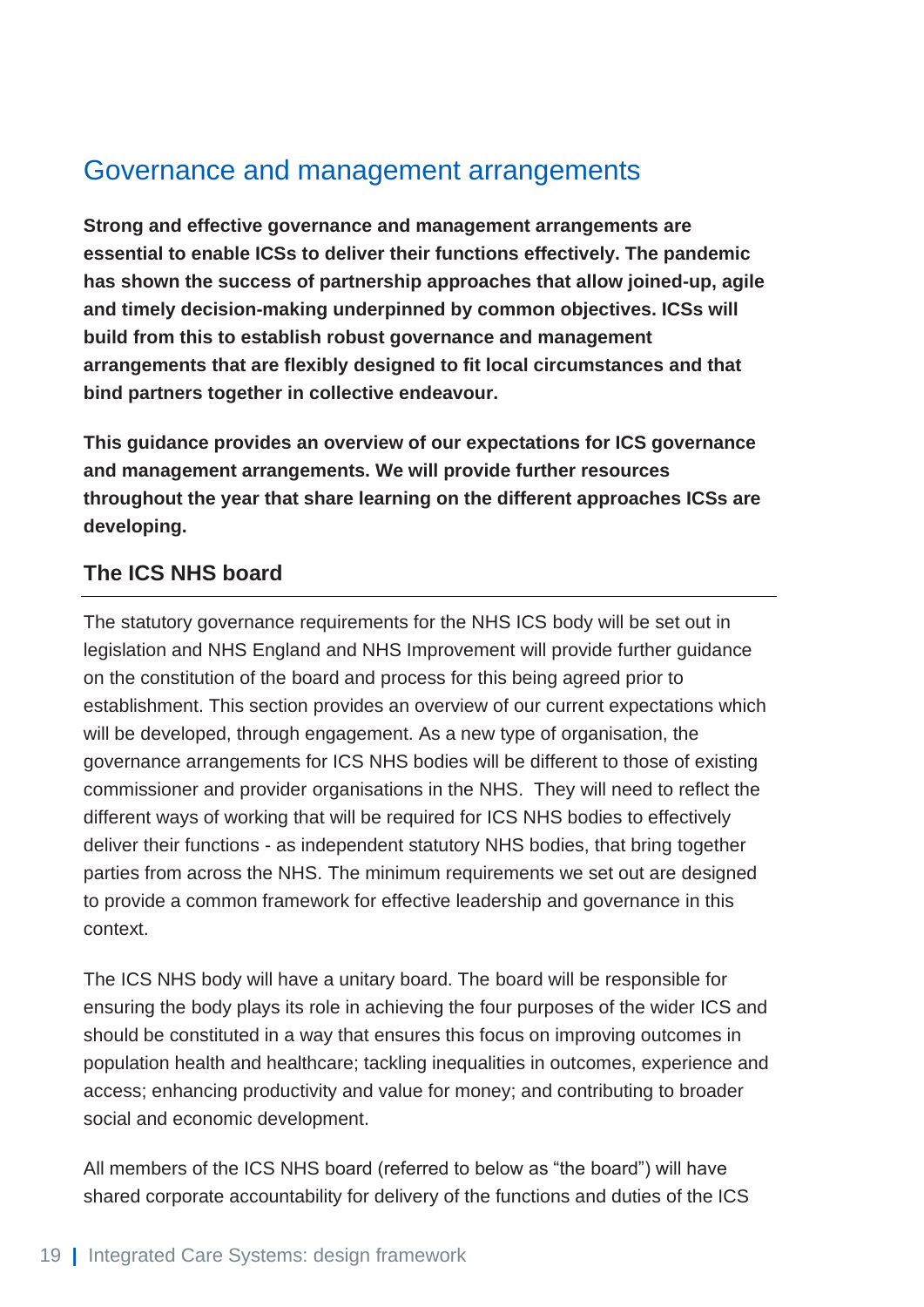and the performance of the organisation. This includes ensuring that the interests of the public and people who use health and care services remain central to what the organisation does. The board will be the senior decision-making structure for the ICS NHS body.

The statutory minimum membership of the board of each ICS NHS body will be confirmed in legislation. To carry out its functions effectively we will expect every ICS NHS body to establish board roles above this minimum level, so in most cases they will include the following roles:

- Independent non-executives: chair plus a minimum of two other independent non-executive directors (as a minimum required to chair the audit and remuneration committees). These individuals will normally not hold positions or offices in other health and care organisations within the ICS footprint.
- Executive roles (employed by the body): chief executive (who will be the accountable officer for the funding allocated to the ICS NHS body), director of finance, director of nursing and medical director.
- Partner members: a minimum of three additional board members, including at least:
- one member drawn from NHS trusts and foundation trusts who provide services within the ICS's area
- one member drawn from the primary medical services (general practice) providers within the area of the ICS NHS body
- one member drawn from the local authority, or authorities, with statutory social care responsibility whose area falls wholly or partly within the area of the ICS NHS body.

We expect all three partner members will be full members of the unitary board, bringing knowledge and a perspective from their sectors, but not acting as delegates of those sectors.

We expect the partner members from NHS trusts/foundation trusts and local authorities will often be the chief executive of their organisation or in a relevant executive-level local authority role.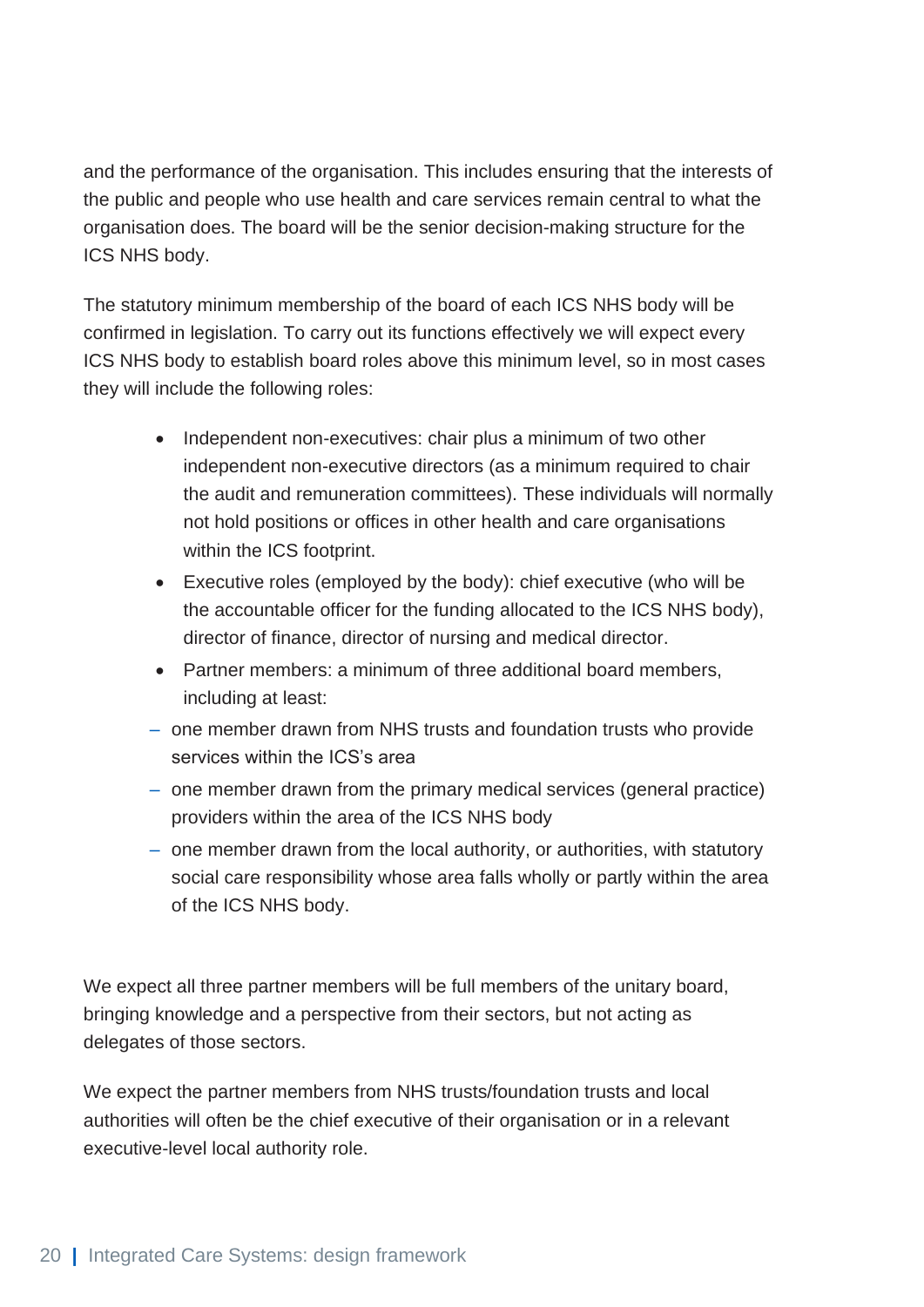The process of appointing the partner members, and the rules for qualification to be a member, will be set out in the constitution of the body.

The final composition of the board and the process of appointment of partner members will need to be consistent with any requirements set out in primary legislation and is therefore subject to Parliamentary process.

ICS NHS bodies will be able to supplement these minimum board positions as they develop their own ICS NHS body constitution, which will be subject to agreement with NHS England and NHS Improvement.

We expect all members of the board will be required to comply with the Nolan Principles of Public Life and meet the Fit & Proper Persons test, and boards must have clear governance and board level accountability for discharging the associated regulations.

Boards of ICS NHS bodies will need to be of an appropriate size to allow effective decision making to take place. Through a combination of their membership, and the ways in which members engage partners, the board and its committees should ensure they take into account the perspectives and expertise of all relevant partners. These should include all parts of the local health and care system across physical and mental health, primary care, community and acute services, patient and carer representatives, social care and public health, with directors of public health having an official role in the ICS NHS bodies and the Partnership.

It will be important that boards have strong leadership on issues that impact upon organisations and staff across the ICS, including the people agenda and digital transformation.

The ICS NHS body will be expected to promote open and transparent decisionmaking processes that facilitate finding consensus, drawing on agreed decisionmaking processes to manage areas of disagreement to ensure that the statutory duties of the ICS NHS body continue to be met. The board and its committees will have to make decisions transparently, holding meetings in public and publishing the papers.

NHS England and NHS Improvement will publish further guidance on the composition and operation of the board, including a draft model constitution. We will also provide guidance on the management of conflicting roles and interests,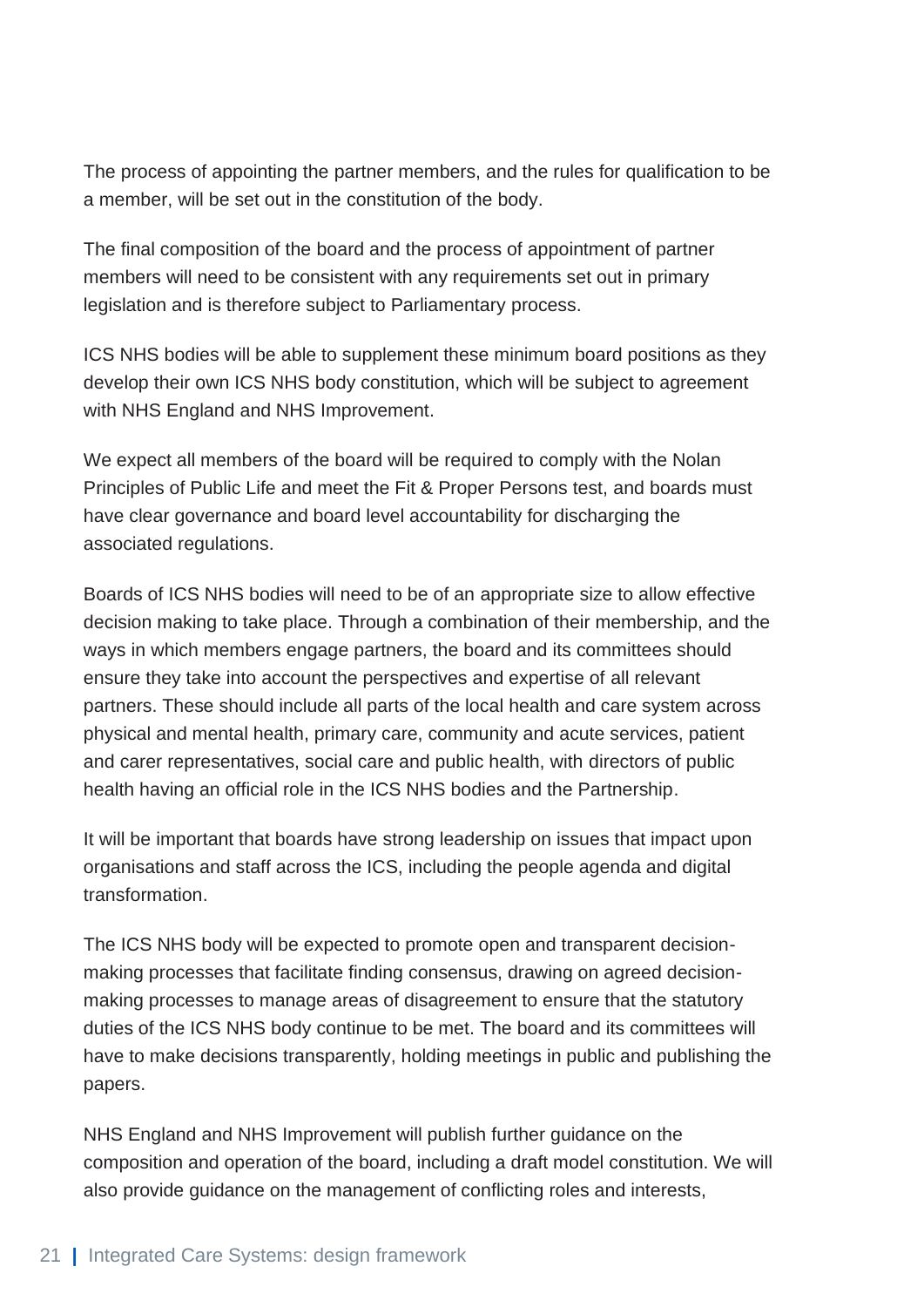ensuring partners can work together effectively and that the public can have confidence decisions are being made in their best interests as taxpayers and service users (see below for new provider selection regime).

#### **Committees and decision-making**

All ICS NHS bodies will need to put arrangements in place to ensure they can effectively discharge their full range of duties and functions. This is likely to include arrangements for committees and groups to advise and feed into the board, and to exercise functions delegated by the board. Boards may be supported by an executive group including, for example, other professional and functional leads, to manage the day-to-day running of the organisation.

These arrangements should address the cross-cutting functional responsibilities of the body including finance and resources, people, quality, digital and data performance and oversight. They should enable full involvement of clinical and professional leaders, leaders of place-based partnerships and providers, including relevant provider collaboratives. We expect the ICS NHS body will have arrangements that bring all relevant partners together to participate in decisionmaking.

We expect that each board will be required to establish an audit committee and a remuneration committee. The board may establish other decision-making committees, in accordance with its scheme of delegation. The board may also establish advisory committees to advise it on discharging certain duties, such as public and patient engagement.

The legislation is expected to give ICS NHS bodies flexibility in how they establish and deploy such committees. In particular, they will have the power to:

- appoint individuals who are not board members or staff of the ICS NHS body to be members of any committee it has established
- establish joint committees with NHS Trusts/FTs to which they may delegate responsibilities (decision making) in accordance with those bodies' schemes of delegation.

As ICSs will have significant flexibility in how and where decisions and functions are undertaken, every ICS NHS body should maintain a 'functions and decision map' showing its arrangements with ICS partners to support good governance and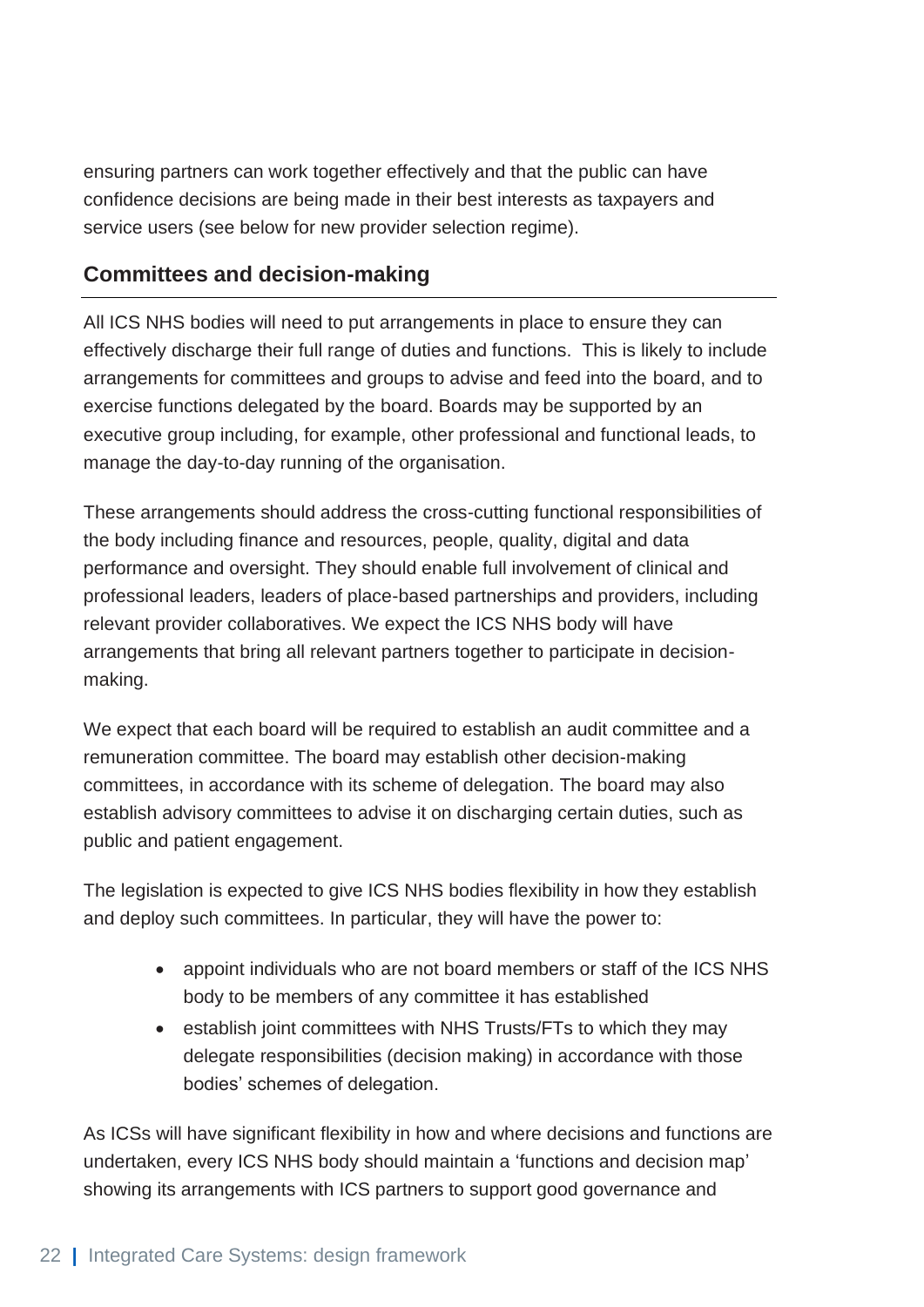dialogue with internal and external stakeholders. This should include arrangements for any commissioning functions delegated or transferred by NHS England and NHS Improvement.

The boards of ICS NHS bodies, and their committees, should conduct their business in a way that builds consensus, and should seek to achieve consensus on decisions. They should foster constructive challenge, debate and the expression of different views, reflecting the scope of their remit and their constituencies. They should have agreed processes for resolving differences in the first instance, if consensus cannot be reached; for example, through referencing the principles and behaviours set out in the ICS NHS body's constitution and by assessing the decision for consistency with overarching objectives (including the triple aim) and plans already agreed. The chair may make decisions on behalf of the board where there is disagreement. Where necessary boards may draw on third party support such as peer review or mediation by NHS England and NHS Improvement.

The ICS NHS body's constitution may provide for a vote to be taken where consensus cannot be reached and to set out how the vote will be conducted (for example, the chair having the casting vote). However, voting should be considered a last resort rather than a routine mechanism for board decision-making.

#### **Place-based partnerships**

Partnerships between organisations to collectively plan, deliver and monitor services within a locally defined 'place' have a long history. These place-based partnerships have typically been established by local agreement according to their context and this bottom-up approach has been an important enabler to meaningful collaboration. However, as part of the development of ICSs, we now expect that place-based partnerships are consistently recognised as key to the coordination and improvement of service planning and delivery, and as a forum to allow partners to collectively address wider determinants of health.

We have asked each system to define its place-based partnership arrangements, covering all parts of its geography, agreed collaboratively between the NHS, local government and other system partners working together in a particular locality or community.

There is no single way of defining place or determining a fixed set of responsibilities that a place-based partnership should hold. All systems should establish and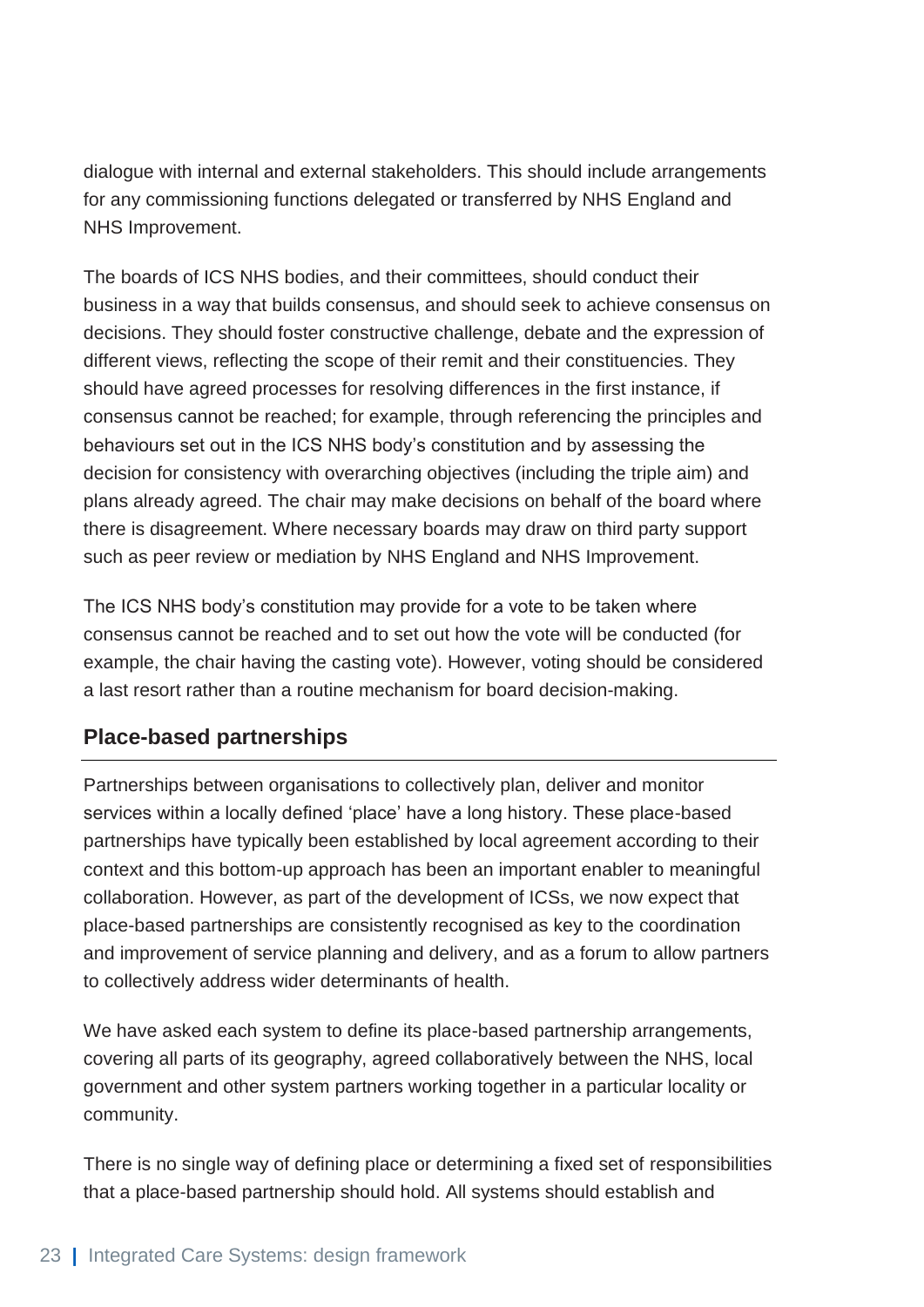support place-based partnerships with configuration and catchment areas reflecting meaningful communities and geographies that local people recognise. In the smallest ICSs, the whole system may operate as a single place-based partnership. The arrangements for joint working at place should enable joined-up decisionmaking and delivery across the range of services meeting immediate care and support needs in those local places but should be designed flexibly to reflect what works in that area.

The ICS NHS body will want to agree with local partners the membership and form of governance that place-based partnerships adopt, building on or complementing existing local configurations and arrangements such as Health and Wellbeing Boards. At a minimum, these partnerships should involve primary care provider leadership, local authorities, including directors of public health, providers of acute, community and mental health services and representatives of people who access care and support.

The ICS NHS body will remain accountable for NHS resources deployed at placelevel. Governance and leadership arrangements for place-based partnerships should support safe and effective delivery of the body's functions and responsibilities alongside wider functions of the partnership. Each ICS NHS body should clearly set out the role of place-based leaders within the governance arrangements for the body.

An NHS ICS body could establish any of the following place-based governance arrangements with local authorities and other partners, to jointly drive and oversee local integration:

- consultative forum, **informing** decisions by the ICS NHS body, local authorities and other partners
- committee of the ICS NHS body with delegated authority to take decisions about the use of ICS NHS body resources<sup>9</sup>
- joint committee of the ICS NHS body and one or more statutory provider(s), where the relevant statutory bodies delegate decision making on specific functions/services/populations to the joint committee in accordance with their schemes of delegation

<sup>9</sup> Contracts would be awarded and held, and payments made, by the ICS NHS body as the legal entity.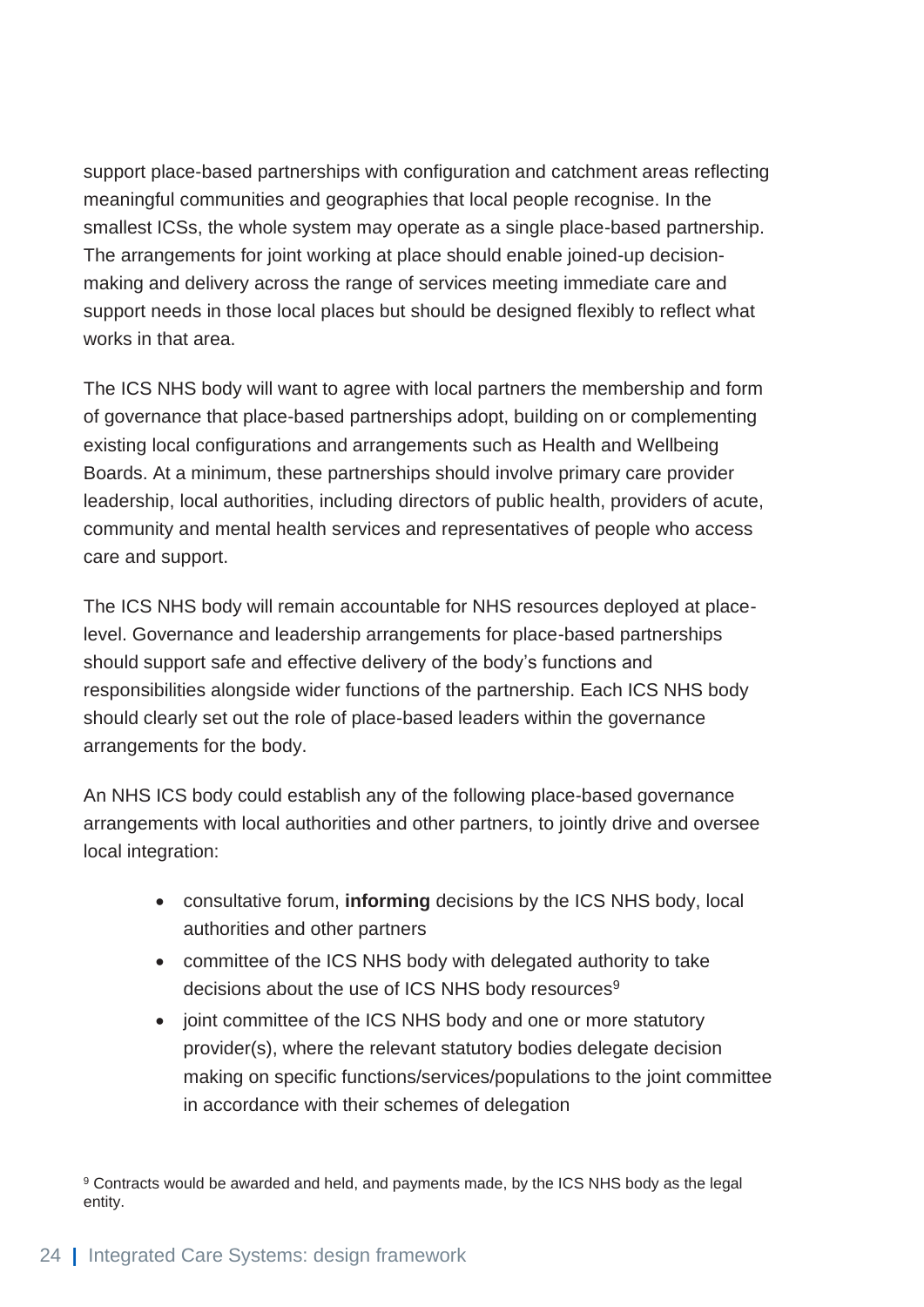- individual directors of the ICS NHS body having delegated authority, which they may choose to exercise through a committee. This individual director could be a joint appointment with the local authority or with an NHS statutory provider and could also have delegated authority from those bodies
- lead provider managing resources and delivery at place-level under a contract with the ICS NHS body, having lead responsibility for delivering the agreed outcomes for the place.

Effective leadership at place level is critical to effective system working, but the specific approach is to be determined locally. The roles of place-based leaders will include convening the place-based partnership, representing the partnership in the wider structures and governance of the ICS and (potentially) taking on executive responsibility for functions delegated by the ICS NHS body CEO or relevant local authority.

#### **Supra-ICS arrangements**

There are some functions where ICS NHS bodies will need to work together; for example, commissioning more specialised services, emergency ambulance services and other services where relatively small numbers of providers serve large populations, and when working with providers that span multiple ICSs or operate through clinical networks. In many areas, multiple providers and ICS NHS bodies will need to work together to develop a shared plan for cancer services, with existing Cancer Alliances<sup>10</sup> continuing to use their expertise to lead whole-system planning and delivery of cancer care on behalf of their constituent ICSs, as well as providing clinical leadership and advice on commissioning. Similarly, provider collaboratives, including those providing specialised mental health, learning disability and autism services, will span multiple ICS footprints where this is right for the clinical pathway for patients.

The governance arrangements to support this will need to be co-designed between the relevant providers, NHS ICS bodies clinical networks or alliances and, where relevant, NHS England and NHS Improvement regional teams. In smaller ICSs it will be particularly important to establish joint working arrangements at the appropriate scale for the task, joining up planning for services across a wider

<sup>10</sup> Service Development Funding for cancer will continue to be provided to Cancer Alliances to enable them to continue to deliver their existing functions on behalf of their constituent ICS(s).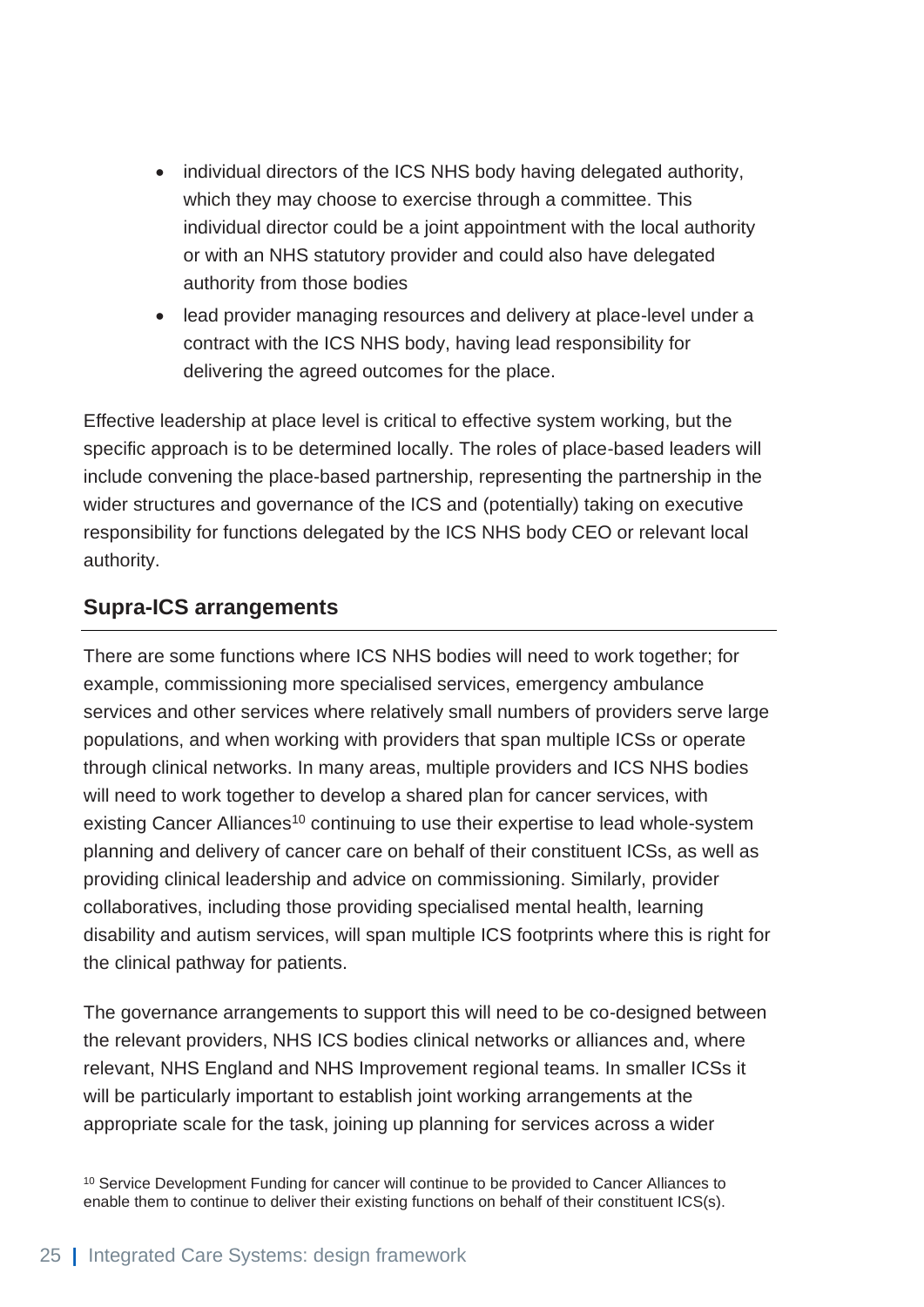footprint where that makes sense to establish provider collaboratives at the appropriate scale to support service transformation across wider clinical networks.

ICSs and ambulance providers, which typically provide services to a population across multiple ICSs, should agree their working relationships carefully to ensure that, where appropriate, there is a joined-up dialogue between ICSs and their relevant ambulance provider, avoiding unnecessary variation in practice or duplication of communication. Alongside this, ambulance providers should consider how they can play their role effectively as part of individual systems, provider collaboratives and place partnerships, for example supporting the implementation of an effective integrated urgent care offer.

#### **Quality governance**

Quality is at the heart of all that we do. Each NHS organisation has individual responsibilities to ensure the delivery of high quality care. ICS NHS bodies will also have statutory duties to act with a view to securing continuous improvement in quality. We expect them to have arrangements for ensuring the fundamental standards of quality are delivered including to manage quality and safety risks and to address inequalities and variation; and to promote continual improvement in the quality of services, in a way that makes a real difference to the people using them.

<span id="page-26-0"></span>ICSs are expected to build on existing quality oversight arrangements, with collaborative working across system partners, to maintain and improve the quality of care. ICS NHS bodies will need to resource quality governance arrangements appropriately, including leading System Quality Groups (previously Quality Surveillance Groups) and ensuring that clinical and care professional leads have capacity to participate in quality oversight and improvement. Operational support will also be provided through NHS England and NHS Improvement regional and national teams in line with National Quality Board's guidance, namely the refreshed *[Shared Commitment to Quality](https://www.england.nhs.uk/ourwork/part-rel/nqb/)* and the *Position Statement*. These key documents set out the core principles and consistent operational requirements for quality oversight that ICS NHS bodies are expected to embed during the transition period (2021/22) and beyond.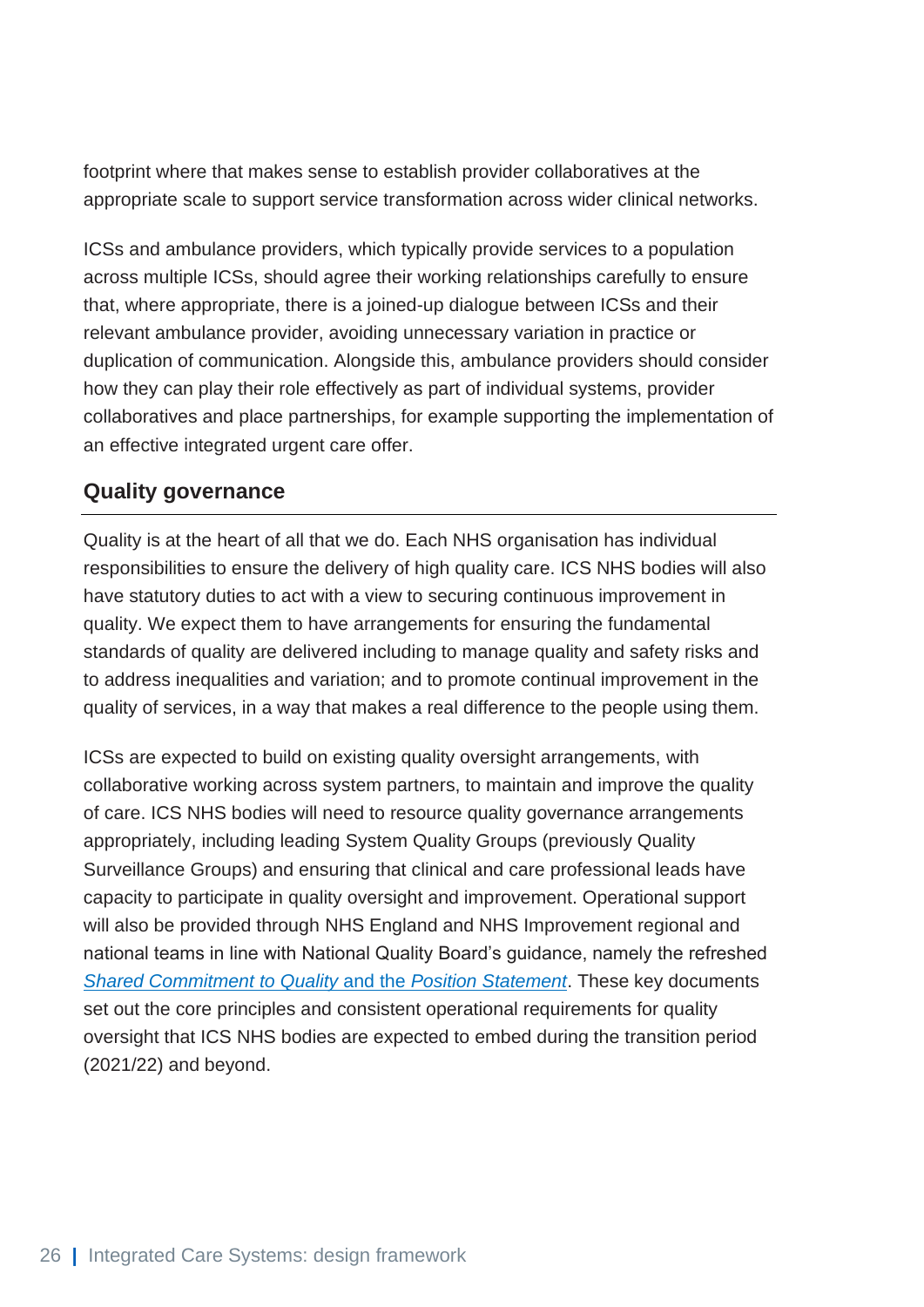### The role of providers

Organisations providing health and care services are the frontline of each ICS. They will continue to lead the delivery and transformation of care and support, working alongside those who access their services and the wider communities they serve. As ICSs have developed, providers have increasingly embraced wider system leadership roles, working with partners to join up care pathways, embed population health management, reduce unwarranted variation and tackle heath inequalities.

The arrangements put in place by each ICS Partnership and ICS NHS body must harness the expertise, energy and ambition of the organisations directly responsible for delivering integrated care.

As constituent members of the ICS Partnership, the ICS NHS body and placebased partnerships, providers of NHS services will play a central role in establishing the priorities for change and improvement across their healthcare systems and delivering the solutions to achieving better outcomes.

We expect the contracts health service providers hold (NHS Standard, or national primary care<sup>11</sup> supplemented locally) to evolve to support longer term, outcomesbased agreements, with less transactional monitoring and greater dialogue on how shared objectives are achieved.

#### **Primary care in Integrated Care Systems**

All primary care professionals have a fundamental role to play in ensuring that ICSs achieve their objectives. The success of efforts to integrate care will depend on primary care and other local leaders working together to deliver change across health and care systems.

Primary care should be represented and involved in decision-making at all levels of the ICS, including strategic decision-making forums at place and system level. It should be recognised that there is no single voice for primary care in the health and care system, and so ICSs should explore different and flexible ways for seeking primary care professional involvement in decision-making. In particular, primary care should have an important role in the development of shared plans at place and

<sup>11</sup> Primary care contracts will continue to be negotiated nationally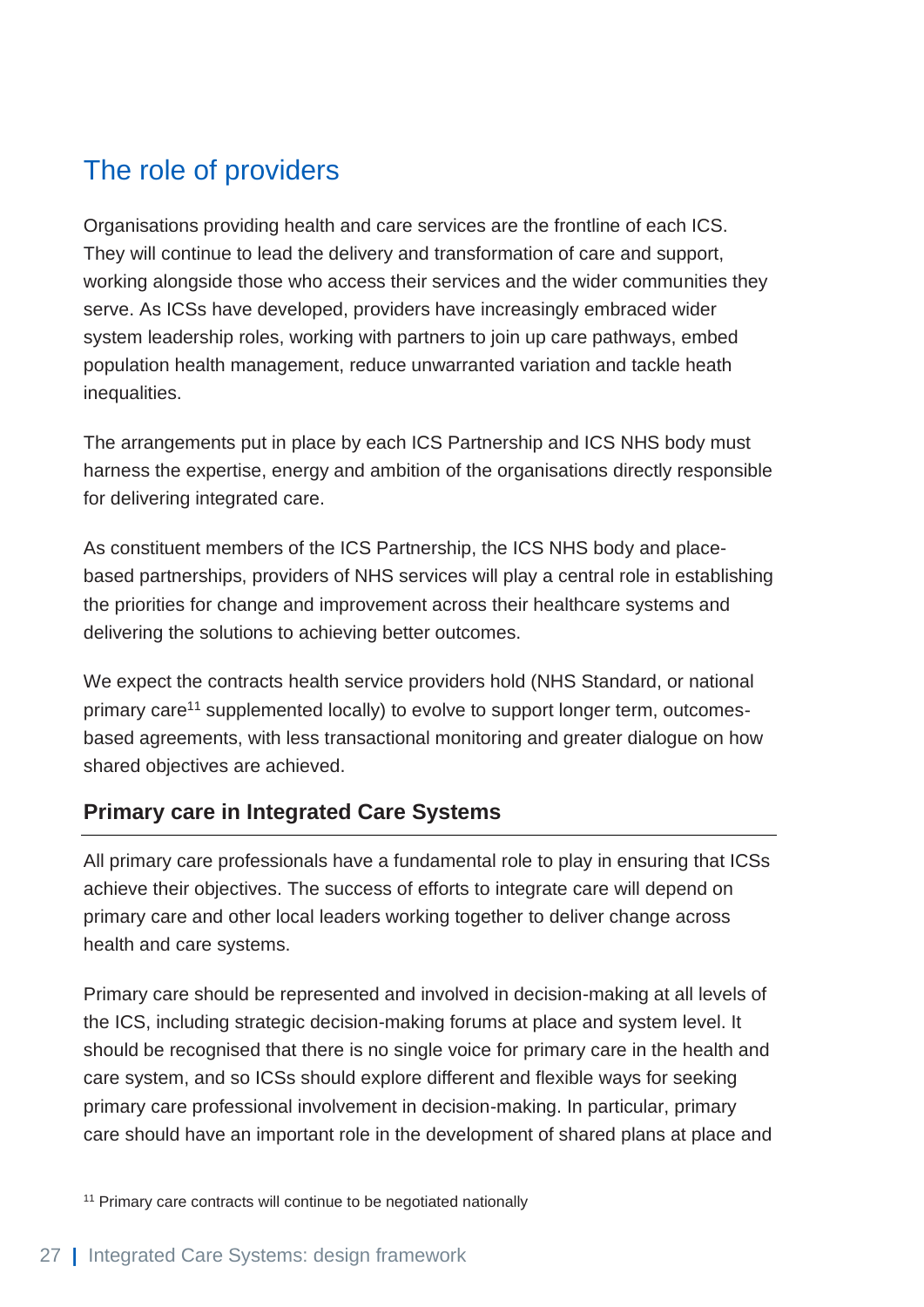system, ensuring they represent the needs of their local populations at the neighbourhood level of the ICS, including with regards to health inequalities and inequality in access to services.

ICSs should explore approaches that enable plans to be built up from population needs at neighbourhood and place level, ensuring primary care professionals are involved throughout this process.

#### **The role of primary care networks**

Primary care networks (PCNs), serving the patients of the constituent general practices, play a fundamental role improving health outcomes and joining up services. They have a close link to local communities, enabling them to identify priorities and address health inequalities. PCNs will develop integrated multidisciplinary teams that include staff from community services and other NHS providers, local authorities and the voluntary, community and social enterprise (VCSE) sector to support effective care delivery. Joint working between PCNs and secondary care will be crucial to ensure effective patient care in and out of hospital.

PCNs in a place will want to consider how they could work together to drive improvement through peer support, lead on one another's behalf on place-based service transformation programmes and represent primary care in the place-based partnership. This work is in addition to their core function and will need to be resourced by the place-based partnership.

ICSs and place-based partnerships should also consider the support PCN clinical directors, as well as the wider primary care profession, may need to develop primary care and play their role in transforming community-based services. Placebased partnerships may also wish to consider how to leverage targeted operational support to their PCNs, for example with regard to data and analytics for population health management approaches, HR support or project management.

#### **Voluntary, community and social enterprise partners**

The VCSE sector is a vital cornerstone of a progressive health and care system. ICSs should ensure their governance and decision-making arrangements support close working with the sector as a strategic partner in shaping, improving and delivering services and developing and delivering plans to tackle the wider determinants of health. VCSE partnership should be embedded as an essential part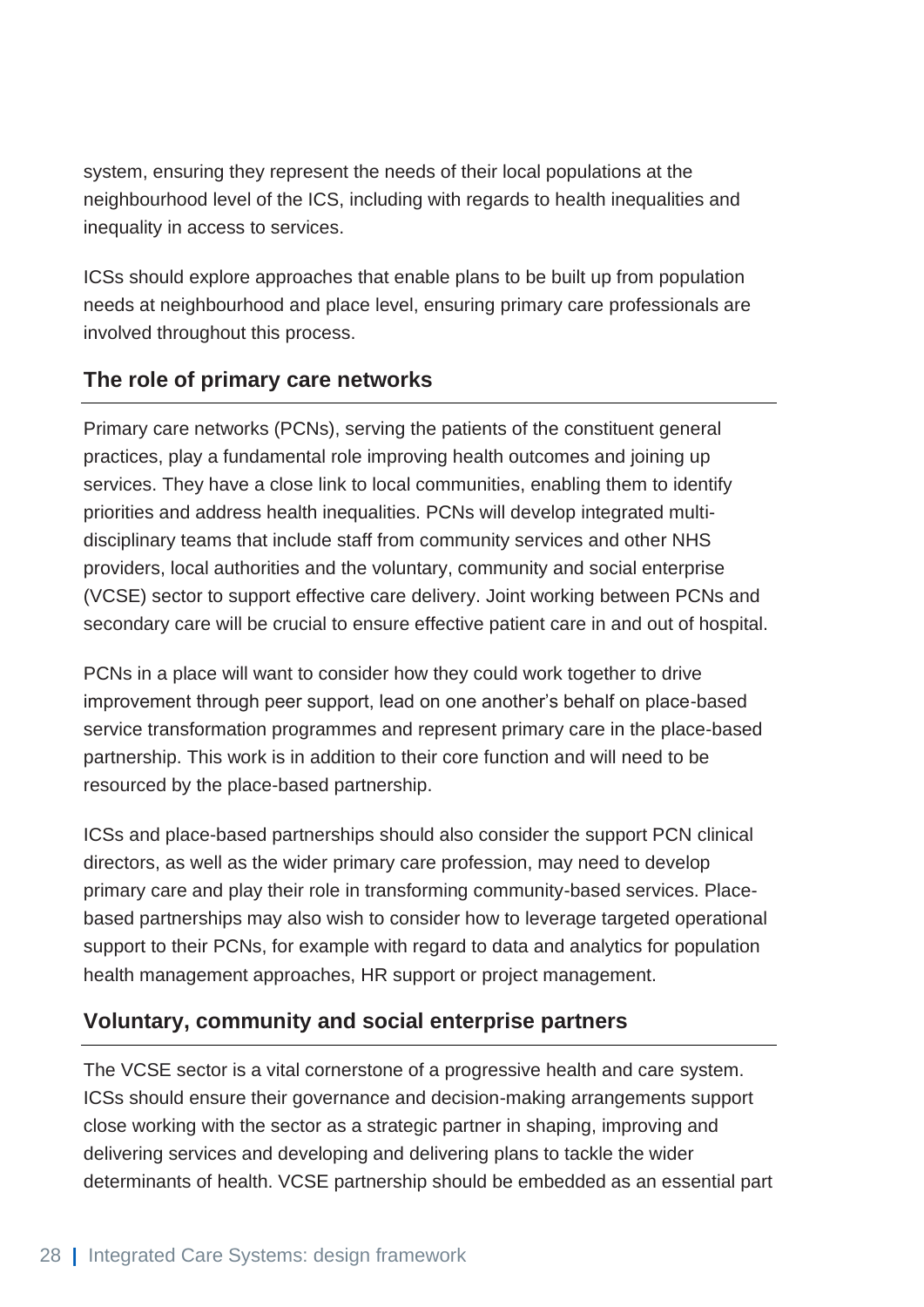of how the system operates at all levels. This will include involving the sector in governance structures and system workforce, population health management and service redesign work, leadership and organisational development plans.

We expect that by April 2022 Integrated Care Partnerships and the ICS NHS body will develop a formal agreement for engaging and embedding the VCSE sector in system level governance and decision-making arrangements, ideally by working through a VCSE alliance to reflect the diversity of the sector. These arrangements should build on the involvement of VCSE partners in relevant forums at place and neighbourhood level. A national development programme is in place to facilitate this in all areas.

#### **Independent sector providers**

All providers, including independent providers to the NHS and local authorities, will need to be engaged with other relevant partners in the ICS, through existing or newly formed arrangements, to ensure care meets the needs of the population and is well co-ordinated.

#### **NHS trusts and foundation trusts**

NHS trusts and foundation trusts will play a critical role in the transformation of services and outcomes within places and across and beyond systems.

As now, they will work alongside primary care, social care, public health and other colleagues in each of the places or localities they serve, to tailor their services to local needs and ensure they are integrated in local care pathways. They will also be more involved in collectively agreeing with partners how services and outcomes can be improved for that community, how resources should be used to achieve this and how they can best contribute to population health improvement as both service providers and as local 'anchor institutions'. The most efficient and appropriate ways of doing this will vary for different types of providers and in different local contexts. ICS NHS bodies will need to work with providers that span multiple ICSs and cross ICS boundaries, including ambulance and community trusts, to agree arrangements that ensure they are fully engaged.

In future, we expect the ICS NHS body could ask NHS trusts and foundation trusts to take on what have been 'commissioning' functions for a certain population,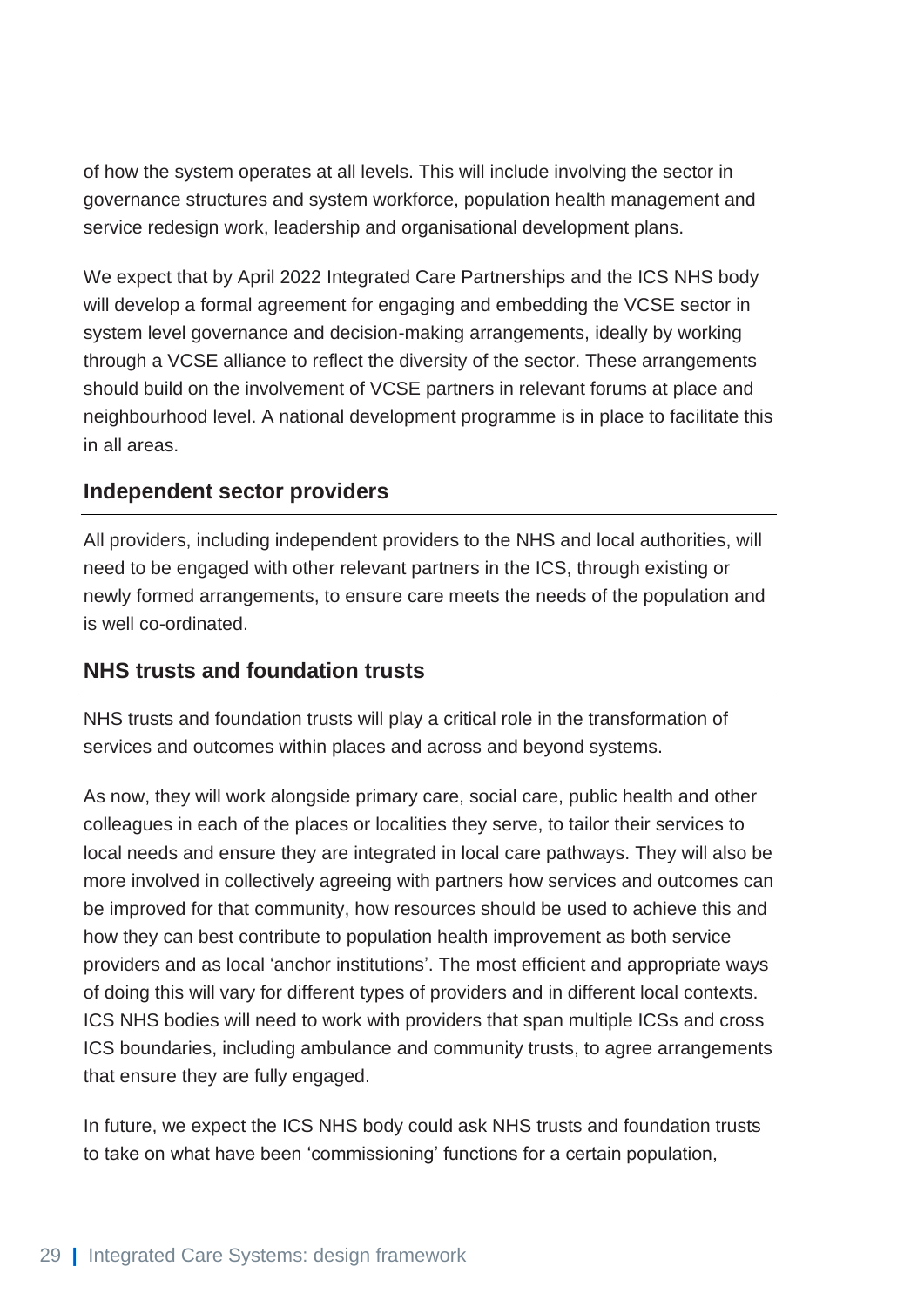building on the model that NHS-led provider collaboratives for specialised mental health, learning disability and autism services have been developing.

The success of individual trusts and foundation trusts will increasingly be judged against their contribution to the objectives of the ICS, in addition to their existing duties to deliver safe and effective care. This will include delivering their agreed contribution to system financial balance, improving quality and outcomes and reducing unwarranted variation and inequalities across the system as a whole, in the context of the new 'triple aim' duty to promote better health for everyone, better care for all and efficient use of NHS resources.

#### **The new provider selection regime**

NHS England and NHS Improvement has recommended that Parliament legislates to remove the current rules governing NHS procurement of healthcare services; and these are replaced by a new regime specifically created for the NHS.

This regime would give decision-makers greater discretion in how they decide to arrange services, with competition and tendering a tool to use where appropriate, rather than the default expectation. We want to make it straightforward for local organisations to continue with existing service provision where the arrangements are working well and there is no value in seeking an alternative provider. Where the system wants or needs to consider making changes to service provision, we want there to be a flexible, sensible, transparent and proportionate process for decisionmaking that allows shared responsibility to flow through it, rather than forcing the NHS into pointless tendering and competition.

The central requirement of the proposed new regime is that decisions about who provides NHS services must be made in a transparent way, in the best interests of patients, taxpayers and the population. The regime would need to be applied by NHS bodies (NHS England and NHS Improvement, ICS NHS bodies, NHS trusts and foundation trusts) and local authorities when making decisions about who provides healthcare services (the new regime will not apply to other local authority services).

The regime sets out the steps that decision-making bodies should take when seeking to justify continuing existing arrangements with an existing provider; how to select the most suitable provider when a service is new or changing substantially, but a competitive procurement is not appropriate; and how to run a competitive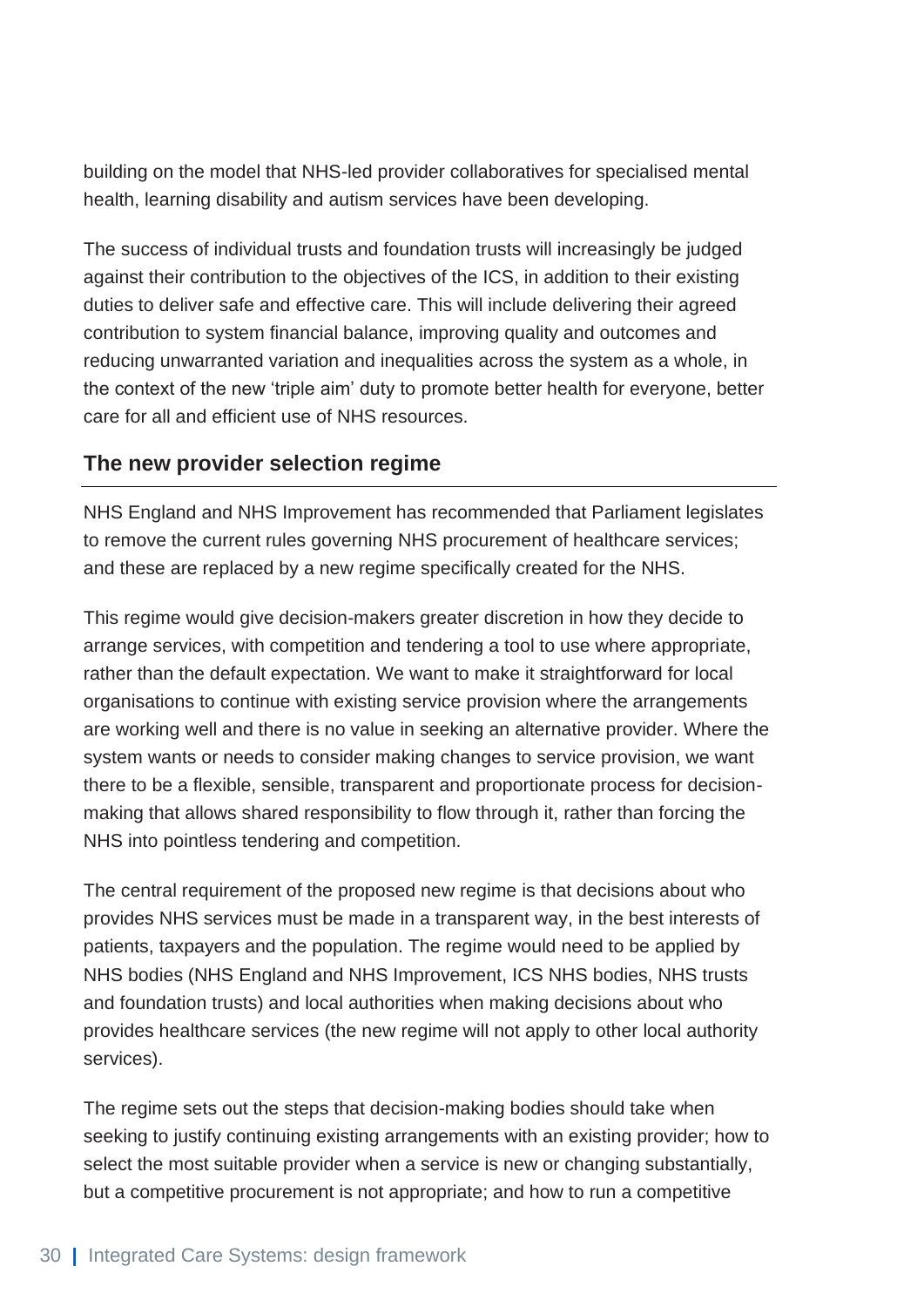procurement where this is considered appropriate. The regime sets out some key criteria decision-makers need to consider when arranging services, as well as requirements around transparency and scrutiny of decisions. Further details can be found at www.england.nhs.uk/publication/nhs-provider-selection-regimeconsultation-on-proposals/

#### **Provider collaboratives**

Provider collaboratives are partnership arrangements involving two or more trusts (foundation trusts or NHS trusts) working across multiple places to realise the benefits of mutual aid and working at scale. The response to COVID-19 has demonstrated both the need for and potential of this type of provider collaboration. During 2021/22 the dynamic management of capacity and resources, greater transparency and collective accountability seen during the pandemic must be continued and developed. Specifically, providers are expected to work together to agree and deliver plans to achieve inclusive service recovery, restoration and transformation across systems, and to ensure services are arranged in a way that is sustainable and in the best interests of the population.

From April 2022 trusts providing acute and/or mental health services are expected to be part of one or more provider collaboratives. Community trusts, ambulance trusts and non-NHS providers (eg community interest companies) should participate in provider collaboratives where this is beneficial for patients and makes sense for the providers and systems involved.<sup>12</sup>

The purpose of provider collaboratives is to better enable their members to work together to continuously improve quality, efficiency and outcomes, including proactively addressing unwarranted variation and inequalities in access and experience across different providers. They are expected to be important vehicles for trusts to collaboratively lead the transformation of services and the recovery from the pandemic, ensuring shared ownership of objectives and plans across all parties.

<sup>&</sup>lt;sup>12</sup> Community trusts, ambulance trusts and other providers may need to maintain relationships with multiple provider collaboratives, and/or focus on relationships within place-based partnerships, in ways they should determine with partners.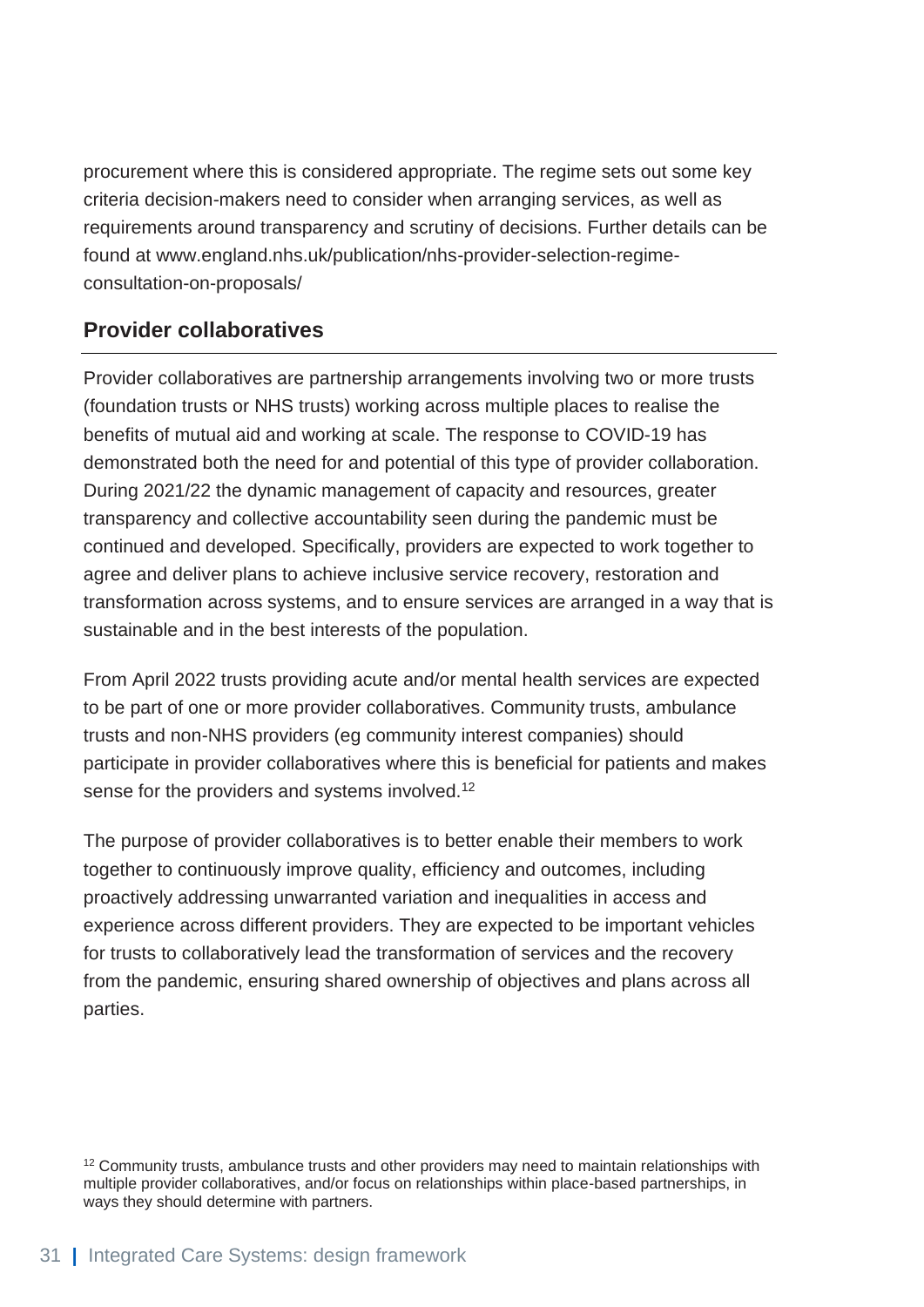Provider collaboratives will agree specific objectives with one or more ICS, to contribute to the delivery of that system's strategic priorities. The members of the collaborative will agree together how this contribution will be achieved.

Provider collaboratives will help facilitate the work of alliances and clinical networks, enabling specialty-level plans and decisions to be made and implemented in a more coordinated and systematic way in the context of whole system objectives. For example, Cancer Alliances already work with the providers in their local systems to lead a whole system approach to operational delivery and transformation, and in future Alliances will work with their relevant Provider Collaboratives.

It will be up to providers, working with partners, to decide on the specific model and best governance arrangements for their collaboratives.

ICS NHS bodies will contract with NHS trusts and foundation trusts for the delivery of services, using the NHS Standard Contract. For services delivered through collaborative arrangements, ICS NHS bodies could:

- contract with and pay providers within a collaborative individually. The providers would then agree as a provider collaborative how to use their respective resources to achieve their agreed shared objectives
- contract with and pay a lead provider acting on behalf of a provider collaborative (whole budget for in-scope services). The lead provider would agree sub-contracting and payment arrangements across the collaborative. The existing mental health provider collaboratives have been successfully based on lead provider arrangements.

The ICS NHS body and provider collaboratives should define their working relationship, including participation in committees via partner members and any supporting local arrangements, to facilitate the contribution of the provider collaborative to agreed ICS objectives.

<span id="page-32-0"></span>Further guidance on provider collaboratives will be published in due course.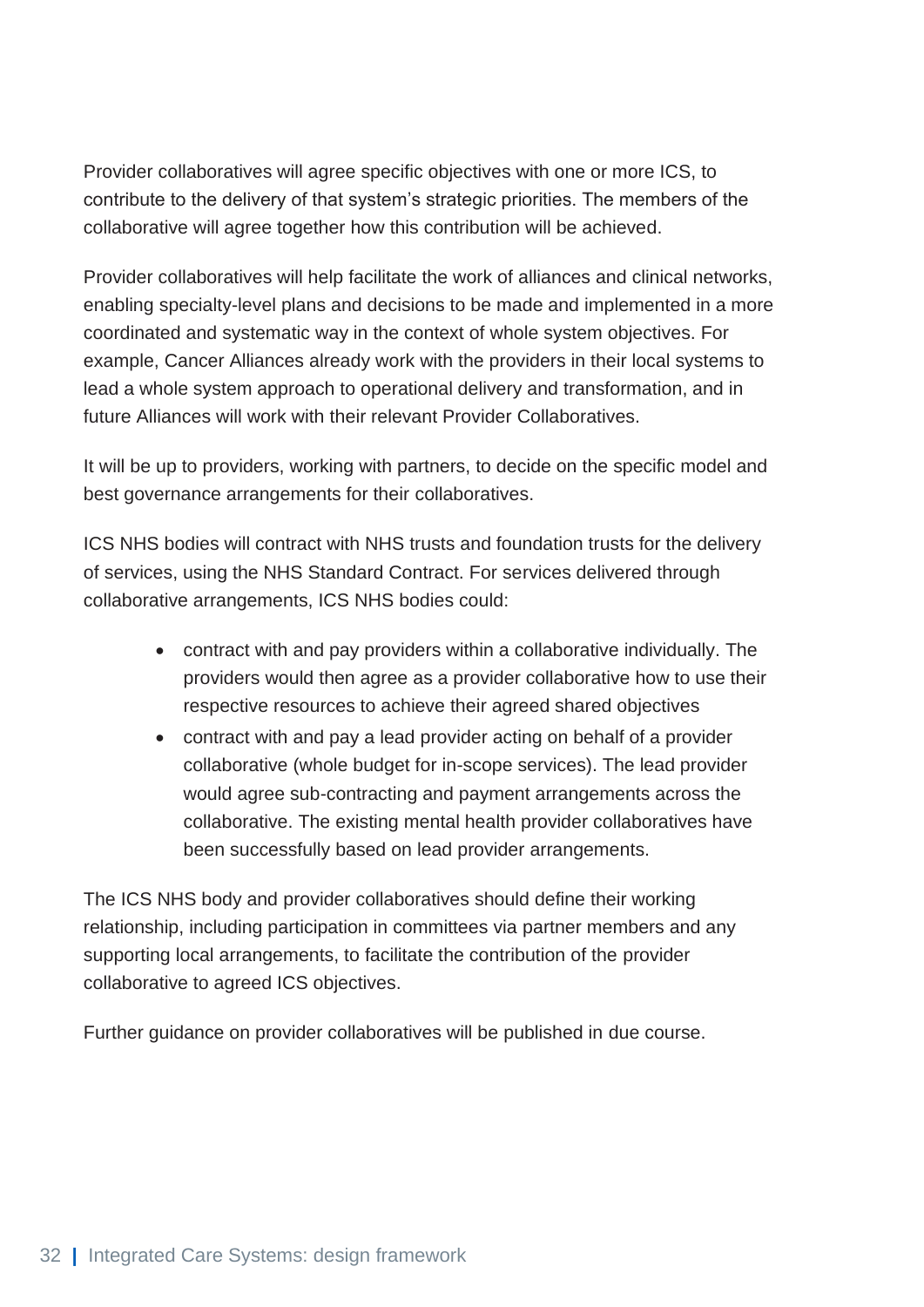### Clinical and professional leadership

All ICSs should develop a model of distributed clinical and care professional leadership, and a culture which actively encourages and supports such leadership to thrive. This includes ensuring professional and clinical leaders have protected time and resource to carry out system roles, and are fully involved as key decisionmakers, with a central role in setting and implementing ICS strategy.

These arrangements should support and enhance those of the organisations within the ICS footprint, which are responsible for the professional and clinical leadership of their people and services.

They should reflect the learning and experience gained from CCG clinical leadership, building out from this to reflect the rich diversity of clinical and care professions across the wider ICS partnership, including health, social care and the VCSE sectors, embedding an inclusive model of leadership at every level of the system.

Specific models for clinical and care professional leadership will be for ICSs to determine locally and we recognise that ICSs are at different stages of development in this regard. We will provide further resources describing the features of an effective model, informed by more than 2,000 clinical and care professionals and illustrating case studies from systems with more advanced approaches. These features include:

- effective structures and communication mechanisms to connect clinical and care professional leaders at each level of the system
- a culture which systematically embraces shared learning, supporting its clinical and care professional leaders to collaborate and innovate with a wide range of partners, including patients and local communities
- protected time, support and infrastructure for clinical and care professional leaders to carry out their system leadership roles
- clearly defined and visible support for clinical and care profession leaders, including support to develop the leadership skills required to work effectively across organisational and professional boundaries
- transparent approaches to identifying and recruiting leaders, which promote equity of opportunity and a professionally and demographically diverse talent pipeline which reflects that community it serves.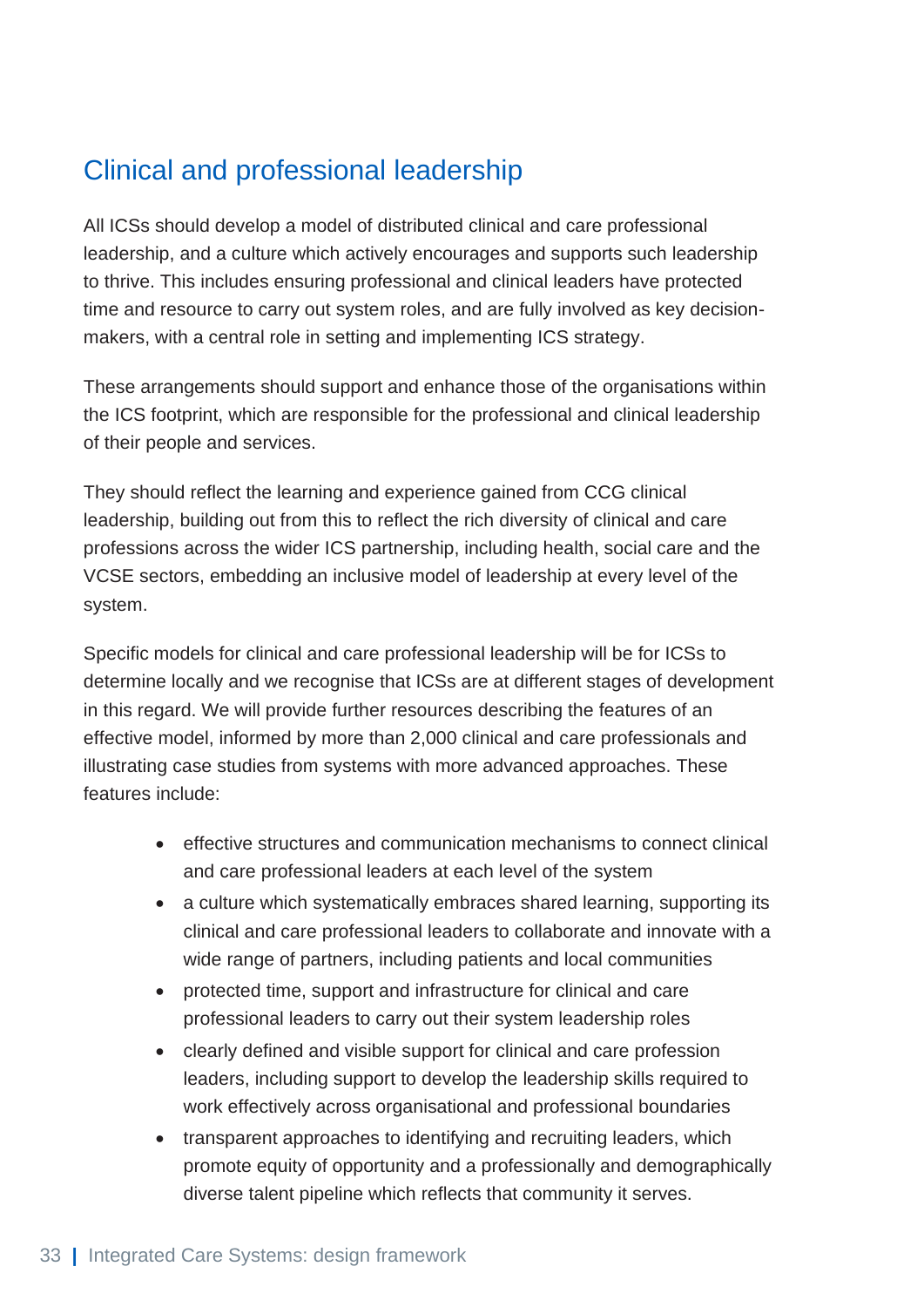We will expect ICSs to use the resources to support self-assessment of their clinical and professional leadership model and implement mechanisms to measure their progress and performance. We encourage systems to consider how they could use a peer review approach to support their development in this area, buddying with other systems to undertake their assessment and develop subsequent plans.

For the NHS ICS body, the clinical roles on the Board, described in the 'Governance and management arrangements' section, are a minimum expectation, ensuring executive-level professional leadership of the organisation. Individuals in these roles are expected to ensure leaders from across clinical and care professions are involved and invested in the purpose and work of the ICS.

The ICS NHS board will be expected to sign off a model and improvement plan for clinical and care professional leadership that demonstrates how this will be achieved, and to ensure that the five guiding principles described above are reflected in its governance and leadership arrangements.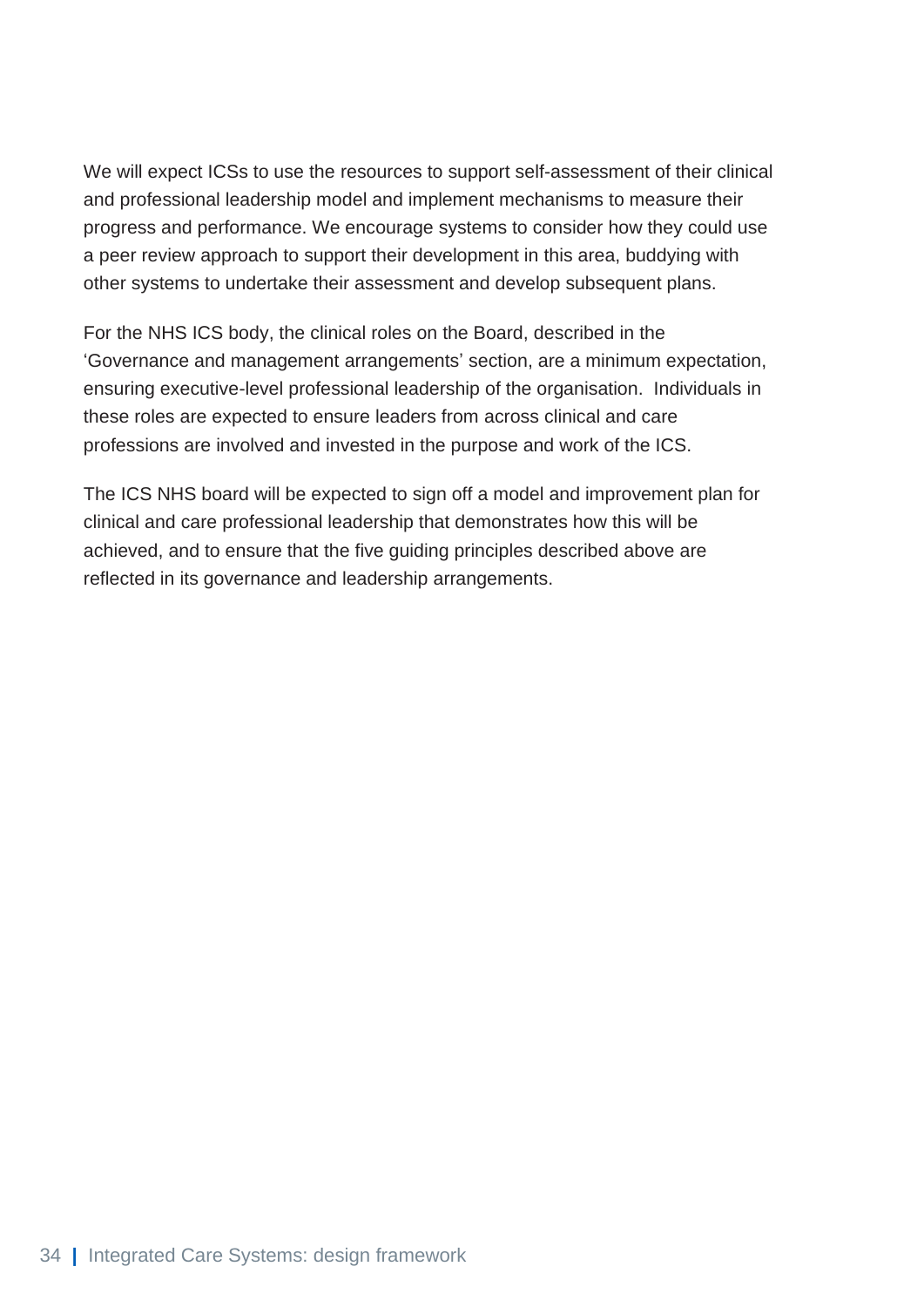### <span id="page-35-0"></span>Working with people and communities

The parties in an ICS, including those of the ICS Partnership, the NHS ICS body and place-based partnerships will be expected to agree how to listen consistently to, and collectively act on, the experience and aspirations of local people and communities. This includes supporting people to sustain and improve their health and wellbeing, as well as involving people and communities in developing plans and priorities, and continually improving services.

As part of the ICS-wide arrangements, we expect each ICS NHS body to build a range of engagement approaches into their activities at every level and to prioritise engaging with groups affected by inequalities. The solutions to reducing inequalities will often be found by engaging with communities through relational and strengthsbased approaches drawing on the experience of local authority, VCSE and other partners with experience and expertise in this regard.

We expect that this will be supported by a legal duty for ICS NHS bodies to make arrangements to involve patients, unpaid carers and the public in planning and commissioning arrangements, and by the continuation of the existing NHS trust and foundation trust duties in relation to patient and public involvement, including the role of foundation trusts governors.

Working with a range of partners such as Healthwatch, the VCSE sector and experts by experience, the ICS NHS body should assess and where necessary strengthen public, patient and carers' voice at place and system levels. Places are an important component, as they typically cover the area and services with which most residents identify. We are working with ICSs, Healthwatch England and others to identify and disseminate some of the most effective place-based approaches, for example through place-level citizens' panel work.

Arrangements in a system or place should not just provide a mechanism for commentary on services but should be a source of genuine co-production and a key tool for supporting accountability and transparency of the system. Where decision-making affects communities, groups or specific services, these arrangements (including any formal consultation) should fully engage those affected, including populations, patients and carers across health and social care.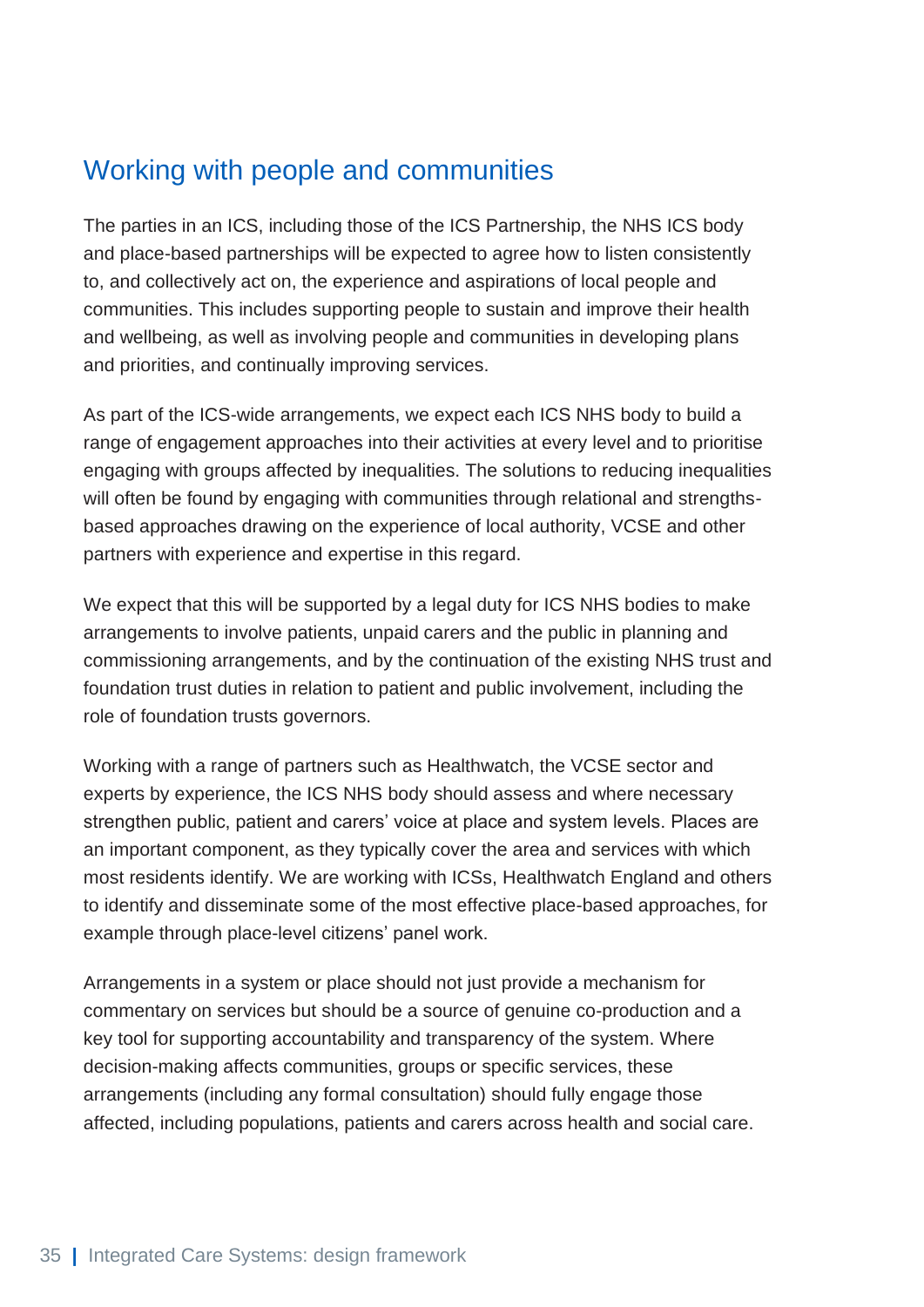We have previously set out seven principles for how ICSs should work with people and communities. These are:

- 1. Use public engagement and insight to inform decision-making
- 2. Redesign models of care and tackle system priorities in partnership with staff, people who use care and support and unpaid carers
- 3. Work with Healthwatch and the voluntary, community and social enterprise sector as key transformation partners
- 4. Understand your community's experience and aspirations for health and care
- 5. Reach out to excluded groups, especially those affected by inequalities
- 6. Provide clear and accessible public information about vision, plans and progress to build understanding and trust
- 7. Use community development approaches that empower people and communities, making connections to social action.

Each ICS NHS body should use these principles as a basis for developing a system-wide strategy for engaging with people and communities, building on the existing relationships, good practice and networks across system partners.

As part of this strategy, the body should work with its partners across the ICS to develop arrangements for:

- ensuring the ICS Partnership and place-based partnerships have representation from local people and communities in priority setting and decision-making forums
- gathering intelligence about the experience and aspirations of people who use care and support, together with clear approaches to using these insights to inform decision making and quality governance.

More detailed information will be made available to systems in guidance on membership and governance of ICS NHS bodies and in the implementation support for how ICSs work with people and communities.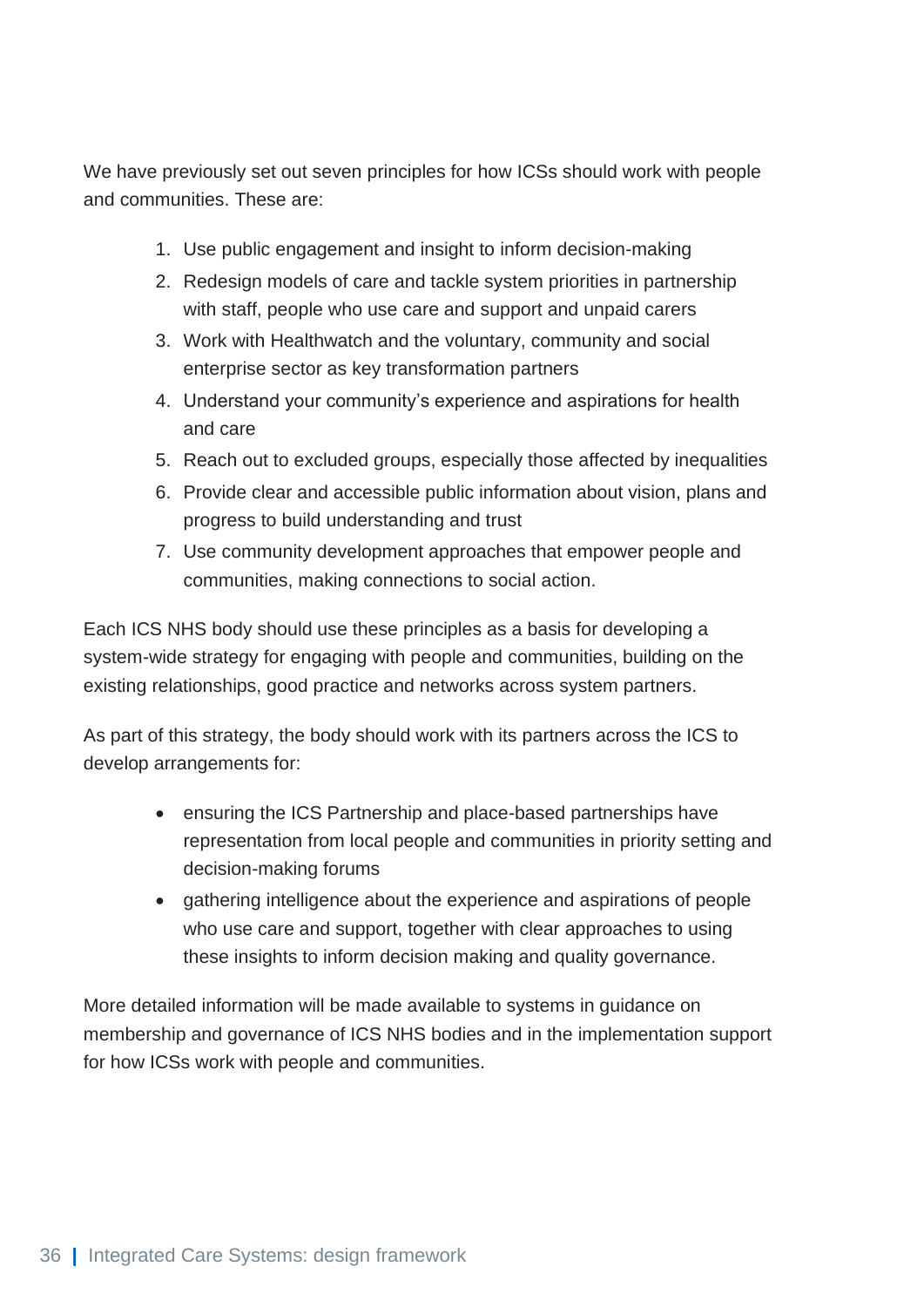### <span id="page-37-0"></span>Accountability and oversight

The ICS NHS body will be a statutory organisation. The members of its unitary board will have collective and corporate accountability for the performance of this organisation and will be responsible for ensuring its functions are discharged. NHS England and NHS Improvement through its regional teams, will agree the constitutions and plans of ICS NHS bodies and hold them to account for delivery through the chair and chief executive.

ICSs more broadly bring together NHS, local government and other partners, who each retain formal accountability for the statutory functions they are responsible for. Building on the relationships and ways of working they have developed to date, these partners will need to maintain a working principle of mutual accountability, where, irrespective of their formal accountability relationships, all partners consider themselves collectively accountable to the population and communities they serve, and to each other for their contribution the ICS's objectives.

Providers of NHS services will continue to be accountable:

- for quality, safety, use of resources and compliance with standards through the provider licence (or equivalent conditions in the case of NHS trusts) and CQC registration requirements
- for delivery of any services or functions commissioned from or delegated to them, including by an NHS ICS body, under the terms of an agreed contract and/or scheme of delegation.

Executives of provider organisations will remain accountable to their boards for the performance of functions for which their organisation is responsible. Where an executive of an NHS provider organisation sits on the board of an NHS ICS body, they will in their capacity as a member of that board also be accountable – collectively with other board members – for the performance of the ICS body and ensuring its functions are discharged. And when acting as an ICS body board member, they must act in the interests of the ICS body and the wider system, not those of their employing provider. NHS England and NHS Improvement will provide guidance to support ICS NHS bodies to manage conflicting roles and interests of board members.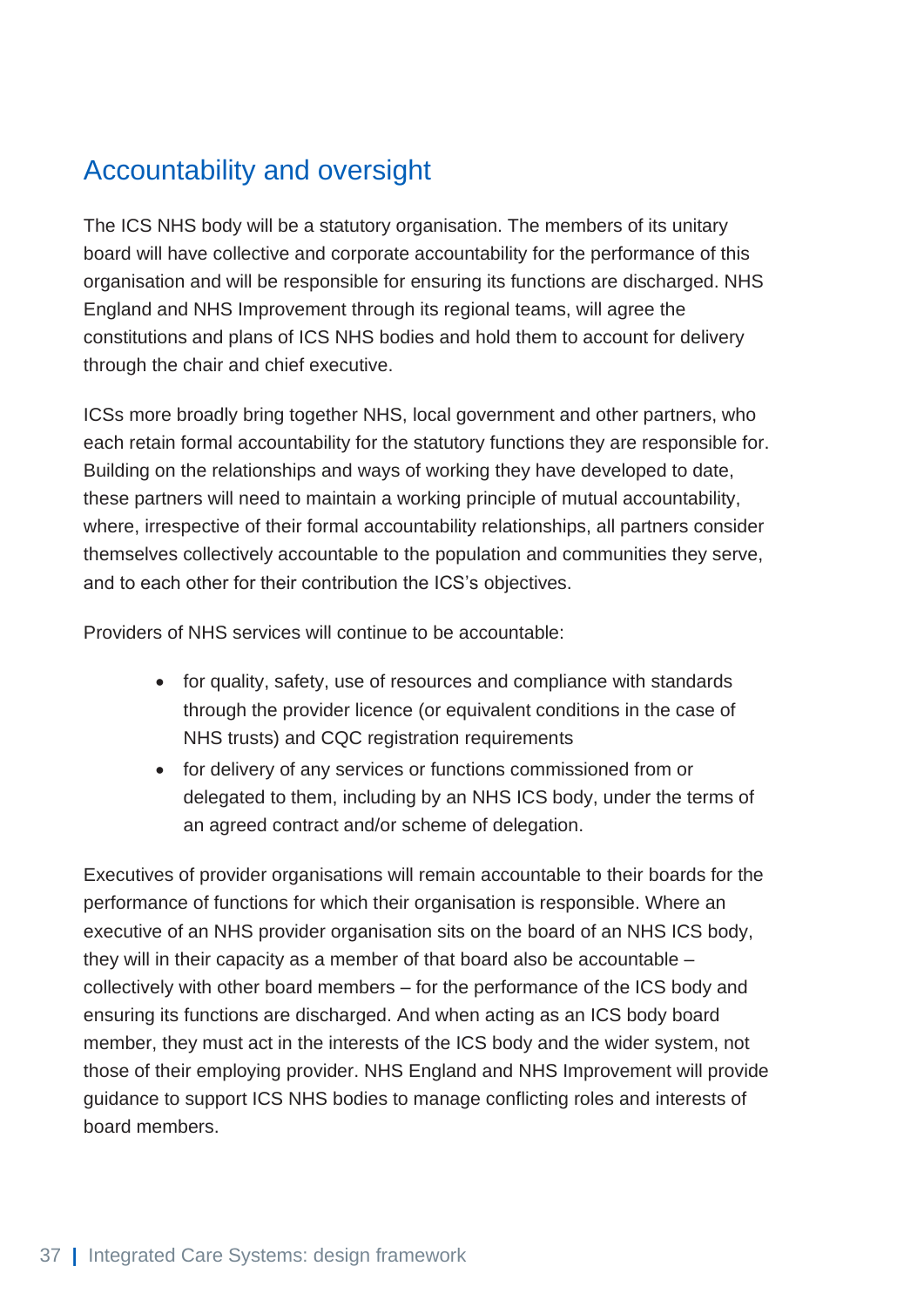#### **Approach to NHS oversight within ICSs**

The oversight arrangements for 2022/23 will build on the final 2021/22 System Oversight Framework (SOF) reflecting the statutory status of ICS NHS bodies from April 2022. We expect these arrangements to confirm ICSs' formal role in oversight including:

- bringing system partners together to identify risks, issues and support needs and facilitate collective action to tackle performance challenges
- leading oversight and support of individual organisations and partnership arrangements within their system.

While ICS NHS bodies will, by default, lead local oversight and assurance, NHS England and NHS Improvement's future statutory regulatory responsibilities will be similar to its existing ones. This means that any formal regulatory action with providers will, when required, be taken by NHS England and NHS Improvement.

We will work with each ICS NHS body to ensure effective and proportionate oversight of organisations within the ICS area, with arrangements that reflect local delivery and governance arrangements and avoid duplication. In particular, where additional assurance or intervention is required, NHS England and NHS Improvement will work with the ICS partners to ensure such action is informed by the perspective of system stakeholders, and that any recovery plans agreed align with system objectives and plans.

NHS England and NHS Improvement and ICS NHS bodies may, over time, decide to take the role of provider collaboratives and place-based partnerships into account when determining how to address issues identified through system oversight. This may, for instance, include looking to these arrangements (and the partners involved) for support where poor performance is identified; or considering the effectiveness of collaborative working arrangements when considering whether systems/providers have an effective plan for improvement/recovery.

Systems will also benefit from existing local authority health overview and scrutiny committees reviewing and scrutinising their work. Scrutiny provides a mechanism for local democratic accountability through local government elected members. It enables valuable connections to be made between the experience and aspirations of residents and ICS governance, via the relationships that local councillors have with their constituents.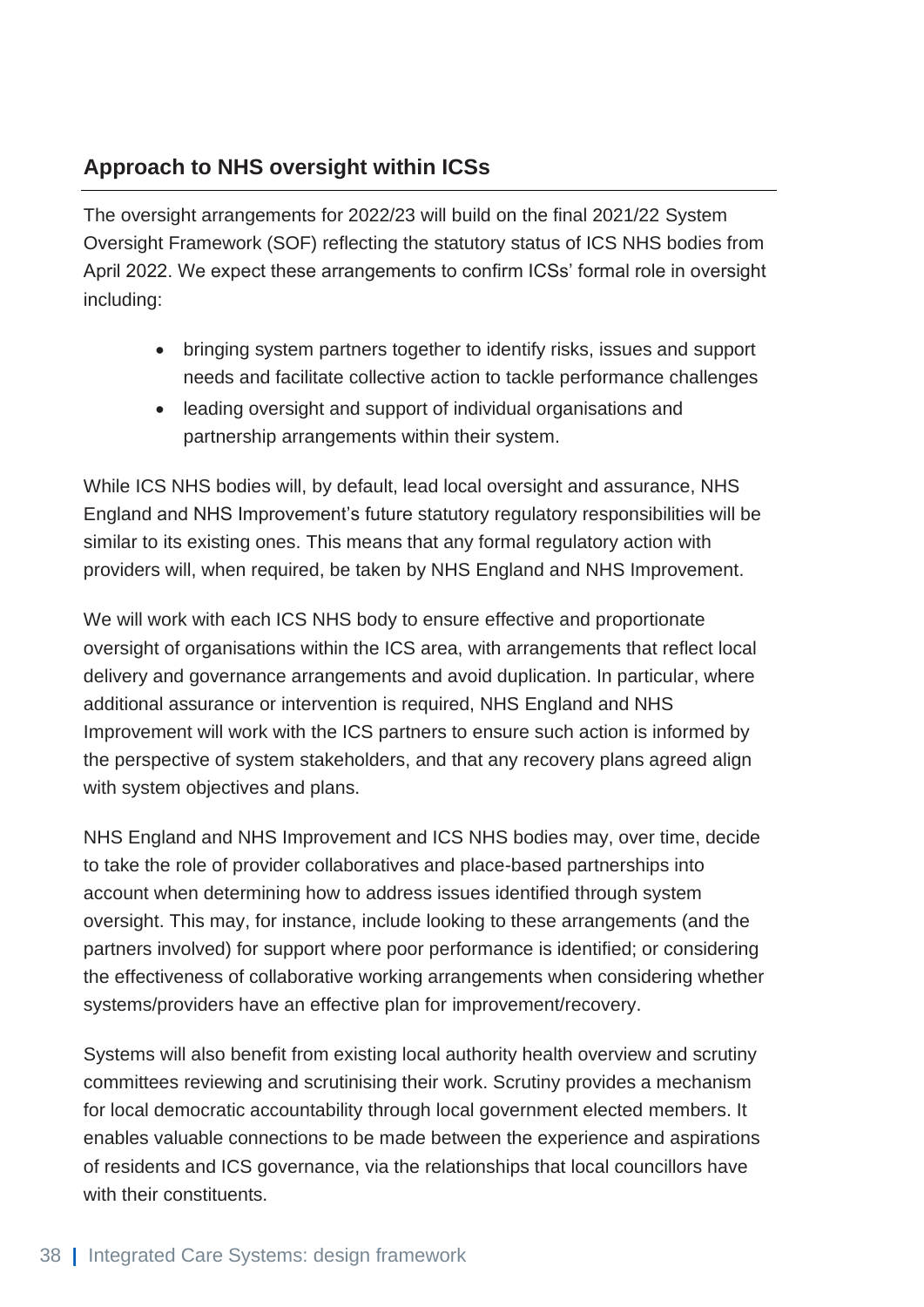Accountability and transparency in ICSs will also be supported via:

- clearly agreed and articulated arrangements for how the system works with people and communities
- public meetings, published minutes, and regular and accessible updates on the ICSs' vision, plans and progress against priorities.

We are working with colleagues from the Care Quality Commission (CQC) and DHSC to agree the process and roles for reviewing and assessing systems. The aim is that this would complement the role of NHS England and NHS Improvement, avoiding duplication and overlap, and support the delivery of integrated care across system partners.

The proposed principles for NHS system oversight are:

- working with and through ICSs, wherever possible, to provide support and tackle problems
- a greater emphasis on local priorities and on system performance and quality of care outcomes alongside the contributions of individual organisations to system goals
- matching accountability for results with improvement support, as appropriate
- greater autonomy for ICSs and organisations with evidence of collective working and a track record of successful delivery of NHS priorities, including tackling inequality, health outcomes and access
- <span id="page-39-0"></span>• compassionate leadership behaviours that underpin all oversight interactions.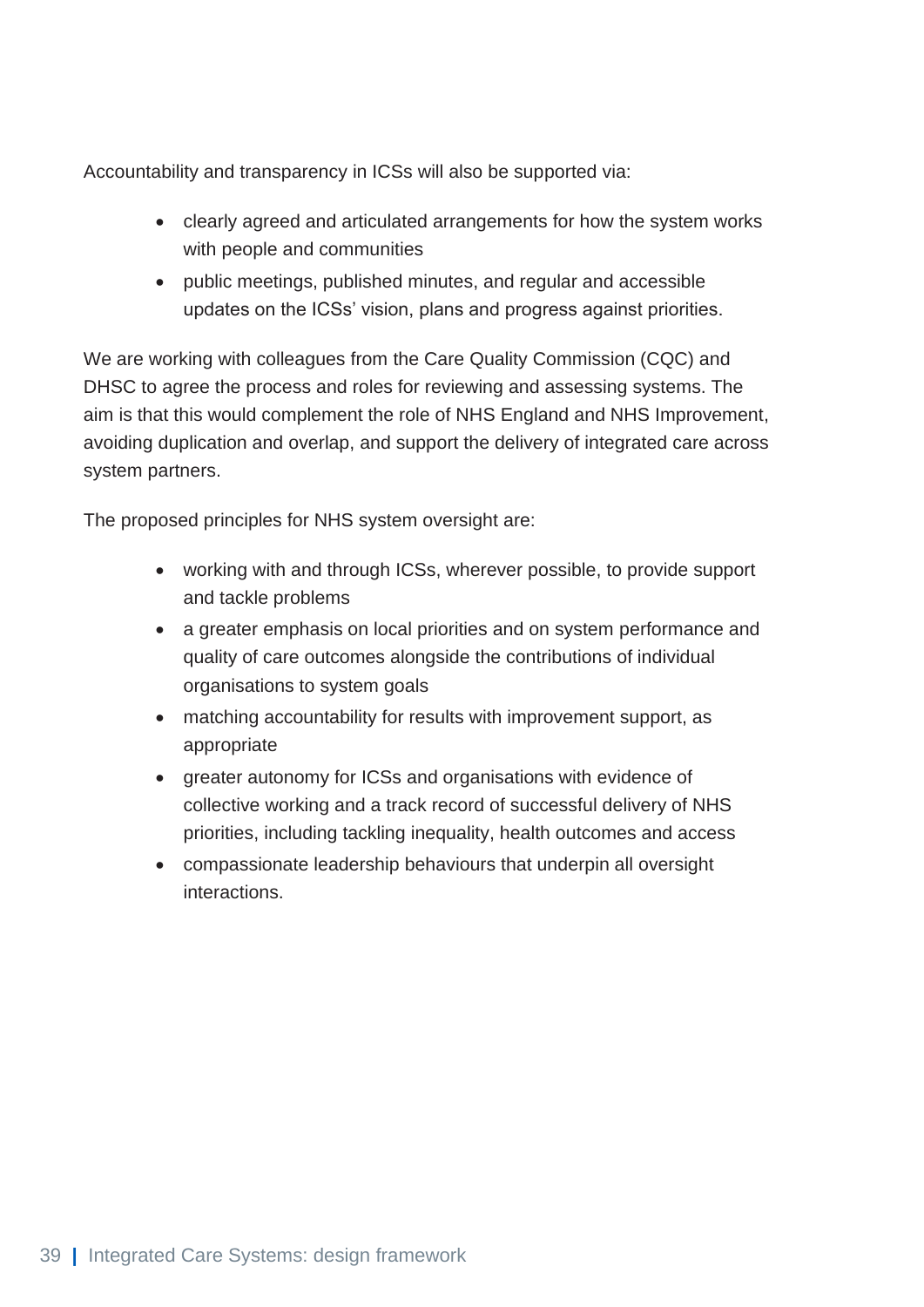### Financial allocations and funding flows

Systems are currently funded under the COVID financial regime through a system funding envelope for each ICS, which includes system top-up and COVID fixed allocation arrangements. In due course, system funding allocations will move back towards the population-based distribution and funding quantum allocated as part of the Long Term Plan funding settlement, taking account of subsequent funding allocations and the outcome of the Spending Review.

#### **ICS allocations**

NHS England and NHS Improvement will make financial allocations to each ICS NHS body for the performance of its functions. Decisions about spending will be devolved to ICS NHS bodies.

This will include the budgets for:

acute, community and mental health<sup>13</sup> services (currently CCG commissioned) primary medical care (general practice) services (currently delegated to CCGs)

running cost allowances for the ICS NHS body.

This may also include the allocations for a range of functions currently held by NHS England and NHS Improvement, including:

- other primary care budgets
- relevant specialised commissioning services suitable for commissioning at ICS level (for example, excluding highly specialised services)
- the allocations for certain other directly commissioned services
- a significant proportion of nationally held transformation funding and service development funding
- the Financial Recovery Fund
- funding for digital and data services.

<sup>&</sup>lt;sup>13</sup> Every ICS will be required to continue to meet the mental health investment standard and as such a minimum level of mental health funding remains ringfenced (ICSs are free to invest above this level).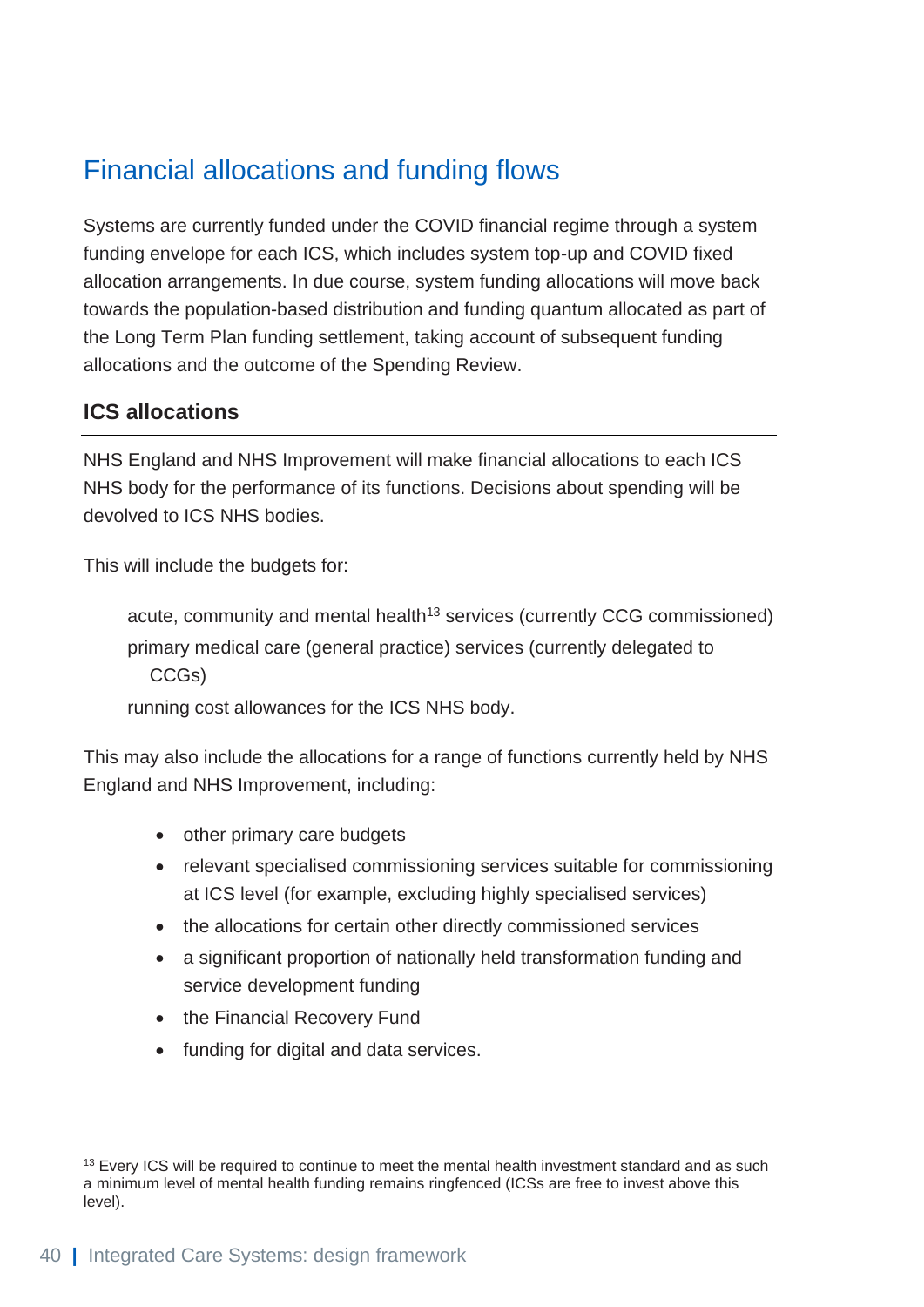Funding will continue to be linked to population need. Allocations will be based on longstanding principles of supporting equal opportunity of access for equal needs and contributing to the reduction of health inequalities. NHS England and NHS Improvement's approach will continue to be informed by the independent Advisory Committee on Resource Allocation (ACRA).<sup>14</sup> Allocations will be set in a way that avoids large swings in funding that would risk destabilising local health economies.

NHS England and NHS Improvement will allocate funding to ICSs, continuing to take into account both the need of their population ('the target allocation') and how quickly ICSs move towards their target allocations (known as pace-of-change). We would not make a centrally set allocation to 'place' within the ICS. Existing allocations tools can be adapted to support ICS NHS bodies in making decisions about how to deploy resource to places.

An open book relationship between providers of NHS services, supported by improved cost data (PLICS), will give further transparency for stakeholders that the NHS is meeting its commitment to deploy resource according to need and tackle inequalities.

Full capital allocations will be made to the ICS NHS body, based on:

- the outcome of the 2022/23 capital settlement for operational capital, building on the arrangements initially implemented in 2020/21
- capital budgets being a combination of system-level allocations (operational capital), nationally allocated funds (for large strategic projects) and other national programmes
- the methodology being kept under review to ensure available capital is best allocated against need. We hope future allocations can be set over a multi-year, subject to the outcome of the next Spending Review.

#### **Distribution of funds by the ICS NHS body**

The ICS NHS body will agree how the allocation will be used to perform its functions, in line with health and care priorities set at a local level.

<sup>14</sup> An independent committee of academics, public health experts, GPs and NHS managers that makes recommendations on the preferred, relative, geographical distribution of resources for health services.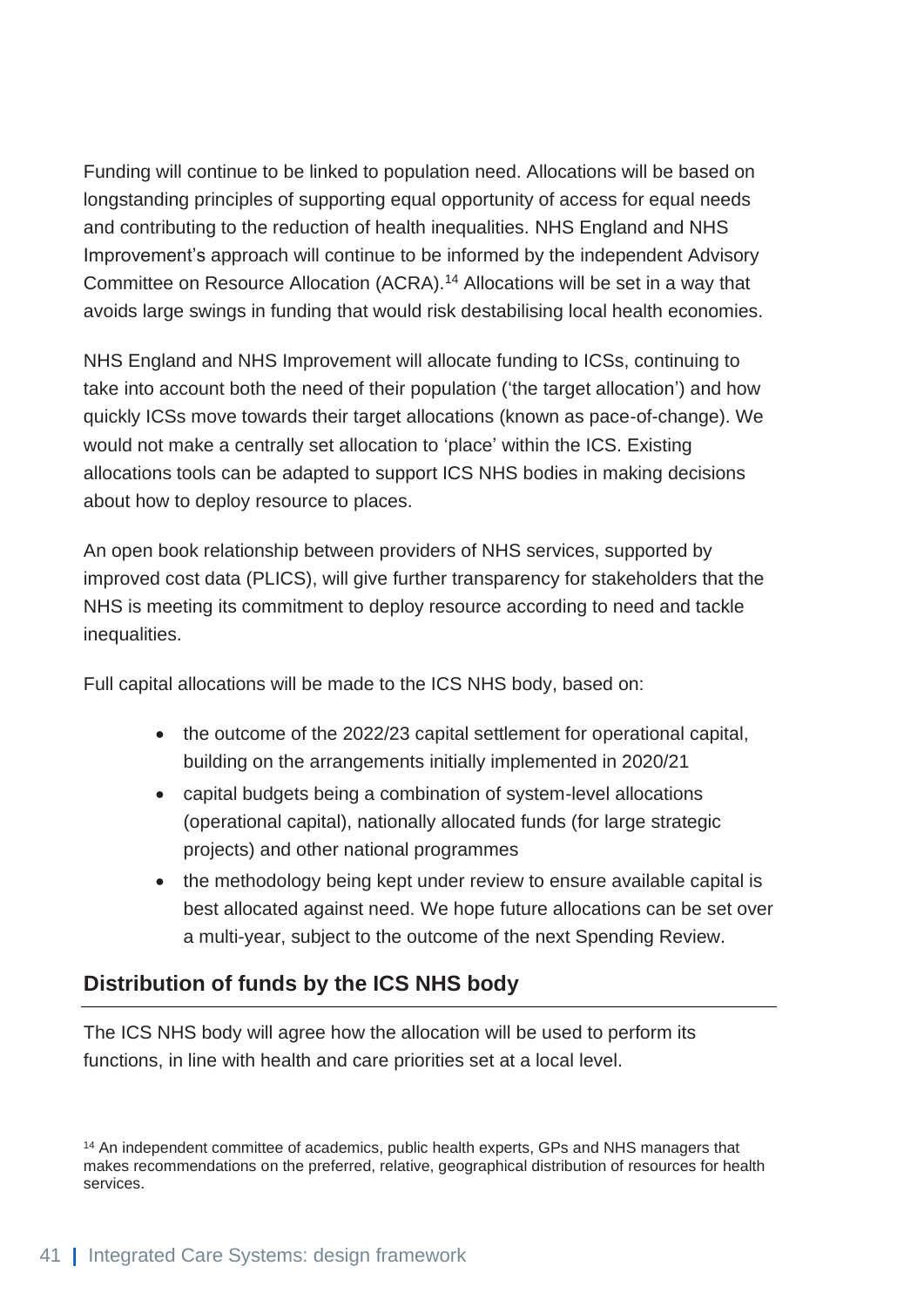Money will flow from the ICS NHS body to providers largely through contracts<sup>15</sup> for services/outcomes, which may be managed by place-based partnerships or provider collaboratives.

The existing provider collaboratives for specialised mental health, learning disability and autism services have paved the way in taking on budgets through lead provider arrangements. In conjunction with ICS leaders, we will consider supporting provider collaboratives to take on further responsibility for use of resources to deliver population health outcomes.

The ICS NHS body will be able to commission jointly with local authorities under a section 75 joint commissioning arrangement, as CCGs can.

Spending will be part of a plan to deliver financial balance within a system's financial envelope, which would also be set by NHS England and NHS Improvement. This envelope covers expenditure across the whole system, including spending by NHS trusts/foundation trusts for services delivered for commissioners from outside the system.

Each ICS will have an agreed framework for collectively managing and distributing financial resources to address the greatest need and tackle inequalities in line with the NHS system plan, having regard to the strategies of the Partnership and the Health and Wellbeing Board/s. This is in line with the duty we expect to remain for the system to have regard for reducing health inequalities.

Financial rules will apply to ensure delivery of key national commitments, such as the Mental Health Investment Standard and the primary medical and community health services funding guarantee.

Based on these local priorities and national rules (including the National Tariff Payment System), the ICS NHS body will agree:

- priorities and outcomes to be achieved in plan against NHS budget (with clinical advice and with regard to ICS Partnership plan)
- the distribution of the NHS revenue allocation (both total financial value and service lines) to:

<sup>15</sup> The ICS NHS body will also be able to make grants to VCSE organisations and to NHS Trusts/FTs. In future, the ICS NHS body may wish to use its expected power to delegate its functions to statutory providers.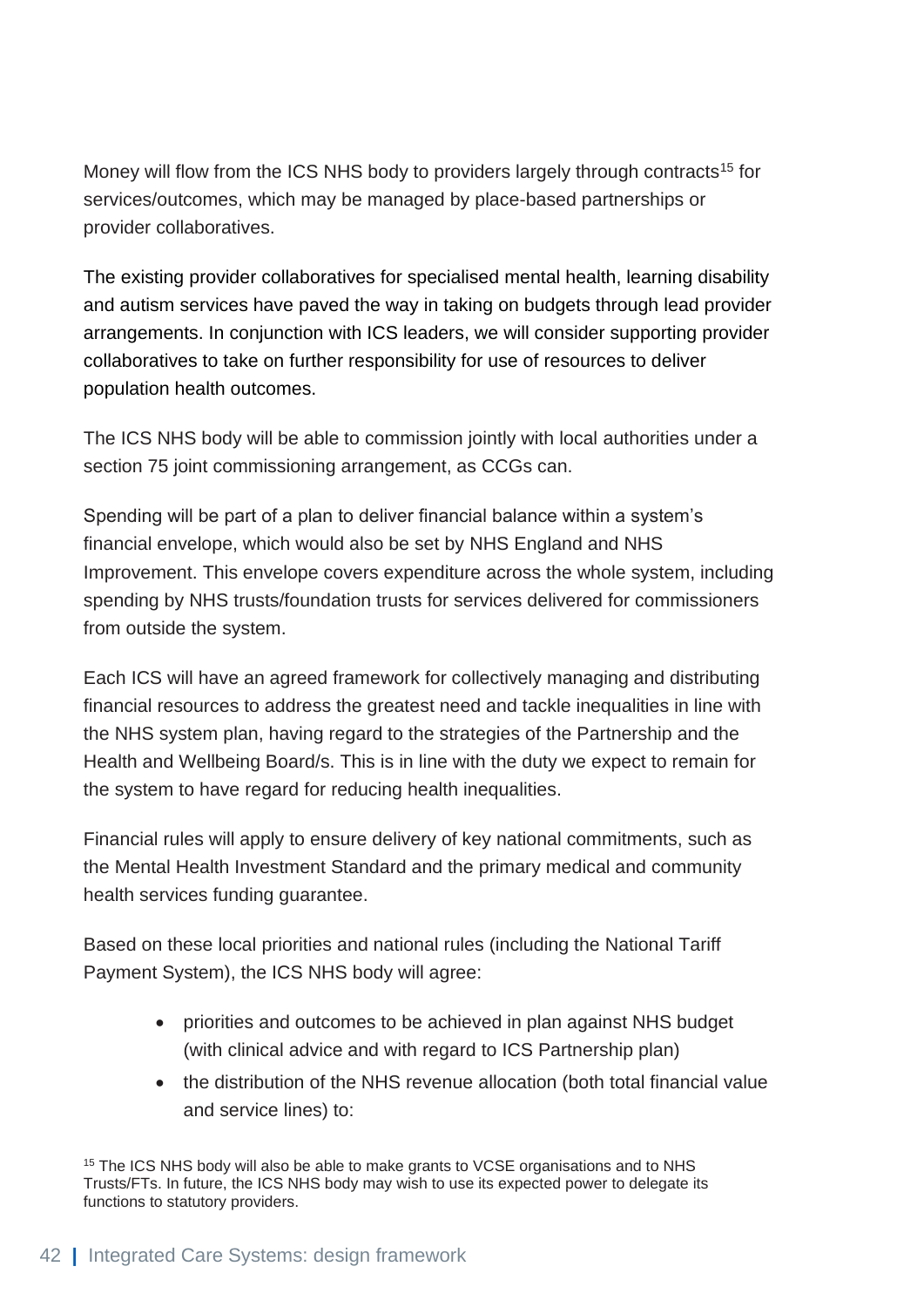- each place-based partnership as appropriate
- each NHS provider (individually contracted or via a lead provider contract, including where operating as part of a provider collaborative)
- contracts with other service providers
- other collaboratives partnerships.
- A capital plan including how capital spend should be prioritised locally (developed through collective decision making across NHS providers, and with ability to co-ordinate with the estates and assets managed by local authorities).

The ICS NHS board and chief executive (AO) will be ultimately responsible for services under delegation arrangements with place-based partnerships or through lead provider contracts. They will need to put in place proportionate mechanisms to provide assurance on the spending of public money.

#### **Setting budgets for places**

The ICS NHS body will have the freedom to set a delegated budget for place-based partnerships to support local financial decisions to spend ICS NHS resources. However, it must adopt the principle of equal access for equal need and the requirements to reduce health inequalities. The ICS NHS body should engage local authority partners on the ICS NHS resources for the NHS services to be commissioned at place and support transparency on the spending made at place level. It should explain any variation from previous CCG budgets and enable the shared planning or pooling of NHS and local authority budgets, including stated minimum NHS contributions to Better Care Fund arrangements.

Budget allocated to and managed within a place (under the agreed schemes of delegation) might include:

- primary medical care
- other primary care as delegated/transferred from NHS England and NHS Improvement – dental, pharmaceutical, ophthalmology services
- community services
- community mental health including IAPT
- community diagnostics
- intermediate care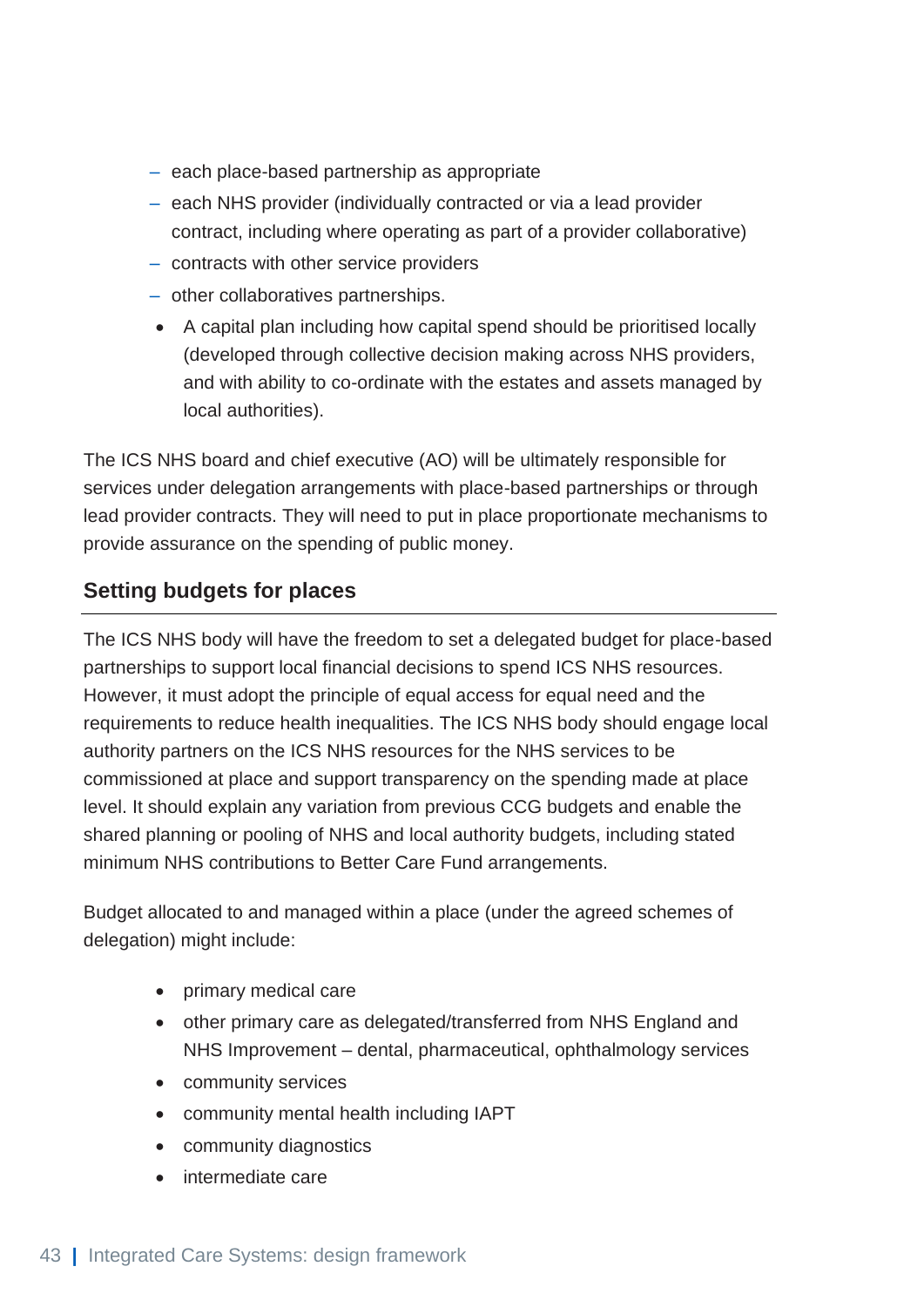- any services subject to Section 75 agreement with local authority
- any acute or secondary care services that is has been agreed should be commissioned at place-level.

#### **Financial and regulatory mechanisms to support collaboration**

ICS NHS bodies will have a duty to co-operate with other NHS bodies, including NHS trusts and foundation trusts, and local authorities. They also have a duty to promote integration. These duties, combined with the new triple aim duty, should be a key driver for ensuring NHS ICS partners work together to meet the four purposes of the ICS with the resources available.

Collaboration in the NHS has accelerated in recent years and this is already supported by a wide range of enablers to ensure a shared investment in system objectives and plans.

Enablers already established, or expected to be established, through NHS England and NHS Improvement's system-by-default approach include:

- Setting system financial envelopes, which describe the funding available to spend in an ICS, including CCG allocations and national sustainability funding. These budgets will be based on population need and will support systems to work together to free up resources, which can be spent elsewhere in the system
- Proposals to establish an aligned payment and incentive (API) approach, in which fixed payments are set for an agreed level of planned activity; variable payments would also be agreed for activity above or below these plans. This should give the ICS NSH body, NHS trusts and foundation trusts greater certainty over payments and the agreed level of activity these payments will cover
- Inclusion of a System Collaboration and Financial Management Agreement in the NHS standard contract, which is a collaborative document aimed to ensuring NHS system partners work together to deliver shared financial objectives. The ICB, NHS trusts and foundation trusts will agree in advance ways of working and the risk management approach to dealing with unplanned pressures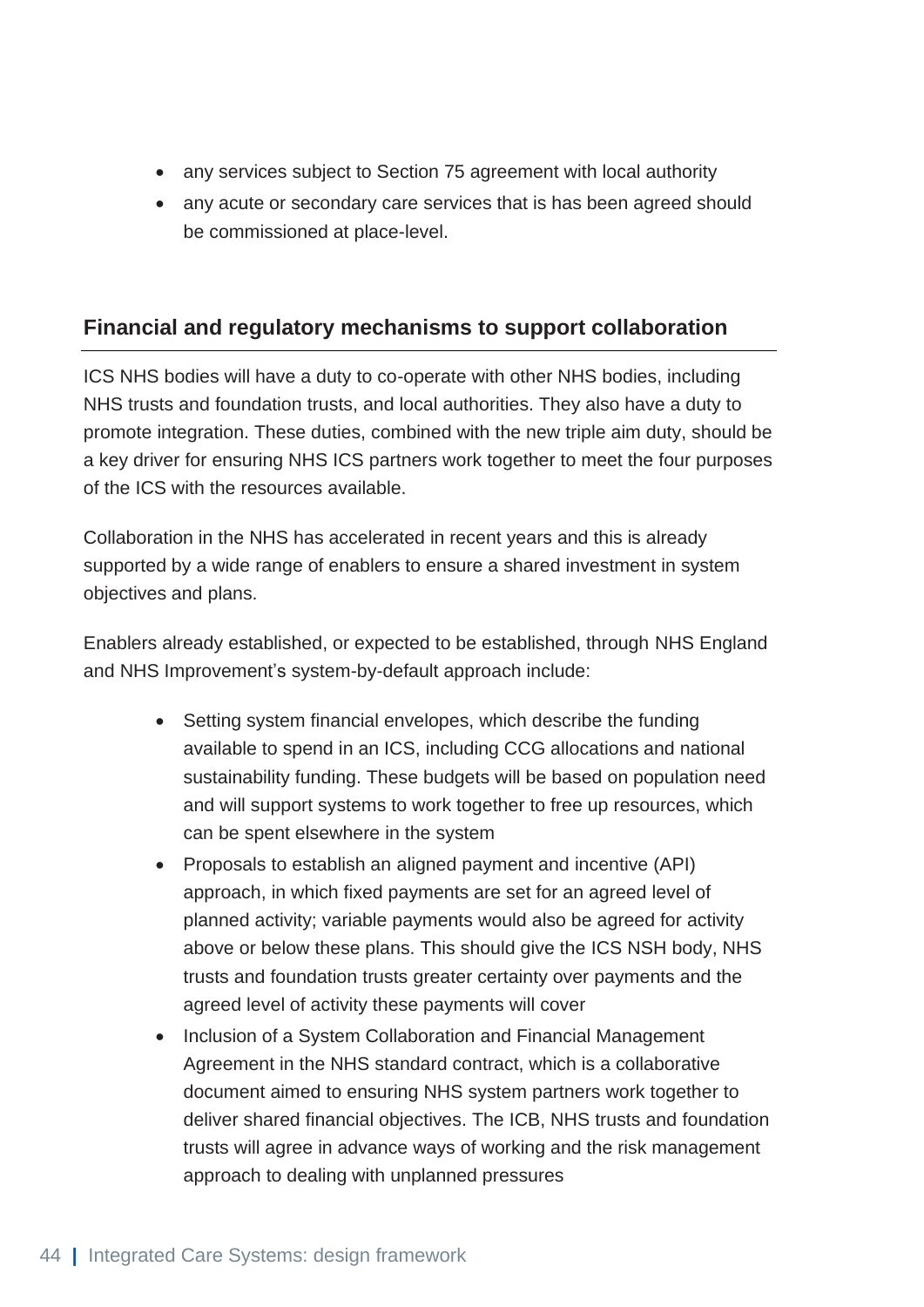- Change in oversight focus in the System Oversight Framework (SOF) which works with and through the system to tackle problems with an emphasis on system performance and greater autonomy for organisations with evidence of effective joint working.
- Guidance to be issued on provider governance to support providers to work collaboratively as part of ICSs to deliver system objectives. This will include an updated Code of Governance for NHS provider trusts, updated guidance on the duties of foundation trust governors, and updated memorandums for accounting officers of foundation trusts and NHS trusts. New guidance will be issued under the NHS Provider Licence that good governance for NHS providers includes a requirement to collaborate.

In addition to these policy developments, further enablers to support system collaboration are expected from the proposed legislation and policy, including:

- A common duty for ICS NHS bodies, NHS trusts and foundation trusts in relation to the triple aim, which requires them to have regard to the wider effect of their decisions in each of the three strands of the triple aim improving population health, quality of care and the use of resources
- Imposition of duties on the ICS NHS body to act with a view to ensuring system financial balance and to meet other financial requirement and objectives set by NHS England and NHS Improvement. This would also apply to NHS trusts and foundation trusts. This should mean that ICS NHS bodies, NHS trusts and foundation trusts have shared investment in the delivery of system financial balance and strong reason to collaborate to agree a system plan for meeting this; supported by a review of the NHS provider licence
- Powers to ensure organisational capital spending is in line with system capital plans. A review of the NHS provider licence in light of the new legislation and policy developments and specifically to support providers to work effectively as part of ICSs to deliver system objectives.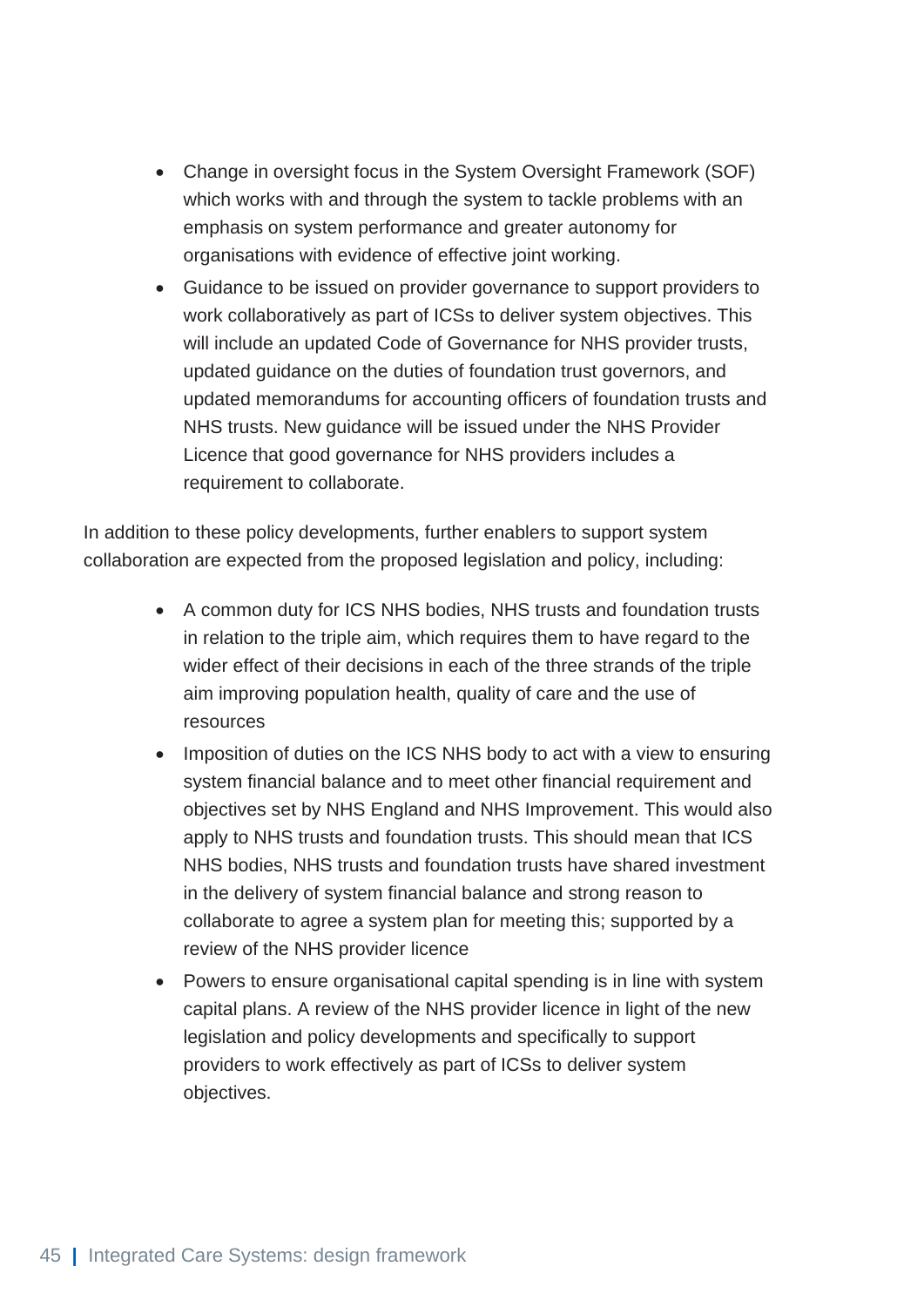#### **Services currently commissioned by NHS England and NHS Improvement**

The legislation will enable the direct commissioning functions of NHS England and NHS Improvement to be jointly commissioned, delegated or transferred at an appropriate time to ICS NHS bodies.

NHS England and NHS Improvement is considering how it might shift some of its direct commissioning functions to ICS NHS bodies. Subject to discussions with systems and our Regions and further work on HR, our intention is to enable ICS NHS bodies to take on responsibility as soon as they are ready to do so after the enactment of legislation.

Commissioning of primary medical services is currently delegated to CCGs and will transition immediately into ICS NHS bodies when they are established. ICS NHS bodies might also take on primary dental services, general ophthalmic and pharmaceutical services commissioning.

Further work is taking place at national and regional levels to explore how the commissioning model for specialised services could evolve , in line with the safeguards and four principles set out in *[Integrating Care: Next steps to](https://www.england.nhs.uk/publication/integrating-care-next-steps-to-building-strong-and-effective-integrated-care-systems-across-england/)  [building strong and effective integrated care systems across England](https://www.england.nhs.uk/publication/integrating-care-next-steps-to-building-strong-and-effective-integrated-care-systems-across-england/)*.

<span id="page-46-0"></span>NHS England and NHS Improvement has a range of other direct commissioning functions including health and justice, armed forces and aspects of public health. Engagement with ICSs will continue to establish how they could take on greater responsibility for these services in future.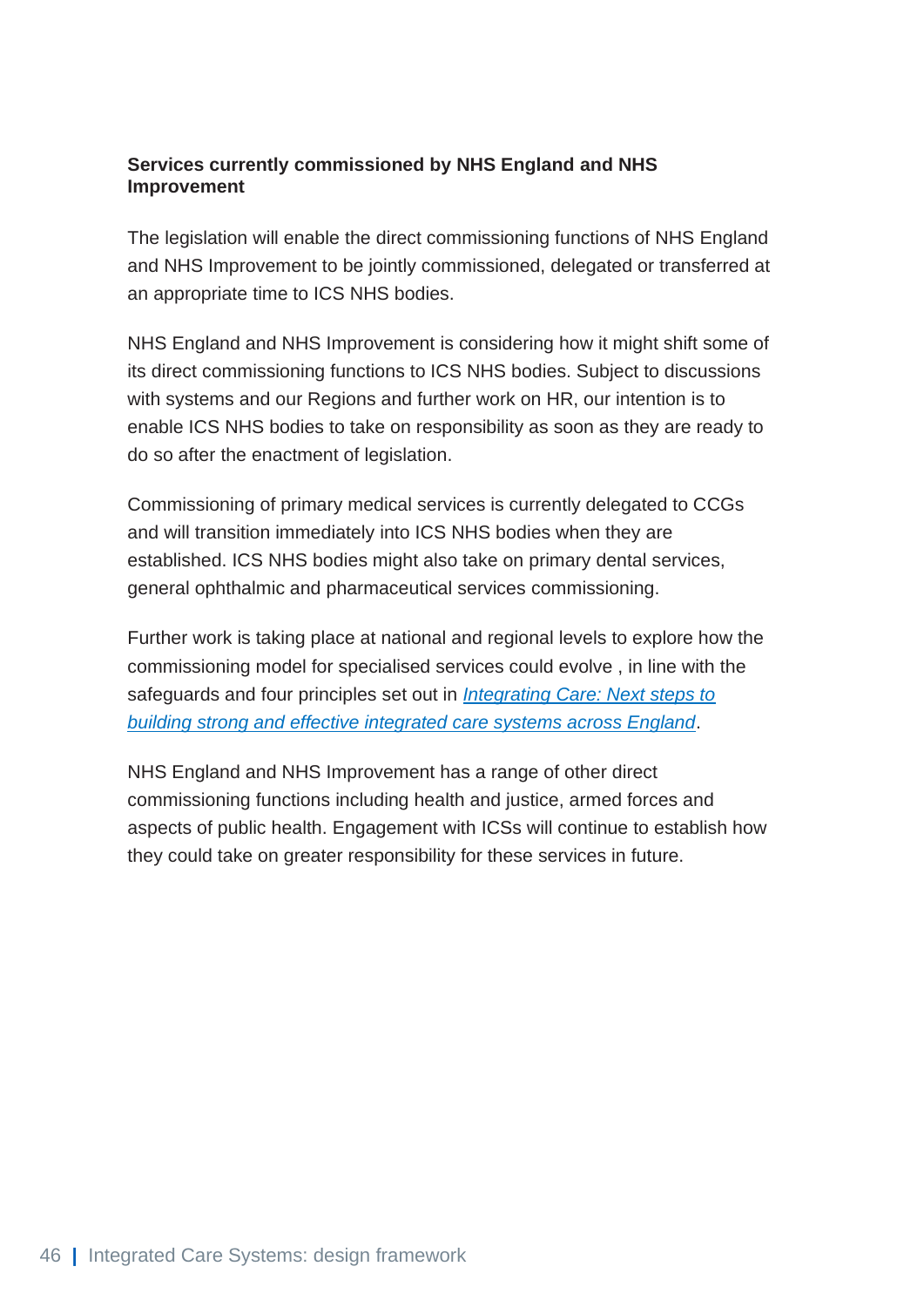### Data and digital standards and requirements

The standards and requirements for digital and data will be centred around the What Good Looks Like framework, which will set out a common vision to support ICS leaders to accelerate digital and data transformation in their systems with partner organisations. Based on consultation with a wide range of NHS and care stakeholders, the framework identifies seven success measures and will be published in the first quarter of 21/22.

We expect digital and data experts to have a pivotal role in ICSs, supporting transformation and ensuring health and care partners provide a modern operating environment to support their workforce, citizens and populations.

From April 2022, systems will need to have smart digital and data foundations in place. The way that these capabilities are developed and delivered will vary from system to system. Systems will locally determine the right way to develop these capabilities and to ensure they are available at system and place level, and across provider collaboratives.

Specifically, ICS NHS bodies are expected to:

- Have a renewed digital and data transformation plan that is embedded within the ICS NHS body plan and details the roadmap to achieve 'What Good Looks Like'; and enables a cross system approach to transformation, so that changes to models of care and service redesign involve digital and data experts working with partners from all relevant sectors.
- Have clear accountability for digital and data, with a named SRO with the appropriate expertise, (registered professional or with equivalent experience), underpinned by governance arrangements that have clear oversight and responsibility for digital and data standards and requirements for the ICS and enabling partner organisation programmes and services.
- Invest in levelling-up and consolidation of infrastructure, linked to the future ICS reference target architecture and data model, adopting a simplified cloud-first infrastructure that provides agility and frictionless cross-site working experience for the workforce.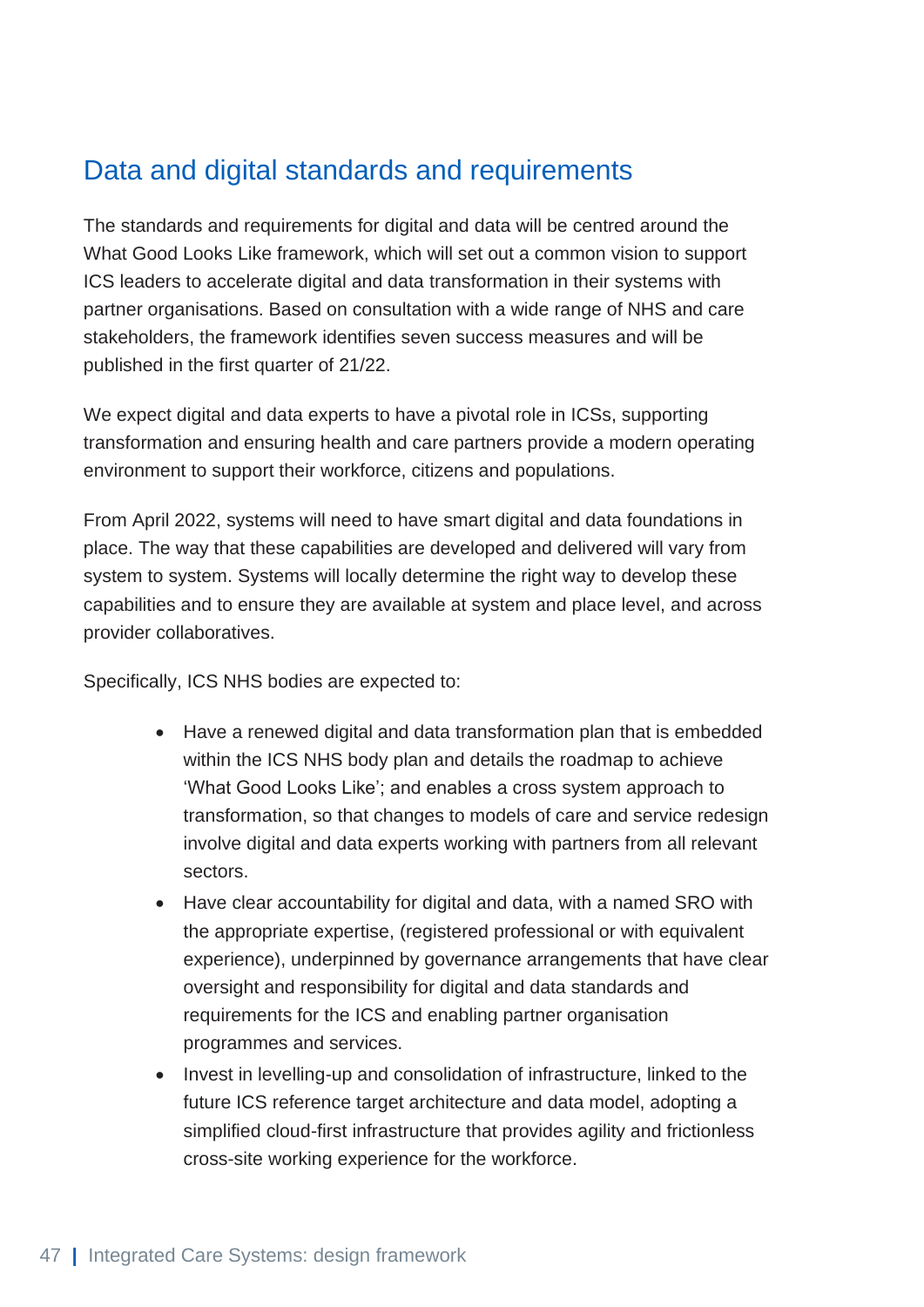- Implement a shared care record, that allows information to follow the patient and flow across the ICS to ensure that clinical and care decisions are made with the fullest of information.
- Ensure adherence by constituent partners to standards and processes that allow for interoperability across the ICS, and alignment to forthcoming national guidance.
- Enable a single co-ordinated offer of digital channels for citizens across the system and roll out remote monitoring technologies to help citizens manage their care at home.
- Cultivate a cross-system intelligence function to support operational and strategic conversations, as well as building platforms to enable better clinical decisions. This will require ICSs to have linked data, accessible by a shared analytical resource that can work on crosssystem priorities.
- Agree a plan for embedding population health management capabilities and ensuring these are supported by the necessary data and digital infrastructure, such as linked data and digital interventions. Online PHM support can also be found at https://future.nhs.uk/populationhealth/grouphome and here Population Health Management - e-Learning for Healthcare (e-lfh.org.uk).

Arrangements should be co-ordinated across the NHS and local government, as well as between NHS organisations.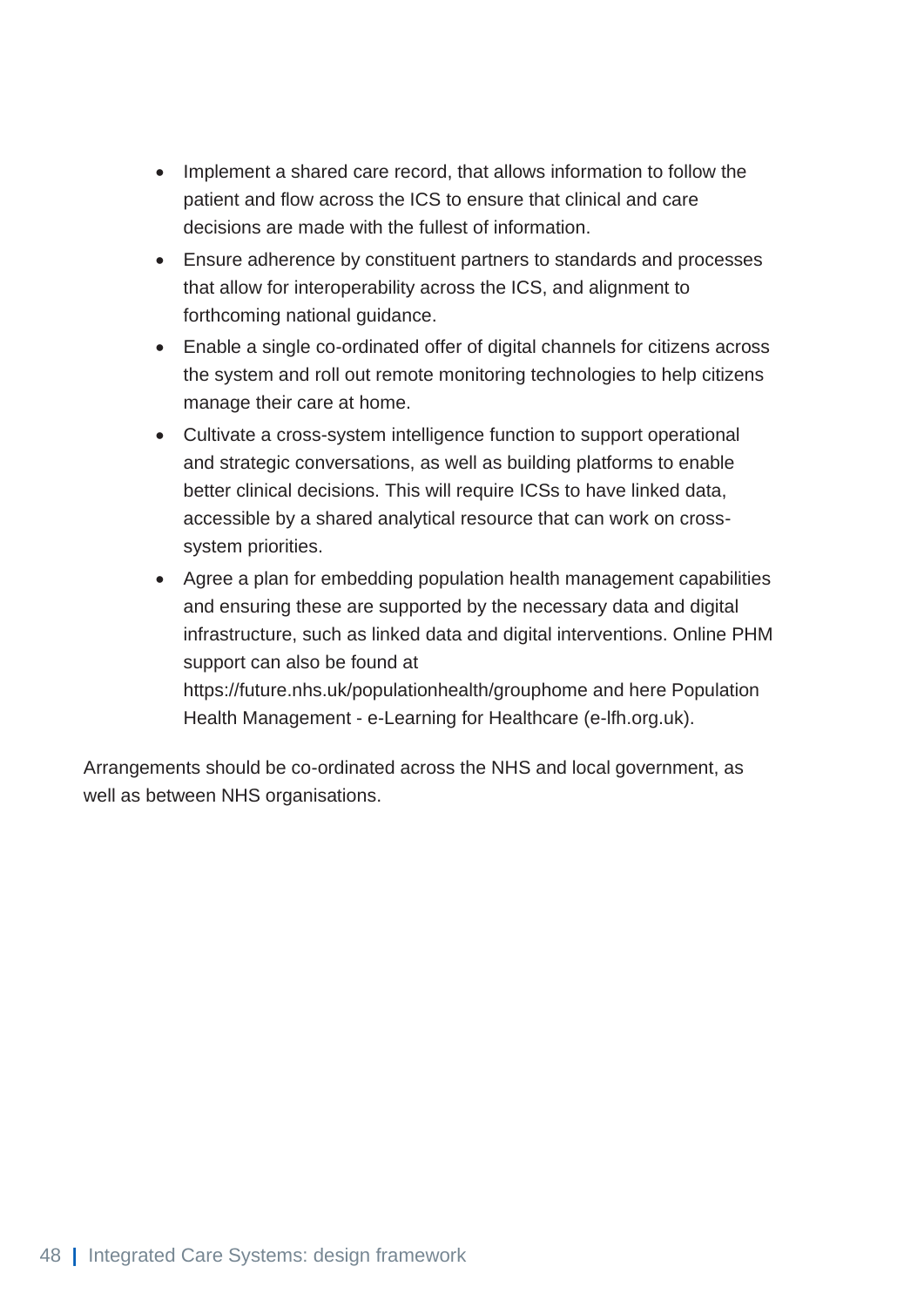### <span id="page-49-0"></span>Managing the transition to statutory ICSs

We will work in partnership with systems, individual organisations affected, trade unions, voluntary organisations and central and local government to ensure the opportunities for improved outcomes for populations and improvements for our people are realised. We aim to create an environment that enables this change to take place with minimum uncertainty and employment stability for all colleagues who are involved.

The change and transition approach is guided by our Employment Commitment and a set of core principles designed to inform the thinking and actions of all colleagues throughout the process, acknowledging the wide variation in circumstances across systems.

#### **The Employment Commitment**

*"NHS people within the wider health and care system (below board level) affected directly by these legislative changes, including CCGs, NHS England and NHS Improvement and NHS providers, will receive an employment commitment to continuity of terms and conditions (even if not required by law)* to enable all affected colleagues to be treated in a similar way despite a *variety of contractual relationships. This commitment is designed to provide stability and remove uncertainty during this transition."*

The Employment Commitment is designed to minimise uncertainty and provide employment stability for people who will transfer directly from their employment or engagement directly into the statutory ICS NHS body. During the transition period the Employment Commitment asks affected organisations not to carry out significant internal organisational change and not to displace people. The commitment does not apply to those people in senior/board level roles who are likely to be affected by the new ICS Board structure and will have to go through organisational change as part of the abolition and establishment process.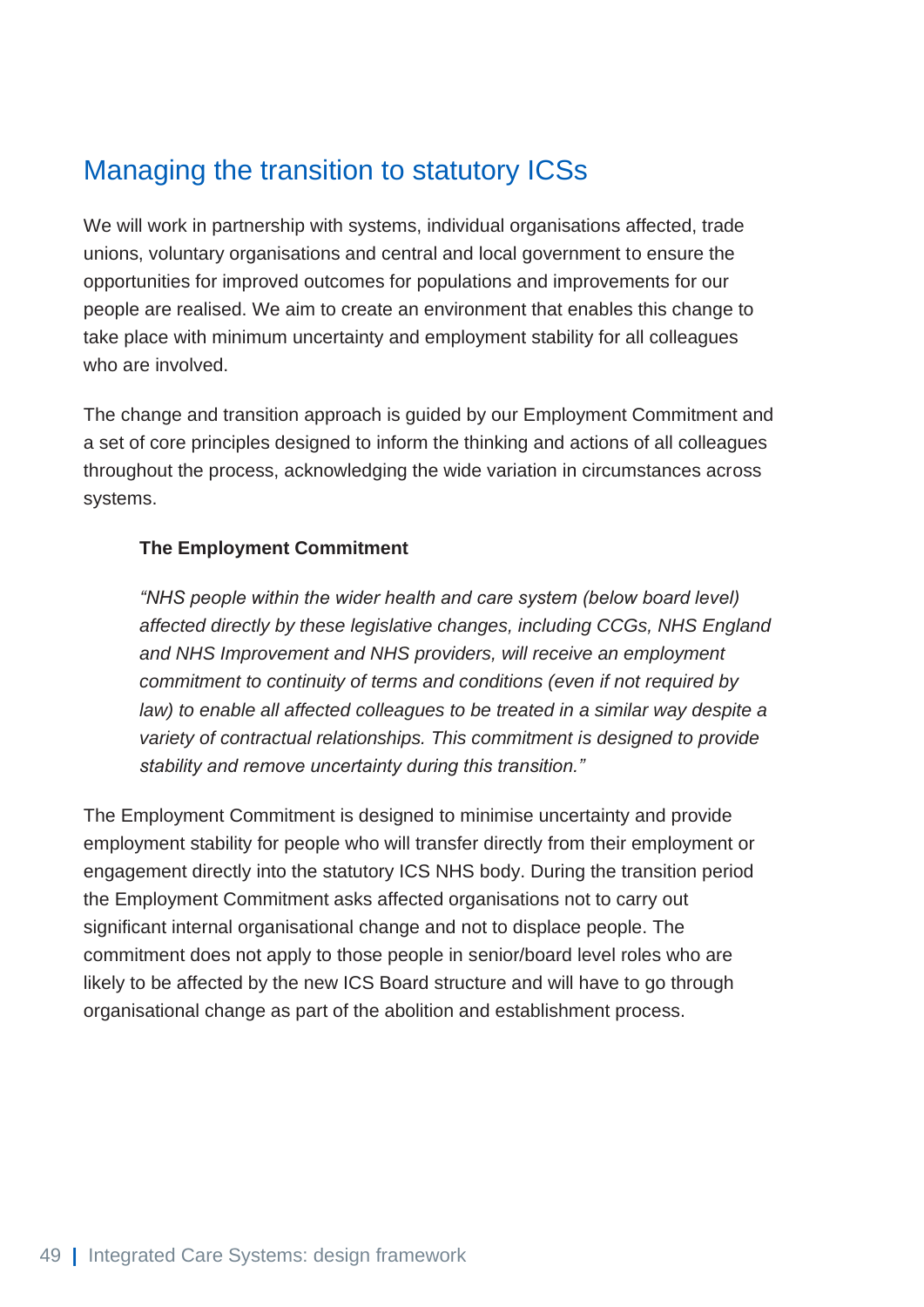#### **Core Principles**



Accountability for managing the change process will be with the current ICS and CCG leadership, with increasing involvement of the new leaders (eg chair, chief executive and others at board level) who may be appointed on a shadow or designate basis, pending the legislation.

Each ICS should make initial arrangements to manage the transition and ensure that there is capacity in place ready for implementation of the new ICS body. Plans should be agreed with regional NHS England and NHS Improvement teams.

Each ICS should ensure that planning adequately addresses the implications of organisational development implications as operations evolve from the current into the future configuration. This should be explicitly based in the local context.

It is important to note that any plans are subject to the passage of the legislation. Systems cannot pre-empt the decision of Parliament on whether to approve a bill or how it is to be amended. While plans can be made, systems should not take decisions or enter into arrangements which presume any legislation is already in place or that it is inevitable it will become law, before the Parliamentary process has been completed.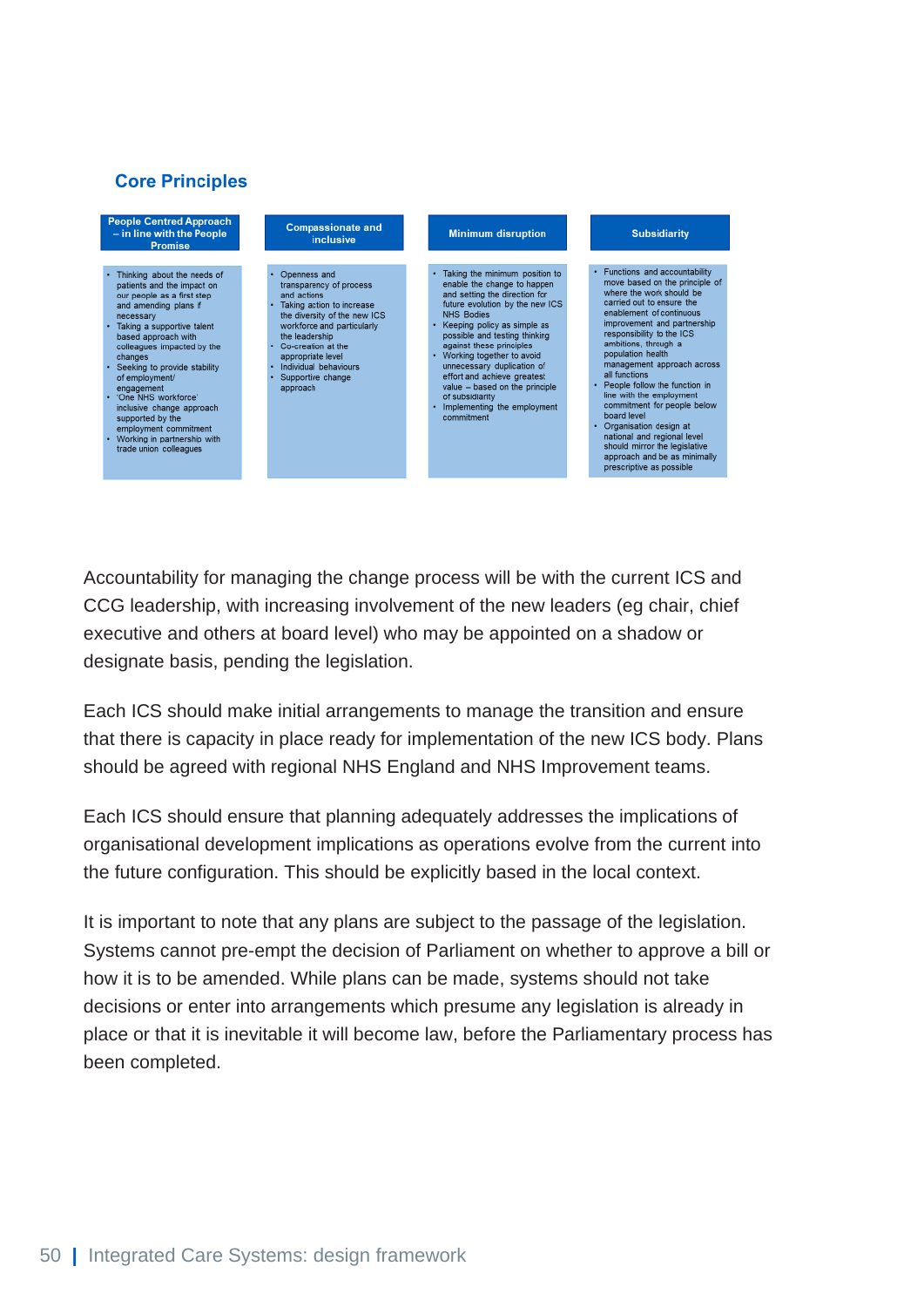The overarching aim is to ensure and enable:

- the safe transfer of functions into the ICS NHS body (ie existing statutory functions that are to be exercised by the ICS NHS body) and prepare for the ICS body to take on new functions as appropriate
- the smooth transition of our people (ie legally compliant, with minimum disruption).

The indicative outputs expected in every ICS over the course of the transition period in 2021/22 are set out below. This is subject to legislation and other factors (including pending decisions on ICS boundaries in some areas).

| By end Q1<br>Preparation    | Update System Development Plans (SDPs) against the key<br>$\bullet$<br>implementation requirements (functions, leadership,<br>capabilities and governance) and identify key support<br>requirements.<br>Develop plans in preparation for managing organisational<br>and people transition, taking into account the anticipated<br>process and timetable, and any potential changes to ICS<br>boundaries and the need to transform functions to support<br>recovery and delivery across the ICS.                                                                                                                                                                                                                                                                                                                                                                                                                                                                                                                                                                                                                            |
|-----------------------------|----------------------------------------------------------------------------------------------------------------------------------------------------------------------------------------------------------------------------------------------------------------------------------------------------------------------------------------------------------------------------------------------------------------------------------------------------------------------------------------------------------------------------------------------------------------------------------------------------------------------------------------------------------------------------------------------------------------------------------------------------------------------------------------------------------------------------------------------------------------------------------------------------------------------------------------------------------------------------------------------------------------------------------------------------------------------------------------------------------------------------|
| By end Q2<br>Implementation | Ensure people currently in ICS Chair, ICS lead or AO roles<br>$\bullet$<br>are well supported and consulted with appropriately.<br>Carry out the agreed national recruitment and selection<br>processes for the ICS NHS body chair and chief executive,<br>in accordance with guidance on competencies and job<br>descriptions issued by NHS England and NHS<br>Improvement. This will reflect the expected new<br>accountabilities and responsibilities of ICS NHS bodies.<br>Confirm appointments to ICS Chair and chief executive.<br>Subject to the progress of the Bill and after the second<br>reading these roles will be confirmed as designate roles.<br>Draft proposed new ICS NHS body MoU arrangements for<br>2022/23, including ICS operating model and governance<br>arrangements, in line with the NHS England and NHS<br>Improvement model constitution and guidance.<br>Plan for CCG teams to only operate at sub-ICS level where<br>$\bullet$<br>the SDP confirms that the ICS plans to establish a<br>significant place-based function at that footprint.<br>Begin due diligence planning.<br>$\bullet$ |
| By end Q3                   | Ensure people in impacted roles are well supported and<br>$\bullet$                                                                                                                                                                                                                                                                                                                                                                                                                                                                                                                                                                                                                                                                                                                                                                                                                                                                                                                                                                                                                                                        |
| Implementation              | consulted with appropriately.                                                                                                                                                                                                                                                                                                                                                                                                                                                                                                                                                                                                                                                                                                                                                                                                                                                                                                                                                                                                                                                                                              |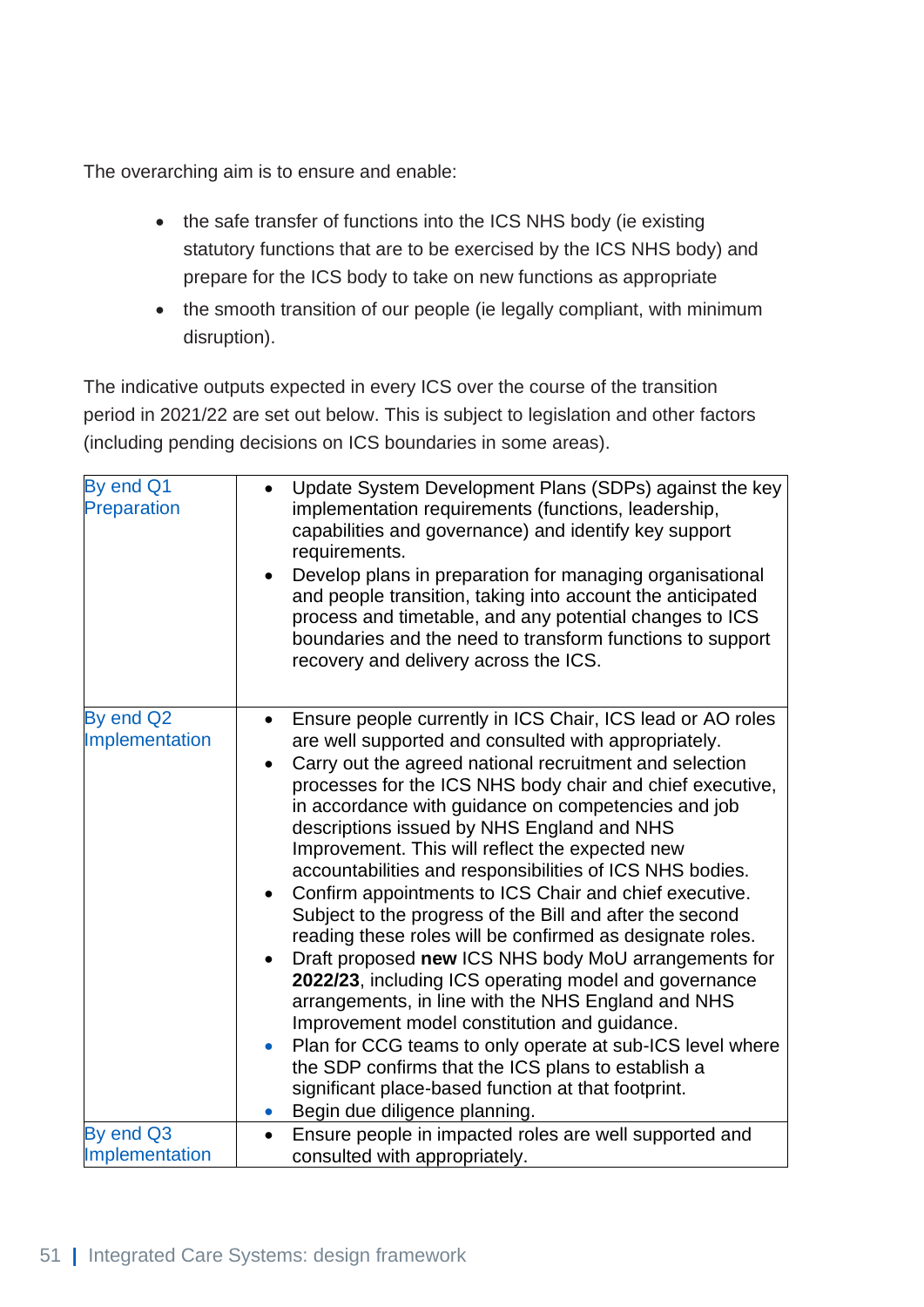|                                | Carry out the recruitment and selection processes for<br>$\bullet$<br>designate finance director, medical director, director of<br>nursing and other board level role in the NHS ICS body,<br>using local filling of posts processes.<br>Confirm designate appointments to ICS NHS body finance<br>$\bullet$<br>director, medical director and director of nursing roles and<br>other board and senior level roles.<br>ICS NHS bodies and ICS Partnerships to be ready to<br>operate in shadow form.<br>Engagement on local ICS Constitution and governance                                                                                                                                                                                                                                                                                                                                                                                                                                                                                                                                                                                                                                                                                                                                                                                                                                                                                                                                                                                                                    |
|--------------------------------|--------------------------------------------------------------------------------------------------------------------------------------------------------------------------------------------------------------------------------------------------------------------------------------------------------------------------------------------------------------------------------------------------------------------------------------------------------------------------------------------------------------------------------------------------------------------------------------------------------------------------------------------------------------------------------------------------------------------------------------------------------------------------------------------------------------------------------------------------------------------------------------------------------------------------------------------------------------------------------------------------------------------------------------------------------------------------------------------------------------------------------------------------------------------------------------------------------------------------------------------------------------------------------------------------------------------------------------------------------------------------------------------------------------------------------------------------------------------------------------------------------------------------------------------------------------------------------|
| By end Q4<br><b>Transition</b> | arrangements for ICS NHS body and ICS Partnership.<br>Ensure people in affected roles are consulted and<br>$\bullet$<br>supported.<br>Continue the recruitment and selection processes for all<br>$\bullet$<br>other designate ICS NHS body senior roles, including<br>place-level leaders and non-executive roles, using local<br>filling of posts processes.<br>Confirm designate appointments to any remaining senior<br>$\bullet$<br>ICS roles (in line with our relevant guidance) so that as<br>much of the ICS NHS executive board and other senior<br>leadership is ready (subject to formal decisions on<br>appointments after the legislation is in place/in force).<br>Complete due diligence and preparations for staff<br>and property (assets and liabilities, including<br>contracts) transfers from CCGs and other NHS staff<br>transfers to new ICS NHS body in line with our guidance.<br>Commence engagement and consultation on the transfer<br>$\bullet$<br>with trade unions.<br>Complete preparations to shift our direct commissioning<br>$\bullet$<br>functions to ICS NHS body, where this is agreed from 1<br>April 2022.<br>Ensure that revised digital, data and financial systems are<br>in place ready for 'go live'.<br>Submit the ICS NHS body constitution for approval and<br>agree the 2022/23 ICS MoU with NHS England and NHS<br>Improvement, setting out key elements of how the new ICS<br>NHS body and ICS Partnership will operate in the future, in<br>accordance with guidance to be issued by NHS England<br>and NHS Improvement. |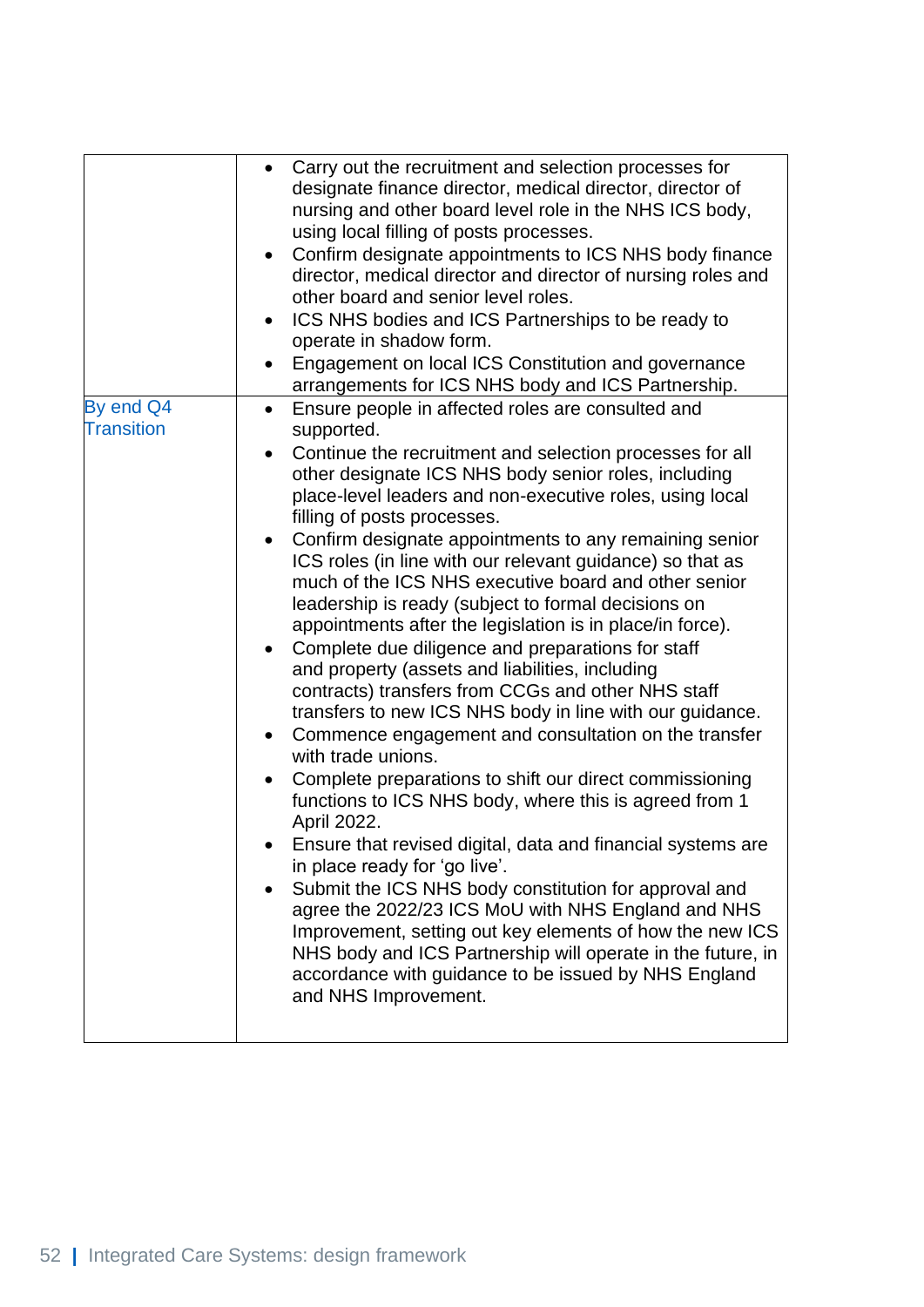NHS England and NHS Improvement is working with a range of stakeholder groups, including a newly formed ICS Transition Partnership Group, which is a subgroup of the national Social Partnership Forum, to make available a range of resources and guidance to support the transition. The following document will be published in support of this:

> • Employment Commitment Guidance – which builds on the commitment made in the FAQs published on 11 February 2021 and sets out what 'board level' means in this context. This also sets out the national support and senior level support that is available for colleagues affected by these changes.

After the legislation is introduced, we will publish further resources and guidance to support people transition planning and implementation.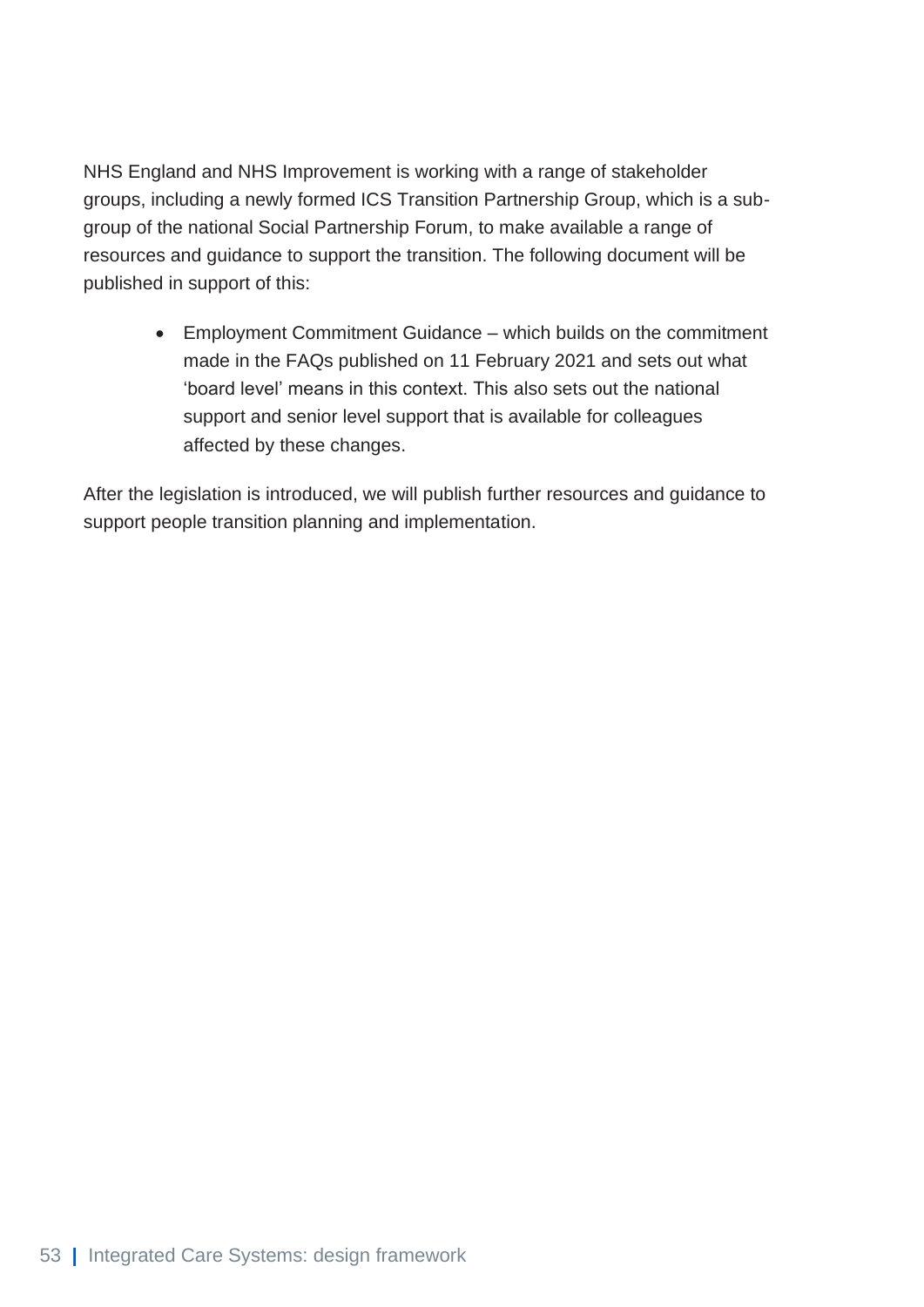### <span id="page-54-0"></span>**Conclusion**

As we move into the next phase of system development, we must capture and build on the spirit and practice of partnership now embedded across the NHS local councils, the VCSE sector and beyond. We continue to face an unprecedented challenge as a health and care system, but ICSs offer a clear way forward.

Strengthening local partnerships through ICSs is one of the most important and exciting missions in the public sector today. We would like to thank colleagues in every part of every system for your continued efforts to pursue it. This is an opportunity to deliver better care and population health; to ensure services treat us all as individuals and respond to our increasingly complex health and care needs. It is also an opportunity to work in partnership with local residents in new ways, removing even more of the traditional barriers to joined-up, personalised care and support.

Building on the achievements of system leaders over several years, the further 'transformation by necessity' prompted by the pandemic provides a platform for ongoing improvement of relationships, services and outcomes. Working together through ICSs will allow us to seize these opportunities, ensure our health and care systems are fit for the future and that we achieve world class health outcomes for our whole population.